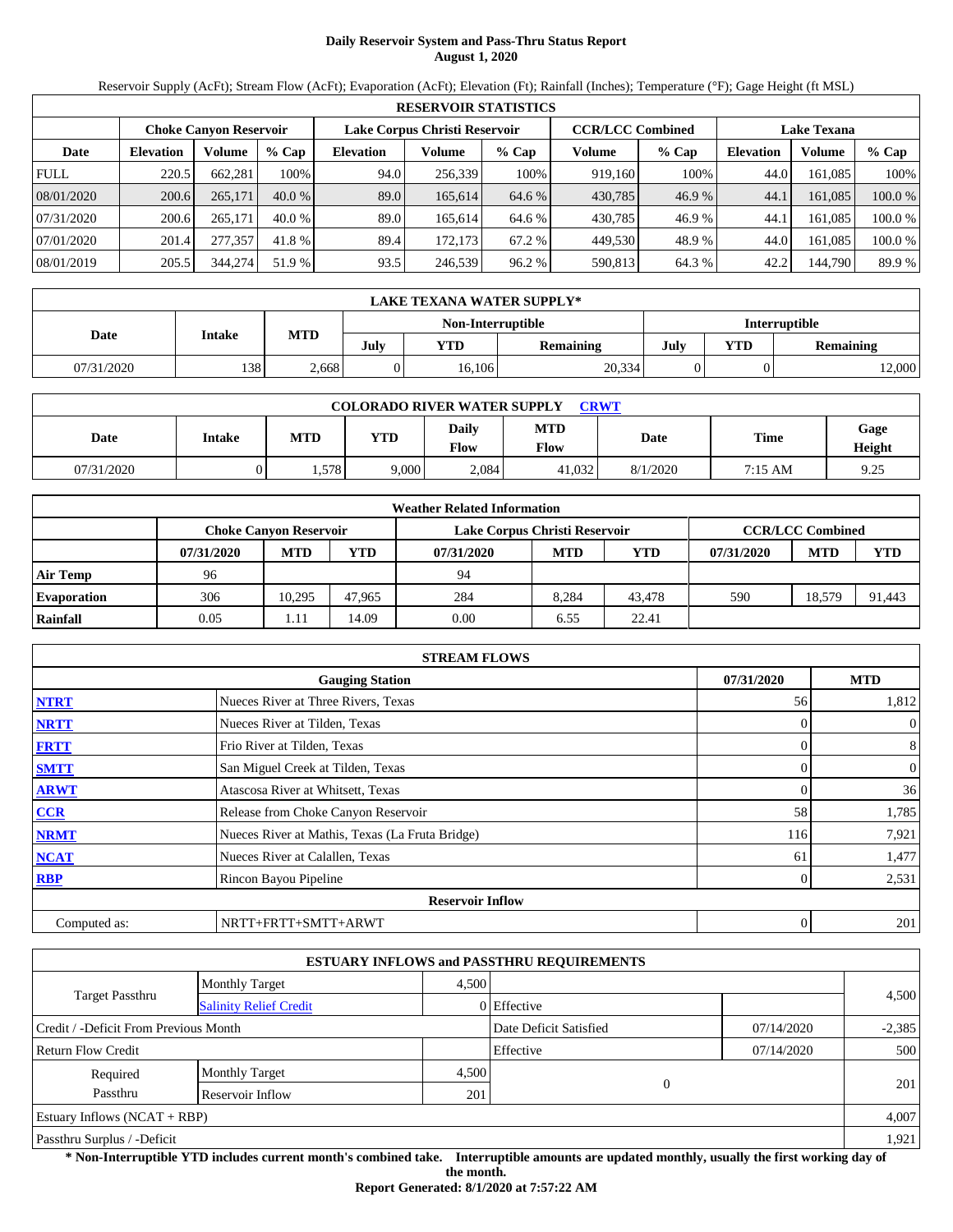# **Daily Reservoir System and Pass-Thru Status Report August 2, 2020**

Reservoir Supply (AcFt); Stream Flow (AcFt); Evaporation (AcFt); Elevation (Ft); Rainfall (Inches); Temperature (°F); Gage Height (ft MSL)

|             | <b>RESERVOIR STATISTICS</b>                                                               |         |          |                  |         |         |         |        |                  |                    |         |
|-------------|-------------------------------------------------------------------------------------------|---------|----------|------------------|---------|---------|---------|--------|------------------|--------------------|---------|
|             | Lake Corpus Christi Reservoir<br><b>CCR/LCC Combined</b><br><b>Choke Canvon Reservoir</b> |         |          |                  |         |         |         |        |                  | <b>Lake Texana</b> |         |
| Date        | <b>Elevation</b>                                                                          | Volume  | $%$ Cap  | <b>Elevation</b> | Volume  | $%$ Cap | Volume  | % Cap  | <b>Elevation</b> | Volume             | $%$ Cap |
| <b>FULL</b> | 220.5                                                                                     | 662.281 | 100%     | 94.0             | 256,339 | 100%    | 919,160 | 100%   | 44.0             | 161.085            | 100%    |
| 08/02/2020  | 200.6                                                                                     | 265,171 | $40.0\%$ | 89.0             | 165,614 | 64.6 %  | 430,785 | 46.9%  | 44.1             | 161.085            | 100.0 % |
| 08/01/2020  | 200.6                                                                                     | 265,171 | $40.0\%$ | 89.0             | 165.614 | 64.6 %  | 430,785 | 46.9 % | 44.1             | 161.085            | 100.0 % |
| 07/02/2020  | 201.3                                                                                     | 275,815 | 41.6 %   | 89.4             | 172.173 | 67.2 %  | 447.988 | 48.7 % | 44.0             | 161.085            | 100.0 % |
| 08/02/2019  | 205.4                                                                                     | 342,558 | 51.7 %   | 93.5             | 246,539 | 96.2 %  | 589,097 | 64.1 % | 42.1             | 143,911            | 89.3 %  |

| <b>LAKE TEXANA WATER SUPPLY*</b>                 |        |     |      |            |                  |      |     |                  |  |  |
|--------------------------------------------------|--------|-----|------|------------|------------------|------|-----|------------------|--|--|
| <b>Interruptible</b><br><b>Non-Interruptible</b> |        |     |      |            |                  |      |     |                  |  |  |
| Date                                             | Intake | MTD | July | <b>YTD</b> | <b>Remaining</b> | July | VTD | <b>Remaining</b> |  |  |
| 08/01/2020                                       | 138    | 138 |      | 16.106     | 20,334           |      |     | 2,000            |  |  |

| <b>COLORADO RIVER WATER SUPPLY</b><br><b>CRWT</b> |        |     |            |                      |             |          |         |                |  |  |
|---------------------------------------------------|--------|-----|------------|----------------------|-------------|----------|---------|----------------|--|--|
| Date                                              | Intake | MTD | <b>YTD</b> | <b>Daily</b><br>Flow | MTD<br>Flow | Date     | Time    | Gage<br>Height |  |  |
| 08/01/2020                                        |        |     | 7.421      | 2,025                | 2,025       | 8/2/2020 | 7:15 AM | 9.42           |  |  |

|                    | <b>Weather Related Information</b> |            |            |                               |            |        |            |                         |            |  |  |
|--------------------|------------------------------------|------------|------------|-------------------------------|------------|--------|------------|-------------------------|------------|--|--|
|                    | <b>Choke Canvon Reservoir</b>      |            |            | Lake Corpus Christi Reservoir |            |        |            | <b>CCR/LCC Combined</b> |            |  |  |
|                    | 08/01/2020                         | <b>MTD</b> | <b>YTD</b> | 08/01/2020                    | <b>MTD</b> | YTD    | 08/01/2020 | <b>MTD</b>              | <b>YTD</b> |  |  |
| <b>Air Temp</b>    | 93                                 |            |            | 92                            |            |        |            |                         |            |  |  |
| <b>Evaporation</b> | 236                                | 236        | 48.201     | 208                           | 208        | 43.686 | 444        | 444                     | 91,887     |  |  |
| Rainfall           | 0.00                               | 0.00       | 14.09      | 0.18                          | 0.18       | 22.59  |            |                         |            |  |  |

|              | <b>STREAM FLOWS</b>                             |            |                |
|--------------|-------------------------------------------------|------------|----------------|
|              | <b>Gauging Station</b>                          | 08/01/2020 | <b>MTD</b>     |
| <b>NTRT</b>  | Nueces River at Three Rivers, Texas             | 56         | 56             |
| <b>NRTT</b>  | Nueces River at Tilden, Texas                   | 0          | $\mathbf{0}$   |
| <b>FRTT</b>  | Frio River at Tilden, Texas                     | 0          | $\mathbf{0}$   |
| <b>SMTT</b>  | San Miguel Creek at Tilden, Texas               |            | $\mathbf{0}$   |
| <b>ARWT</b>  | Atascosa River at Whitsett, Texas               |            | $\mathbf{0}$   |
| <b>CCR</b>   | Release from Choke Canyon Reservoir             | 58         | 58             |
| <b>NRMT</b>  | Nueces River at Mathis, Texas (La Fruta Bridge) | 116        | 116            |
| <b>NCAT</b>  | Nueces River at Calallen, Texas                 | o          | 9              |
| <b>RBP</b>   | Rincon Bayou Pipeline                           | 0          | $\overline{0}$ |
|              | <b>Reservoir Inflow</b>                         |            |                |
| Computed as: | NRTT+FRTT+SMTT+ARWT                             | 0          | $\theta$       |

|                                       | <b>ESTUARY INFLOWS and PASSTHRU REQUIREMENTS</b> |       |                        |                |
|---------------------------------------|--------------------------------------------------|-------|------------------------|----------------|
|                                       | <b>Monthly Target</b>                            | 5,000 |                        |                |
| <b>Target Passthru</b>                | <b>Salinity Relief Credit</b>                    |       | 0 Effective            | 5,000          |
| Credit / -Deficit From Previous Month |                                                  |       | Date Deficit Satisfied | 1,921          |
| Return Flow Credit                    |                                                  |       | Effective              | 500            |
| Required                              | <b>Monthly Target</b>                            | 5,000 |                        |                |
| Passthru                              | <b>Reservoir Inflow</b>                          |       | 0                      | $\overline{0}$ |
| Estuary Inflows $(NCAT + RBP)$        |                                                  |       |                        | 9              |
| Passthru Surplus / -Deficit           |                                                  |       |                        | $\overline{0}$ |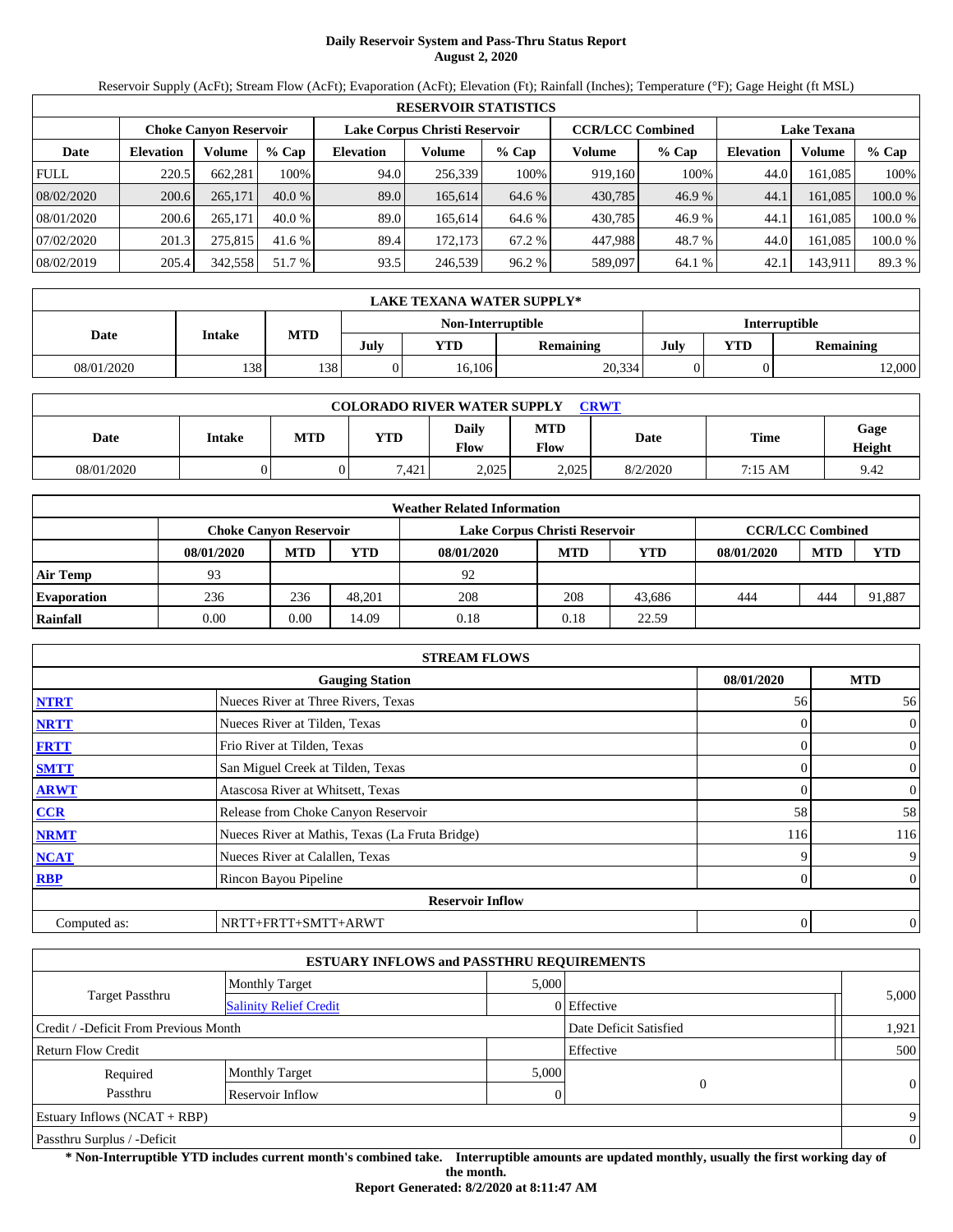# **Daily Reservoir System and Pass-Thru Status Report August 3, 2020**

Reservoir Supply (AcFt); Stream Flow (AcFt); Evaporation (AcFt); Elevation (Ft); Rainfall (Inches); Temperature (°F); Gage Height (ft MSL)

|             | <b>RESERVOIR STATISTICS</b> |                               |          |                               |         |         |                         |        |                    |         |         |  |  |
|-------------|-----------------------------|-------------------------------|----------|-------------------------------|---------|---------|-------------------------|--------|--------------------|---------|---------|--|--|
|             |                             | <b>Choke Canvon Reservoir</b> |          | Lake Corpus Christi Reservoir |         |         | <b>CCR/LCC Combined</b> |        | <b>Lake Texana</b> |         |         |  |  |
| Date        | <b>Elevation</b>            | Volume                        | $%$ Cap  | <b>Elevation</b>              | Volume  | $%$ Cap | Volume                  | % Cap  | <b>Elevation</b>   | Volume  | $%$ Cap |  |  |
| <b>FULL</b> | 220.5                       | 662.281                       | 100%     | 94.0                          | 256,339 | 100%    | 919,160                 | 100%   | 44.0               | 161.085 | 100%    |  |  |
| 08/03/2020  | 200.6                       | 265,171                       | $40.0\%$ | 89.0                          | 165,614 | 64.6 %  | 430,785                 | 46.9%  | 44.1               | 161.085 | 100.0 % |  |  |
| 08/02/2020  | 200.6                       | 265,171                       | $40.0\%$ | 89.0                          | 165.614 | 64.6 %  | 430,785                 | 46.9 % | 44.1               | 161.085 | 100.0 % |  |  |
| 07/03/2020  | 201.3                       | 275,815                       | 41.6 %   | 89.4                          | 172.173 | 67.2 %  | 447.988                 | 48.7 % | 44.0               | 161.085 | 100.0 % |  |  |
| 08/03/2019  | 205.3                       | 340,847                       | 51.4 %   | 93.5                          | 246,539 | 96.2%   | 587,386                 | 63.9 % | 42.1               | 143,911 | 89.3 %  |  |  |

| <b>LAKE TEXANA WATER SUPPLY*</b>                 |        |     |      |            |                  |      |     |                  |  |  |  |
|--------------------------------------------------|--------|-----|------|------------|------------------|------|-----|------------------|--|--|--|
| <b>Interruptible</b><br><b>Non-Interruptible</b> |        |     |      |            |                  |      |     |                  |  |  |  |
| Date                                             | Intake | MTD | July | <b>YTD</b> | <b>Remaining</b> | July | VTD | <b>Remaining</b> |  |  |  |
| 08/02/2020                                       | 138    | 276 |      | 16.106     | 20,334           |      |     | 2,000            |  |  |  |

| <b>COLORADO RIVER WATER SUPPLY</b><br><b>CRWT</b> |        |     |            |                      |             |          |         |                |  |  |
|---------------------------------------------------|--------|-----|------------|----------------------|-------------|----------|---------|----------------|--|--|
| Date                                              | Intake | MTD | <b>YTD</b> | <b>Daily</b><br>Flow | MTD<br>Flow | Date     | Time    | Gage<br>Height |  |  |
| 08/02/2020                                        |        |     | 7.421      | 2.045                | 4.069       | 8/3/2020 | 7:15 AM | 922<br>.       |  |  |

|                    | <b>Weather Related Information</b> |            |            |                               |            |        |                         |            |            |  |  |  |
|--------------------|------------------------------------|------------|------------|-------------------------------|------------|--------|-------------------------|------------|------------|--|--|--|
|                    | <b>Choke Canvon Reservoir</b>      |            |            | Lake Corpus Christi Reservoir |            |        | <b>CCR/LCC Combined</b> |            |            |  |  |  |
|                    | 08/02/2020                         | <b>MTD</b> | <b>YTD</b> | 08/02/2020                    | <b>MTD</b> | YTD    | 08/02/2020              | <b>MTD</b> | <b>YTD</b> |  |  |  |
| <b>Air Temp</b>    | 96                                 |            |            | 94                            |            |        |                         |            |            |  |  |  |
| <b>Evaporation</b> | 298                                | 534        | 48.499     | 255                           | 463        | 43.941 | 553                     | 997        | 92,440     |  |  |  |
| Rainfall           | 0.19                               | 0.19       | 14.28      | 0.08                          | 0.26       | 22.67  |                         |            |            |  |  |  |

|              | <b>STREAM FLOWS</b>                             |            |                |
|--------------|-------------------------------------------------|------------|----------------|
|              | <b>Gauging Station</b>                          | 08/02/2020 | <b>MTD</b>     |
| <b>NTRT</b>  | Nueces River at Three Rivers, Texas             | 55         | 111            |
| <b>NRTT</b>  | Nueces River at Tilden, Texas                   | 0          | $\mathbf{0}$   |
| <b>FRTT</b>  | Frio River at Tilden, Texas                     | 0          | $\mathbf{0}$   |
| <b>SMTT</b>  | San Miguel Creek at Tilden, Texas               |            | $\mathbf{0}$   |
| <b>ARWT</b>  | Atascosa River at Whitsett, Texas               |            | $\mathbf{0}$   |
| <b>CCR</b>   | Release from Choke Canyon Reservoir             | 58         | 115            |
| <b>NRMT</b>  | Nueces River at Mathis, Texas (La Fruta Bridge) | 178        | 294            |
| <b>NCAT</b>  | Nueces River at Calallen, Texas                 |            | 9              |
| <b>RBP</b>   | Rincon Bayou Pipeline                           | 0          | $\overline{0}$ |
|              | <b>Reservoir Inflow</b>                         |            |                |
| Computed as: | NRTT+FRTT+SMTT+ARWT                             | 0          | $\theta$       |

|                                       | <b>ESTUARY INFLOWS and PASSTHRU REQUIREMENTS</b> |       |                        |                |
|---------------------------------------|--------------------------------------------------|-------|------------------------|----------------|
|                                       | <b>Monthly Target</b>                            | 5,000 |                        |                |
| Target Passthru                       | <b>Salinity Relief Credit</b>                    |       | 0 Effective            | 5,000          |
| Credit / -Deficit From Previous Month |                                                  |       | Date Deficit Satisfied | 1,921          |
| Return Flow Credit                    |                                                  |       | Effective              | 500            |
| Required                              | <b>Monthly Target</b>                            | 5,000 |                        |                |
| Passthru                              | Reservoir Inflow                                 |       | $\theta$               | $\overline{0}$ |
| Estuary Inflows $(NCAT + RBP)$        |                                                  |       |                        | 9              |
| Passthru Surplus / -Deficit           |                                                  |       |                        | $\overline{0}$ |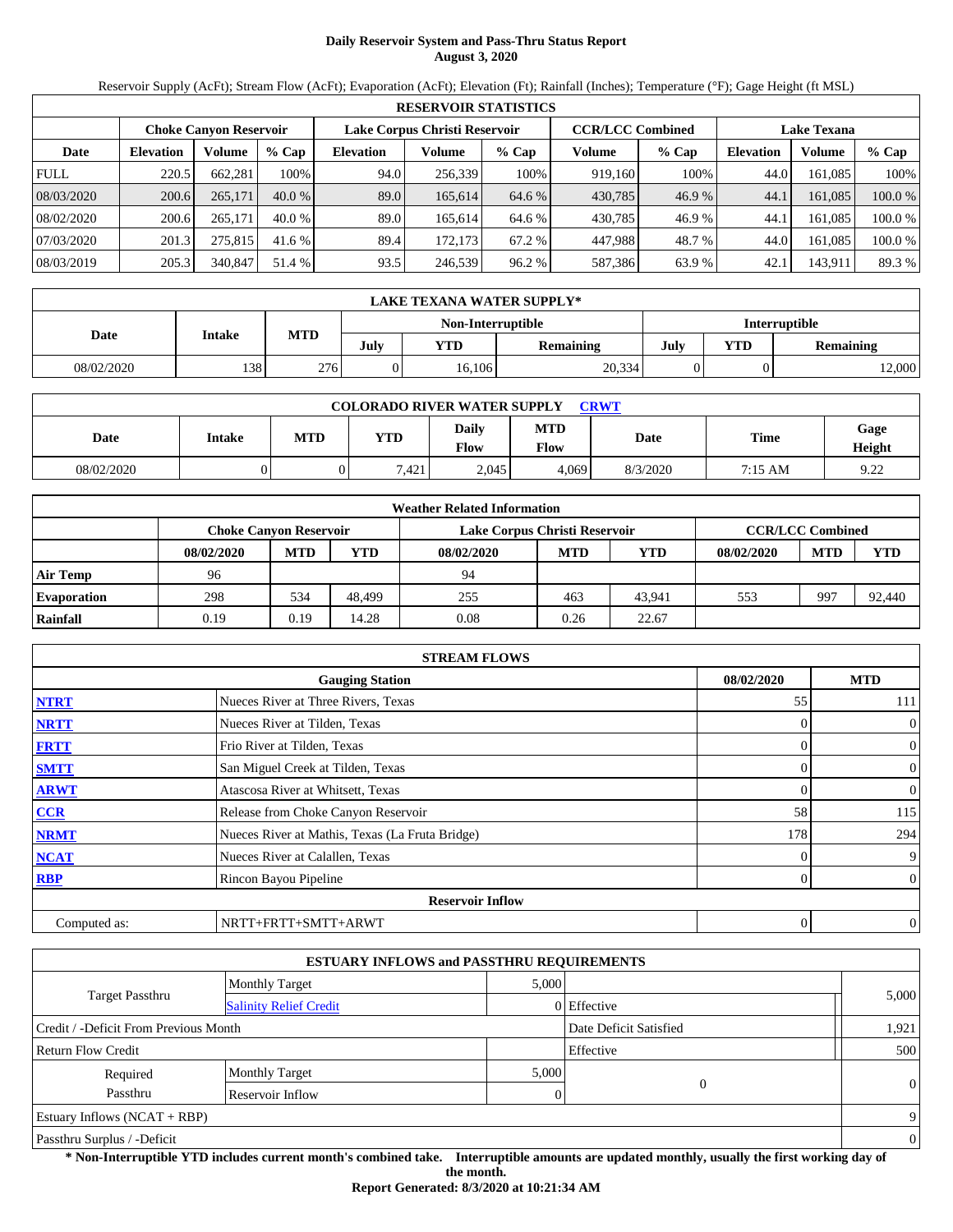# **Daily Reservoir System and Pass-Thru Status Report August 4, 2020**

Reservoir Supply (AcFt); Stream Flow (AcFt); Evaporation (AcFt); Elevation (Ft); Rainfall (Inches); Temperature (°F); Gage Height (ft MSL)

|             | <b>RESERVOIR STATISTICS</b> |                               |          |                               |         |         |                         |         |                    |         |         |  |  |
|-------------|-----------------------------|-------------------------------|----------|-------------------------------|---------|---------|-------------------------|---------|--------------------|---------|---------|--|--|
|             |                             | <b>Choke Canvon Reservoir</b> |          | Lake Corpus Christi Reservoir |         |         | <b>CCR/LCC Combined</b> |         | <b>Lake Texana</b> |         |         |  |  |
| Date        | <b>Elevation</b>            | Volume                        | $%$ Cap  | <b>Elevation</b>              | Volume  | $%$ Cap | Volume                  | $%$ Cap | <b>Elevation</b>   | Volume  | % Cap   |  |  |
| <b>FULL</b> | 220.5                       | 662.281                       | 100%     | 94.0                          | 256,339 | 100%    | 919.160                 | 100%    | 44.0               | 161.085 | 100%    |  |  |
| 08/04/2020  | 200.6                       | 265,171                       | $40.0\%$ | 88.9                          | 163.995 | 64.0 %  | 429,166                 | 46.7%   | 44.1               | 161.085 | 100.0 % |  |  |
| 08/03/2020  | 200.6                       | 265,171                       | $40.0\%$ | 89.0                          | 165.614 | 64.6 %  | 430,785                 | 46.9 %  | 44.1               | 161.085 | 100.0 % |  |  |
| 07/04/2020  | 201.3                       | 275,815                       | 41.6 %   | 89.3                          | 170.521 | 66.5 %  | 446.336                 | 48.6 %  | 44.1               | 161.085 | 100.0 % |  |  |
| 08/04/2019  | 205.3                       | 340,847                       | 51.4 %   | 93.4                          | 244,597 | 95.4 %  | 585,444                 | 63.7 %  | 42.1               | 143,911 | 89.3 %  |  |  |

|                                    | LAKE TEXANA WATER SUPPLY* |            |      |        |                  |      |                  |        |  |  |  |  |
|------------------------------------|---------------------------|------------|------|--------|------------------|------|------------------|--------|--|--|--|--|
| Interruptible<br>Non-Interruptible |                           |            |      |        |                  |      |                  |        |  |  |  |  |
| Date                               | Intake                    | <b>MTD</b> | Julv | YTD    | <b>Remaining</b> | July | <b>Remaining</b> |        |  |  |  |  |
| 08/03/2020                         | 80                        | 356        | ,168 | 17.274 | 19,166           |      |                  | 12,000 |  |  |  |  |

| <b>COLORADO RIVER WATER SUPPLY</b><br><b>CRWT</b> |        |     |       |               |                           |          |         |                |  |  |
|---------------------------------------------------|--------|-----|-------|---------------|---------------------------|----------|---------|----------------|--|--|
| Date                                              | Intake | MTD | YTD   | Daily<br>Flow | <b>MTD</b><br><b>Flow</b> | Date     | Time    | Gage<br>Height |  |  |
| 08/03/2020                                        |        | 0   | 7,421 | .812          | 5,882                     | 8/4/2020 | 7:15 AM | 9.02           |  |  |

|                    | <b>Weather Related Information</b> |            |            |                               |                         |            |            |            |            |  |  |  |
|--------------------|------------------------------------|------------|------------|-------------------------------|-------------------------|------------|------------|------------|------------|--|--|--|
|                    | <b>Choke Canvon Reservoir</b>      |            |            | Lake Corpus Christi Reservoir | <b>CCR/LCC Combined</b> |            |            |            |            |  |  |  |
|                    | 08/03/2020                         | <b>MTD</b> | <b>YTD</b> | 08/03/2020                    | <b>MTD</b>              | <b>YTD</b> | 08/03/2020 | <b>MTD</b> | <b>YTD</b> |  |  |  |
| Air Temp           | 96                                 |            |            | 93                            |                         |            |            |            |            |  |  |  |
| <b>Evaporation</b> | 324                                | 858        | 48,823     | 273                           | 736                     | 44.214     | 597        | .594       | 93,037     |  |  |  |
| Rainfall           | 0.00                               | 0.19       | 14.28      | 0.00                          | 0.26                    | 22.67      |            |            |            |  |  |  |

|                                      | <b>STREAM FLOWS</b>                             |     |                |  |  |  |  |  |  |
|--------------------------------------|-------------------------------------------------|-----|----------------|--|--|--|--|--|--|
| 08/03/2020<br><b>Gauging Station</b> |                                                 |     |                |  |  |  |  |  |  |
| <b>NTRT</b>                          | Nueces River at Three Rivers, Texas             | 56  | 167            |  |  |  |  |  |  |
| <b>NRTT</b>                          | Nueces River at Tilden, Texas                   |     | $\overline{0}$ |  |  |  |  |  |  |
| <b>FRTT</b>                          | Frio River at Tilden, Texas                     | 139 | 139            |  |  |  |  |  |  |
| <b>SMTT</b>                          | San Miguel Creek at Tilden, Texas               | 0   | $\overline{0}$ |  |  |  |  |  |  |
| <b>ARWT</b>                          | Atascosa River at Whitsett, Texas               | 0   | $\mathbf{0}$   |  |  |  |  |  |  |
| <b>CCR</b>                           | Release from Choke Canyon Reservoir             | 58  | 173            |  |  |  |  |  |  |
| <b>NRMT</b>                          | Nueces River at Mathis, Texas (La Fruta Bridge) | 210 | 504            |  |  |  |  |  |  |
| <b>NCAT</b>                          | Nueces River at Calallen, Texas                 |     | 9              |  |  |  |  |  |  |
| <b>RBP</b>                           | Rincon Bayou Pipeline                           | 0   | $\overline{0}$ |  |  |  |  |  |  |
|                                      | <b>Reservoir Inflow</b>                         |     |                |  |  |  |  |  |  |
| Computed as:                         | (NTRT+FRTT+SMTT)-Release from Choke Canyon      | 137 | 137            |  |  |  |  |  |  |

|                                       | <b>ESTUARY INFLOWS and PASSTHRU REQUIREMENTS</b> |       |                        |                |  |
|---------------------------------------|--------------------------------------------------|-------|------------------------|----------------|--|
|                                       | <b>Monthly Target</b>                            | 5,000 |                        |                |  |
| <b>Target Passthru</b>                | <b>Salinity Relief Credit</b>                    |       | 0 Effective            | 5,000          |  |
| Credit / -Deficit From Previous Month |                                                  |       | Date Deficit Satisfied | 1,921          |  |
| Return Flow Credit                    |                                                  |       | Effective              | 500            |  |
| Required                              | <b>Monthly Target</b>                            | 5,000 |                        |                |  |
| Passthru<br>Reservoir Inflow          |                                                  | 137   | 0                      | 137            |  |
| <b>Estuary Inflows (NCAT + RBP)</b>   |                                                  |       |                        | 9              |  |
| Passthru Surplus / -Deficit           |                                                  |       |                        | $\overline{0}$ |  |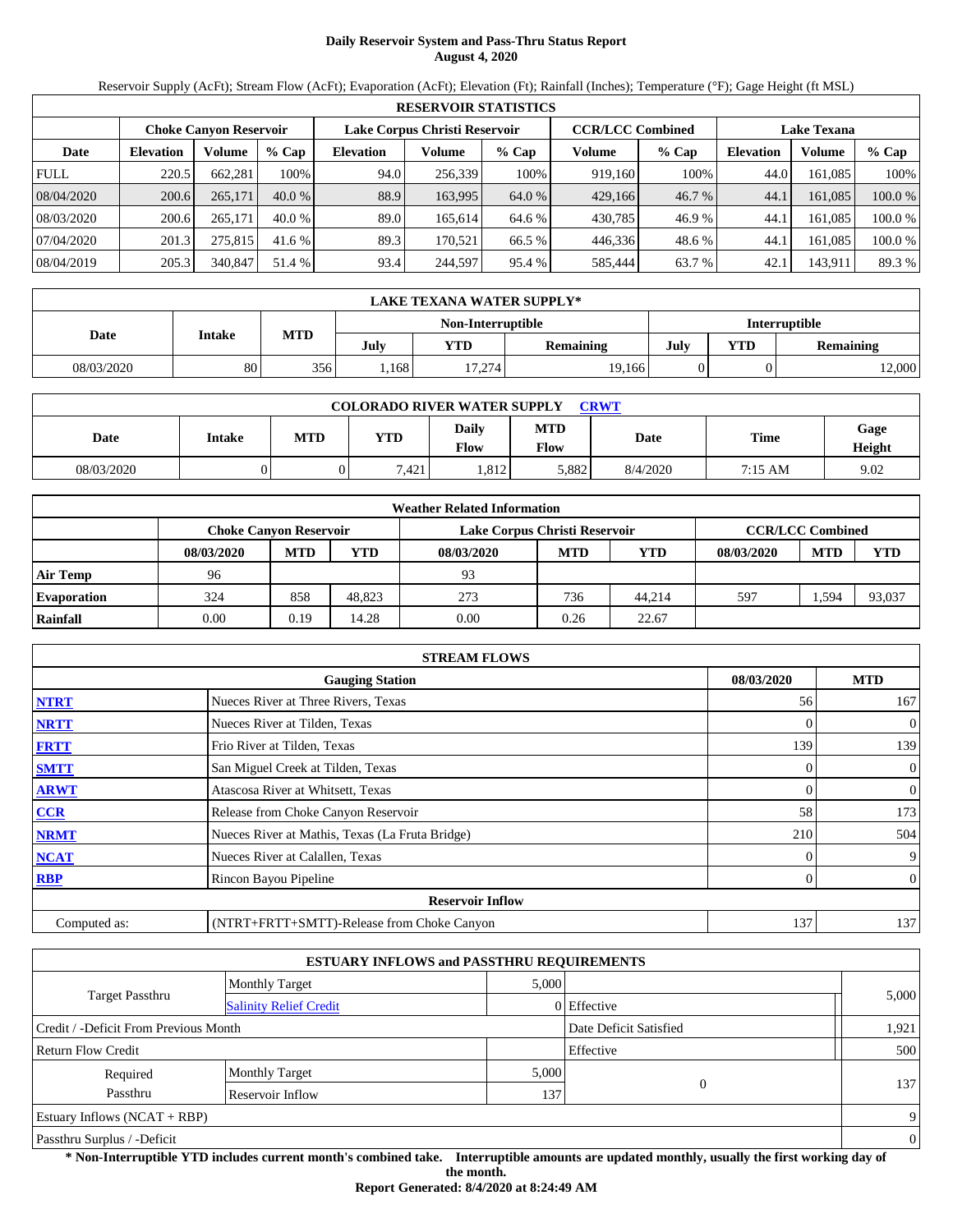# **Daily Reservoir System and Pass-Thru Status Report August 5, 2020**

Reservoir Supply (AcFt); Stream Flow (AcFt); Evaporation (AcFt); Elevation (Ft); Rainfall (Inches); Temperature (°F); Gage Height (ft MSL)

|             | <b>RESERVOIR STATISTICS</b> |                               |          |                  |                               |         |                         |        |                    |         |         |  |
|-------------|-----------------------------|-------------------------------|----------|------------------|-------------------------------|---------|-------------------------|--------|--------------------|---------|---------|--|
|             |                             | <b>Choke Canvon Reservoir</b> |          |                  | Lake Corpus Christi Reservoir |         | <b>CCR/LCC Combined</b> |        | <b>Lake Texana</b> |         |         |  |
| Date        | <b>Elevation</b>            | Volume                        | $%$ Cap  | <b>Elevation</b> | Volume                        | $%$ Cap | Volume                  | % Cap  | <b>Elevation</b>   | Volume  | $%$ Cap |  |
| <b>FULL</b> | 220.5                       | 662.281                       | 100%     | 94.0             | 256.339                       | 100%    | 919,160                 | 100%   | 44.0               | 161.085 | 100%    |  |
| 08/05/2020  | 200.5                       | 263,671                       | 39.8 %   | 88.9             | 163.995                       | 64.0 %  | 427,666                 | 46.5%  | 44.1               | 161.085 | 100.0 % |  |
| 08/04/2020  | 200.6                       | 265,171                       | $40.0\%$ | 88.9             | 163.995                       | 64.0 %  | 429.166                 | 46.7 % | 44.1               | 161.085 | 100.0 % |  |
| 07/05/2020  | 201.3                       | 275,815                       | 41.6 %   | 89.3             | 170.521                       | 66.5 %  | 446,336                 | 48.6 % | 44.1               | 161.085 | 100.0%  |  |
| 08/05/2019  | 205.4                       | 342,558                       | 51.7 %   | 93.4             | 244,597                       | 95.4%   | 587,155                 | 63.9 % | 42.1               | 143,911 | 89.3 %  |  |

|                                    | <b>LAKE TEXANA WATER SUPPLY*</b> |            |      |            |                  |                   |       |                  |  |  |  |
|------------------------------------|----------------------------------|------------|------|------------|------------------|-------------------|-------|------------------|--|--|--|
| Interruptible<br>Non-Interruptible |                                  |            |      |            |                  |                   |       |                  |  |  |  |
| Date                               | Intake                           | <b>MTD</b> | July | <b>VTD</b> | <b>Remaining</b> | July              | YTD   | <b>Remaining</b> |  |  |  |
| 08/04/2020                         | 137                              | 493        | .168 | 16,557     | 19,883           | .500 <sup>1</sup> | 4.500 | 7,500            |  |  |  |

| <b>COLORADO RIVER WATER SUPPLY</b><br><b>CRWT</b> |        |            |       |               |                           |          |         |                |  |  |
|---------------------------------------------------|--------|------------|-------|---------------|---------------------------|----------|---------|----------------|--|--|
| <b>Date</b>                                       | Intake | <b>MTD</b> | YTD   | Daily<br>Flow | <b>MTD</b><br><b>Flow</b> | Date     | Time    | Gage<br>Height |  |  |
| 08/04/2020                                        |        |            | 7.421 | .648          | .529                      | 8/5/2020 | 7:15 AM | 9.19           |  |  |

|                    | <b>Weather Related Information</b> |                                                                |            |            |            |            |            |            |                         |  |  |
|--------------------|------------------------------------|----------------------------------------------------------------|------------|------------|------------|------------|------------|------------|-------------------------|--|--|
|                    |                                    | Lake Corpus Christi Reservoir<br><b>Choke Canvon Reservoir</b> |            |            |            |            |            |            | <b>CCR/LCC Combined</b> |  |  |
|                    | 08/04/2020                         | <b>MTD</b>                                                     | <b>YTD</b> | 08/04/2020 | <b>MTD</b> | <b>YTD</b> | 08/04/2020 | <b>MTD</b> | <b>YTD</b>              |  |  |
| Air Temp           | 95                                 |                                                                |            | 93         |            |            |            |            |                         |  |  |
| <b>Evaporation</b> | 375                                | .233                                                           | 49.198     | 339        | 1.075      | 44.553     | 714        | 2.308      | 93.751                  |  |  |
| Rainfall           | 0.00                               | 0.19                                                           | 14.28      | 0.00       | 0.26       | 22.67      |            |            |                         |  |  |

|                                      | <b>STREAM FLOWS</b>                             |     |                  |  |  |  |  |  |  |
|--------------------------------------|-------------------------------------------------|-----|------------------|--|--|--|--|--|--|
| 08/04/2020<br><b>Gauging Station</b> |                                                 |     |                  |  |  |  |  |  |  |
| <b>NTRT</b>                          | Nueces River at Three Rivers, Texas             | 56  | 223              |  |  |  |  |  |  |
| <b>NRTT</b>                          | Nueces River at Tilden, Texas                   | 20  | 20               |  |  |  |  |  |  |
| <b>FRTT</b>                          | Frio River at Tilden, Texas                     | 49  | 188              |  |  |  |  |  |  |
| <b>SMTT</b>                          | San Miguel Creek at Tilden, Texas               | 0   | $\boldsymbol{0}$ |  |  |  |  |  |  |
| <b>ARWT</b>                          | Atascosa River at Whitsett, Texas               |     | $\boldsymbol{0}$ |  |  |  |  |  |  |
| <b>CCR</b>                           | Release from Choke Canyon Reservoir             | 58  | 230              |  |  |  |  |  |  |
| <b>NRMT</b>                          | Nueces River at Mathis, Texas (La Fruta Bridge) | 228 | 733              |  |  |  |  |  |  |
| <b>NCAT</b>                          | Nueces River at Calallen, Texas                 |     | 9                |  |  |  |  |  |  |
| <b>RBP</b>                           | Rincon Bayou Pipeline                           |     | $\overline{0}$   |  |  |  |  |  |  |
|                                      | <b>Reservoir Inflow</b>                         |     |                  |  |  |  |  |  |  |
| Computed as:                         | (NTRT+FRTT+SMTT)-Release from Choke Canyon      | 47  | 184              |  |  |  |  |  |  |

| <b>ESTUARY INFLOWS and PASSTHRU REQUIREMENTS</b> |                               |       |                        |       |  |  |  |  |
|--------------------------------------------------|-------------------------------|-------|------------------------|-------|--|--|--|--|
|                                                  | <b>Monthly Target</b>         |       | 5,000                  |       |  |  |  |  |
| <b>Target Passthru</b>                           | <b>Salinity Relief Credit</b> |       | 0 Effective            | 5,000 |  |  |  |  |
| Credit / -Deficit From Previous Month            |                               |       | Date Deficit Satisfied | 1,921 |  |  |  |  |
| Return Flow Credit                               | Effective                     | 500   |                        |       |  |  |  |  |
| Required                                         | <b>Monthly Target</b>         | 5,000 |                        |       |  |  |  |  |
| Passthru                                         | Reservoir Inflow              | 184   | 0                      | 184   |  |  |  |  |
| <b>Estuary Inflows (NCAT + RBP)</b>              |                               |       |                        | 9     |  |  |  |  |
| Passthru Surplus / -Deficit                      |                               |       |                        |       |  |  |  |  |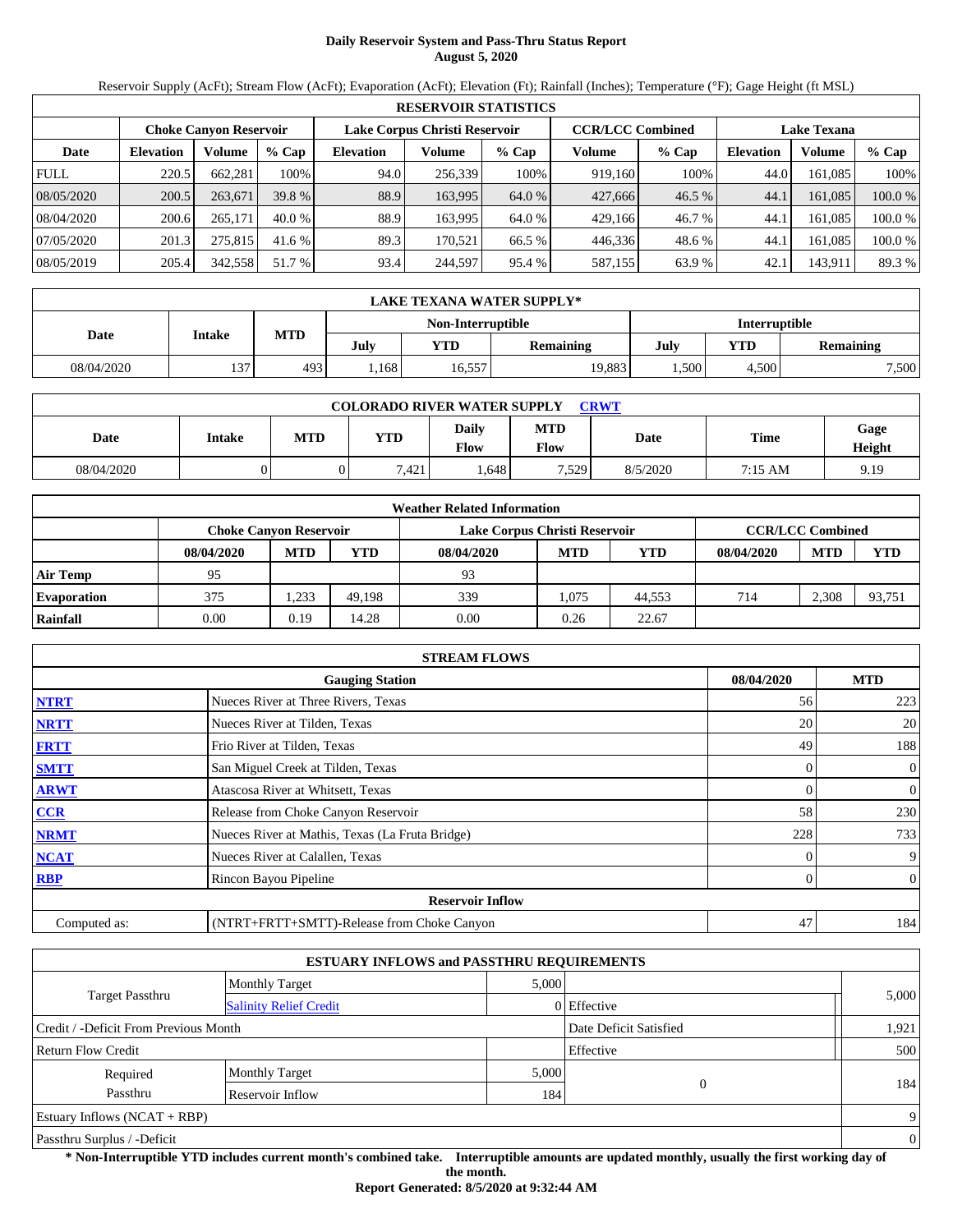# **Daily Reservoir System and Pass-Thru Status Report August 6, 2020**

Reservoir Supply (AcFt); Stream Flow (AcFt); Evaporation (AcFt); Elevation (Ft); Rainfall (Inches); Temperature (°F); Gage Height (ft MSL)

|             | <b>RESERVOIR STATISTICS</b> |                               |         |                               |         |         |                         |        |                    |         |         |  |
|-------------|-----------------------------|-------------------------------|---------|-------------------------------|---------|---------|-------------------------|--------|--------------------|---------|---------|--|
|             |                             | <b>Choke Canvon Reservoir</b> |         | Lake Corpus Christi Reservoir |         |         | <b>CCR/LCC Combined</b> |        | <b>Lake Texana</b> |         |         |  |
| Date        | <b>Elevation</b>            | Volume                        | $%$ Cap | <b>Elevation</b>              | Volume  | $%$ Cap | Volume                  | % Cap  | <b>Elevation</b>   | Volume  | $%$ Cap |  |
| <b>FULL</b> | 220.5                       | 662.281                       | 100%    | 94.0                          | 256.339 | 100%    | 919,160                 | 100%   | 44.0               | 161.085 | 100%    |  |
| 08/06/2020  | 200.5                       | 263,671                       | 39.8 %  | 88.9                          | 163.995 | 64.0 %  | 427,666                 | 46.5%  | 44.1               | 161.085 | 100.0 % |  |
| 08/05/2020  | 200.5                       | 263,671                       | 39.8 %  | 88.9                          | 163.995 | 64.0 %  | 427,666                 | 46.5 % | 44.1               | 161.085 | 100.0 % |  |
| 07/06/2020  | 201.3                       | 275,815                       | 41.6 %  | 89.2                          | 168,877 | 65.9 %  | 444.692                 | 48.4 % | 44.1               | 161.085 | 100.0 % |  |
| 08/06/2019  | 205.3                       | 340,847                       | 51.4 %  | 93.4                          | 244,597 | 95.4 %  | 585,444                 | 63.7 % | 42.0               | 143.036 | 88.8%   |  |

|            | LAKE TEXANA WATER SUPPLY*          |            |      |            |                  |      |       |                  |  |  |  |
|------------|------------------------------------|------------|------|------------|------------------|------|-------|------------------|--|--|--|
|            | Interruptible<br>Non-Interruptible |            |      |            |                  |      |       |                  |  |  |  |
| Date       | Intake                             | <b>MTD</b> | July | <b>YTD</b> | <b>Remaining</b> | July | YTD   | <b>Remaining</b> |  |  |  |
| 08/05/2020 | 138                                | 631        | ,168 | 16,557     | 19,883           | .500 | 4,500 | 7,500            |  |  |  |

| <b>COLORADO RIVER WATER SUPPLY</b><br><b>CRWT</b> |        |            |       |               |                           |          |         |                |  |  |
|---------------------------------------------------|--------|------------|-------|---------------|---------------------------|----------|---------|----------------|--|--|
| Date                                              | Intake | <b>MTD</b> | YTD   | Daily<br>Flow | <b>MTD</b><br><b>Flow</b> | Date     | Time    | Gage<br>Height |  |  |
| 08/05/2020                                        |        | 0          | 7,421 | .949          | 9.478                     | 8/6/2020 | 7:15 AM | 9.26           |  |  |

|                    | <b>Weather Related Information</b> |            |            |                               |                         |        |            |            |            |  |  |  |
|--------------------|------------------------------------|------------|------------|-------------------------------|-------------------------|--------|------------|------------|------------|--|--|--|
|                    | <b>Choke Canvon Reservoir</b>      |            |            | Lake Corpus Christi Reservoir | <b>CCR/LCC Combined</b> |        |            |            |            |  |  |  |
|                    | 08/05/2020                         | <b>MTD</b> | <b>YTD</b> | 08/05/2020                    | <b>MTD</b>              | YTD    | 08/05/2020 | <b>MTD</b> | <b>YTD</b> |  |  |  |
| <b>Air Temp</b>    | 96                                 |            |            | 93                            |                         |        |            |            |            |  |  |  |
| <b>Evaporation</b> | 384                                | . 617      | 49.582     | 292                           | .367                    | 44,845 | 676        | 2.984      | 94.427     |  |  |  |
| Rainfall           | 0.00                               | 0.19       | 14.28      | 0.00                          | 0.26                    | 22.67  |            |            |            |  |  |  |

|              | <b>STREAM FLOWS</b>                             |            |            |                  |  |  |  |  |  |
|--------------|-------------------------------------------------|------------|------------|------------------|--|--|--|--|--|
|              |                                                 | 08/05/2020 | <b>MTD</b> |                  |  |  |  |  |  |
| <b>NTRT</b>  | Nueces River at Three Rivers, Texas             |            | 55         | 278              |  |  |  |  |  |
| <b>NRTT</b>  | Nueces River at Tilden, Texas                   |            | 82         | 102              |  |  |  |  |  |
| <b>FRTT</b>  | Frio River at Tilden, Texas                     |            |            | 197              |  |  |  |  |  |
| <b>SMTT</b>  | San Miguel Creek at Tilden, Texas               |            | 0          | $\boldsymbol{0}$ |  |  |  |  |  |
| <b>ARWT</b>  | Atascosa River at Whitsett, Texas               |            | 17         | 17               |  |  |  |  |  |
| <b>CCR</b>   | Release from Choke Canyon Reservoir             |            | 58         | 288              |  |  |  |  |  |
| <b>NRMT</b>  | Nueces River at Mathis, Texas (La Fruta Bridge) |            | 252        | 985              |  |  |  |  |  |
| <b>NCAT</b>  | Nueces River at Calallen, Texas                 |            |            | 9                |  |  |  |  |  |
| <b>RBP</b>   | Rincon Bayou Pipeline                           |            |            | $\overline{0}$   |  |  |  |  |  |
|              | <b>Reservoir Inflow</b>                         |            |            |                  |  |  |  |  |  |
| Computed as: | (NTRT+FRTT+SMTT)-Release from Choke Canyon      |            |            | 191              |  |  |  |  |  |

| <b>ESTUARY INFLOWS and PASSTHRU REQUIREMENTS</b> |                               |       |                        |       |  |  |  |  |
|--------------------------------------------------|-------------------------------|-------|------------------------|-------|--|--|--|--|
|                                                  | <b>Monthly Target</b>         |       | 5,000                  |       |  |  |  |  |
| <b>Target Passthru</b>                           | <b>Salinity Relief Credit</b> |       | 0 Effective            | 5,000 |  |  |  |  |
| Credit / -Deficit From Previous Month            |                               |       | Date Deficit Satisfied | 1,921 |  |  |  |  |
| Effective<br>Return Flow Credit                  |                               |       |                        |       |  |  |  |  |
| Required                                         | <b>Monthly Target</b>         | 5,000 |                        |       |  |  |  |  |
| Passthru                                         | Reservoir Inflow              | 1911  | 0                      | 191   |  |  |  |  |
| <b>Estuary Inflows (NCAT + RBP)</b>              |                               |       |                        |       |  |  |  |  |
| Passthru Surplus / -Deficit                      |                               |       |                        |       |  |  |  |  |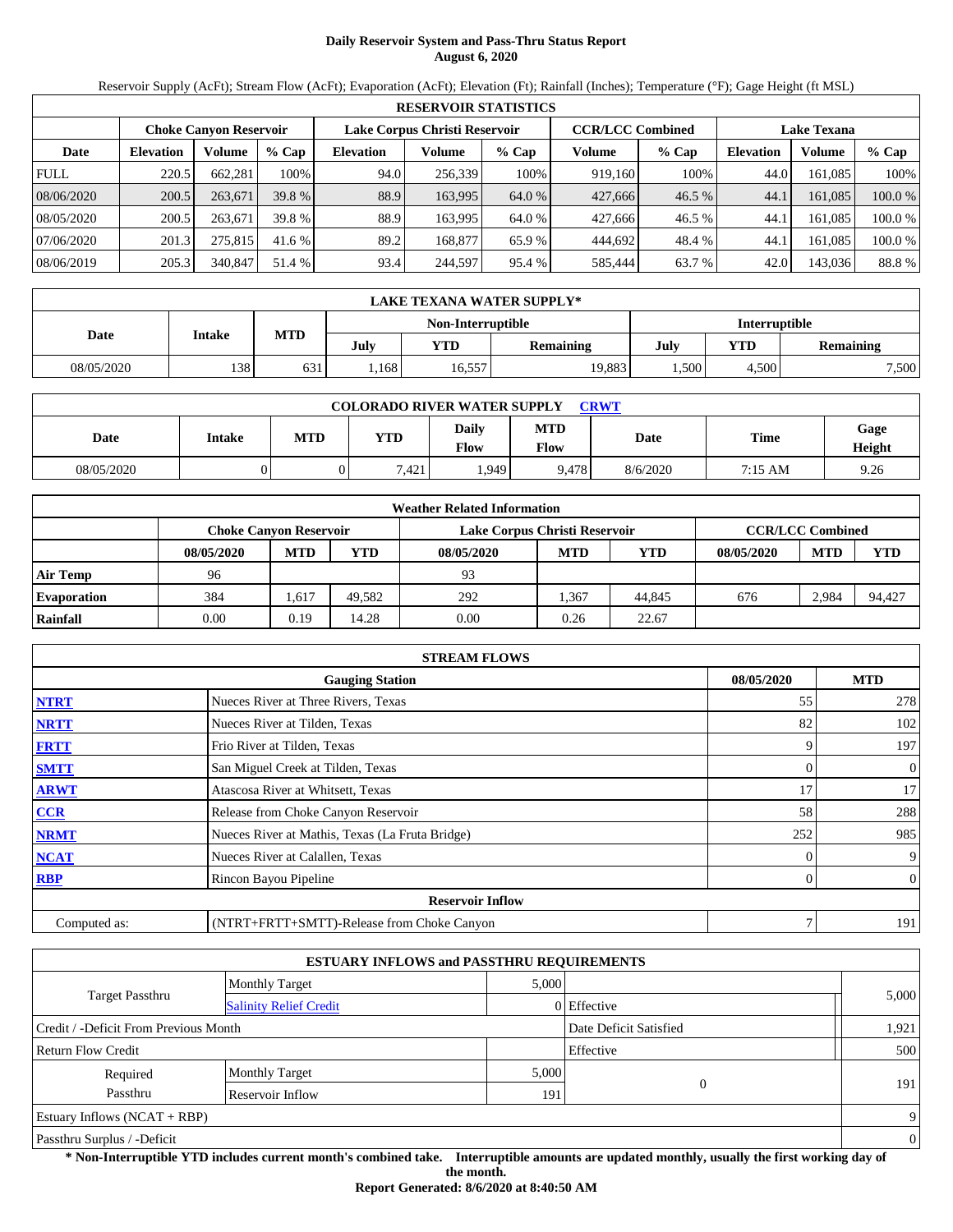# **Daily Reservoir System and Pass-Thru Status Report August 7, 2020**

Reservoir Supply (AcFt); Stream Flow (AcFt); Evaporation (AcFt); Elevation (Ft); Rainfall (Inches); Temperature (°F); Gage Height (ft MSL)

|             | <b>RESERVOIR STATISTICS</b> |                               |         |                               |         |         |                         |        |                    |         |         |  |  |
|-------------|-----------------------------|-------------------------------|---------|-------------------------------|---------|---------|-------------------------|--------|--------------------|---------|---------|--|--|
|             |                             | <b>Choke Canvon Reservoir</b> |         | Lake Corpus Christi Reservoir |         |         | <b>CCR/LCC Combined</b> |        | <b>Lake Texana</b> |         |         |  |  |
| Date        | <b>Elevation</b>            | Volume                        | $%$ Cap | <b>Elevation</b>              | Volume  | $%$ Cap | Volume                  | % Cap  | <b>Elevation</b>   | Volume  | $%$ Cap |  |  |
| <b>FULL</b> | 220.5                       | 662.281                       | 100%    | 94.0                          | 256,339 | 100%    | 919,160                 | 100%   | 44.0               | 161.085 | 100%    |  |  |
| 08/07/2020  | 200.5                       | 263,671                       | 39.8 %  | 88.8                          | 162,385 | 63.3 %  | 426,056                 | 46.4%  | 44.0               | 161.085 | 100.0 % |  |  |
| 08/06/2020  | 200.5                       | 263,671                       | 39.8 %  | 88.9                          | 163.995 | 64.0 %  | 427,666                 | 46.5 % | 44.1               | 161.085 | 100.0 % |  |  |
| 07/07/2020  | 201.2                       | 274,279                       | 41.4 %  | 89.2                          | 168,877 | 65.9 %  | 443.156                 | 48.2 % | 44.1               | 161.085 | 100.0 % |  |  |
| 08/07/2019  | 205.2                       | 339,141                       | 51.2 %  | 93.4                          | 244,597 | 95.4 %  | 583,738                 | 63.5 % | 42.0               | 143,036 | 88.8%   |  |  |

|            | LAKE TEXANA WATER SUPPLY*          |                    |      |           |        |                   |           |       |  |  |  |  |
|------------|------------------------------------|--------------------|------|-----------|--------|-------------------|-----------|-------|--|--|--|--|
|            | Interruptible<br>Non-Interruptible |                    |      |           |        |                   |           |       |  |  |  |  |
| Date       | Intake                             | MTD<br>VTD<br>July |      | Remaining | July   | YTD               | Remaining |       |  |  |  |  |
| 08/06/2020 | 137                                | 768                | .168 | 16,557    | 19.883 | .500 <sup>1</sup> | 4,500     | 7,500 |  |  |  |  |

| <b>COLORADO RIVER WATER SUPPLY</b><br><b>CRWT</b> |        |            |            |               |             |          |             |                |  |  |  |
|---------------------------------------------------|--------|------------|------------|---------------|-------------|----------|-------------|----------------|--|--|--|
| Date                                              | Intake | <b>MTD</b> | <b>YTD</b> | Daily<br>Flow | MTD<br>Flow | Date     | <b>Time</b> | Gage<br>Height |  |  |  |
| 08/06/2020                                        |        |            | .421       | .810          | .289        | 8/7/2020 | 7:15 AM     | 8.90           |  |  |  |

| <b>Weather Related Information</b> |                               |            |            |                               |                         |        |            |            |            |  |  |
|------------------------------------|-------------------------------|------------|------------|-------------------------------|-------------------------|--------|------------|------------|------------|--|--|
|                                    | <b>Choke Canvon Reservoir</b> |            |            | Lake Corpus Christi Reservoir | <b>CCR/LCC Combined</b> |        |            |            |            |  |  |
|                                    | 08/06/2020                    | <b>MTD</b> | <b>YTD</b> | 08/06/2020                    | <b>MTD</b>              | YTD    | 08/06/2020 | <b>MTD</b> | <b>YTD</b> |  |  |
| <b>Air Temp</b>                    | 96                            |            |            | 93                            |                         |        |            |            |            |  |  |
| <b>Evaporation</b>                 | 366                           | .983       | 49.948     | 290                           | .657                    | 45.135 | 656        | 3.640      | 95,083     |  |  |
| Rainfall                           | 0.00                          | 0.19       | 14.28      | 0.00                          | 0.26                    | 22.67  |            |            |            |  |  |

|              | <b>STREAM FLOWS</b>                             |            |                |  |  |  |  |  |  |  |
|--------------|-------------------------------------------------|------------|----------------|--|--|--|--|--|--|--|
|              | <b>Gauging Station</b>                          | 08/06/2020 | <b>MTD</b>     |  |  |  |  |  |  |  |
| <b>NTRT</b>  | Nueces River at Three Rivers, Texas             | 55         | 333            |  |  |  |  |  |  |  |
| <b>NRTT</b>  | Nueces River at Tilden, Texas                   | 114        | 216            |  |  |  |  |  |  |  |
| <b>FRTT</b>  | Frio River at Tilden, Texas                     |            | 199            |  |  |  |  |  |  |  |
| <b>SMTT</b>  | San Miguel Creek at Tilden, Texas               |            | $\overline{0}$ |  |  |  |  |  |  |  |
| <b>ARWT</b>  | Atascosa River at Whitsett, Texas               | 21         | 39             |  |  |  |  |  |  |  |
| <b>CCR</b>   | Release from Choke Canyon Reservoir             | 58         | 345            |  |  |  |  |  |  |  |
| <b>NRMT</b>  | Nueces River at Mathis, Texas (La Fruta Bridge) | 262        | 1,247          |  |  |  |  |  |  |  |
| <b>NCAT</b>  | Nueces River at Calallen, Texas                 |            | 9              |  |  |  |  |  |  |  |
| <b>RBP</b>   | Rincon Bayou Pipeline                           |            | $\overline{0}$ |  |  |  |  |  |  |  |
|              | <b>Reservoir Inflow</b>                         |            |                |  |  |  |  |  |  |  |
| Computed as: | NRTT+FRTT+SMTT+ARWT                             | 137        | 328            |  |  |  |  |  |  |  |

|                                       | <b>ESTUARY INFLOWS and PASSTHRU REQUIREMENTS</b> |       |                        |                |
|---------------------------------------|--------------------------------------------------|-------|------------------------|----------------|
|                                       | <b>Monthly Target</b>                            | 5,000 |                        |                |
| Target Passthru                       | <b>Salinity Relief Credit</b>                    |       | 0 Effective            | 5,000          |
| Credit / -Deficit From Previous Month |                                                  |       | Date Deficit Satisfied | 1,921          |
| Return Flow Credit                    |                                                  |       | Effective              | 500            |
| Required                              | <b>Monthly Target</b>                            | 5,000 |                        |                |
| Passthru                              | Reservoir Inflow                                 | 328   | $\overline{0}$         | 328            |
| Estuary Inflows $(NCAT + RBP)$        |                                                  |       |                        | 9              |
| Passthru Surplus / -Deficit           |                                                  |       |                        | $\overline{0}$ |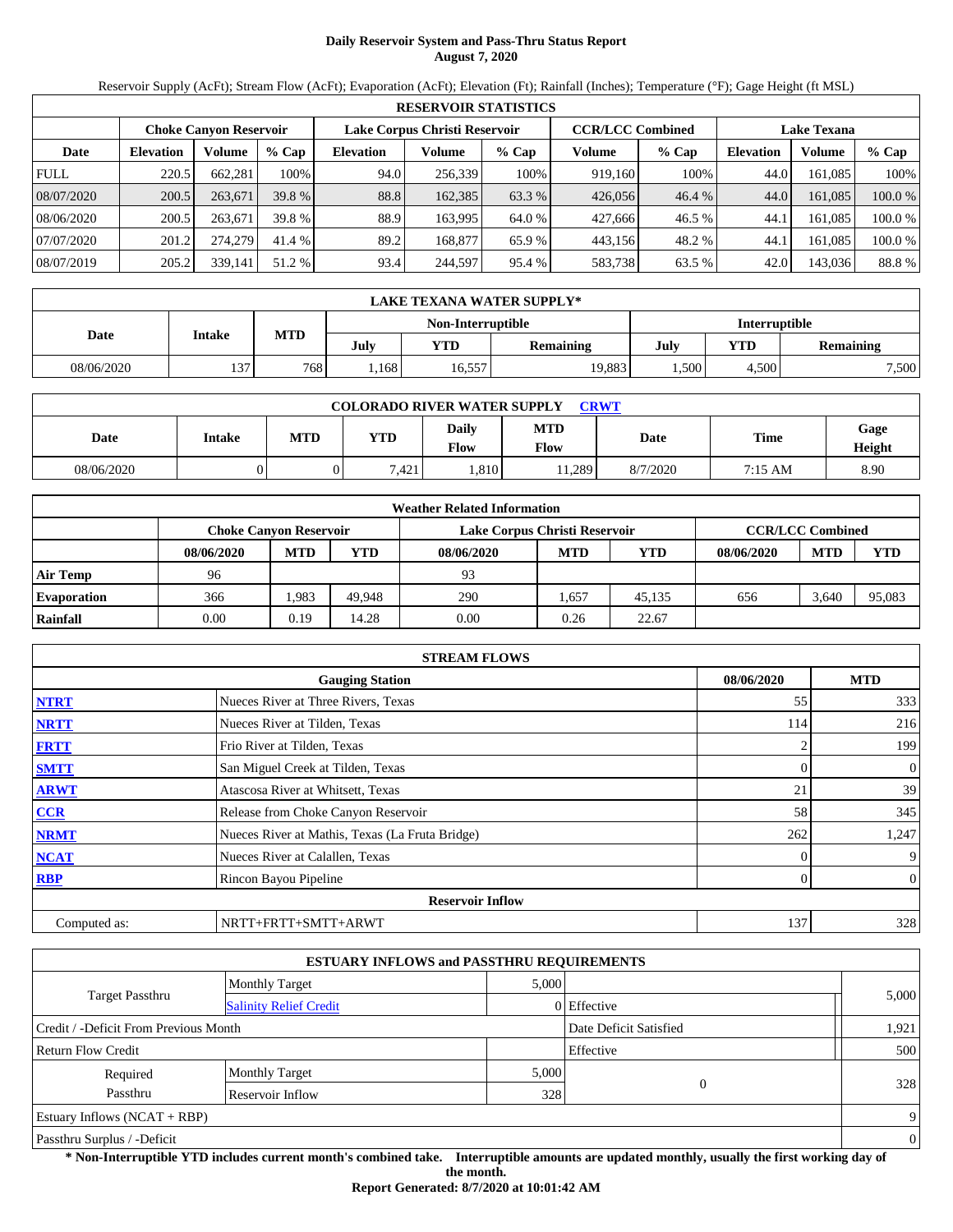# **Daily Reservoir System and Pass-Thru Status Report August 8, 2020**

Reservoir Supply (AcFt); Stream Flow (AcFt); Evaporation (AcFt); Elevation (Ft); Rainfall (Inches); Temperature (°F); Gage Height (ft MSL)

|             | <b>RESERVOIR STATISTICS</b> |                               |         |                               |         |         |                         |         |                    |         |         |  |  |
|-------------|-----------------------------|-------------------------------|---------|-------------------------------|---------|---------|-------------------------|---------|--------------------|---------|---------|--|--|
|             |                             | <b>Choke Canvon Reservoir</b> |         | Lake Corpus Christi Reservoir |         |         | <b>CCR/LCC Combined</b> |         | <b>Lake Texana</b> |         |         |  |  |
| Date        | <b>Elevation</b>            | Volume                        | $%$ Cap | <b>Elevation</b>              | Volume  | $%$ Cap | Volume                  | $%$ Cap | <b>Elevation</b>   | Volume  | % Cap   |  |  |
| <b>FULL</b> | 220.5                       | 662.281                       | 100%    | 94.0                          | 256,339 | 100%    | 919.160                 | 100%    | 44.0               | 161.085 | 100%    |  |  |
| 08/08/2020  | 200.5                       | 263,671                       | 39.8 %  | 88.8                          | 162,385 | 63.3 %  | 426,056                 | 46.4%   | 44.0               | 161.085 | 100.0 % |  |  |
| 08/07/2020  | 200.5                       | 263,671                       | 39.8 %  | 88.8                          | 162.385 | 63.3 %  | 426,056                 | 46.4 %  | 44.0               | 161.085 | 100.0 % |  |  |
| 07/08/2020  | 201.2                       | 274,279                       | 41.4 %  | 89.1                          | 167.241 | 65.2 %  | 441,520                 | 48.0 %  | 44.1               | 161.085 | 100.0%  |  |  |
| 08/08/2019  | 205.2                       | 339,141                       | 51.2 %  | 93.3                          | 242,661 | 94.7 %  | 581,802                 | 63.3 %  | 41.9               | 142.163 | 88.3 %  |  |  |

|            | LAKE TEXANA WATER SUPPLY* |                                    |      |            |                  |      |       |                  |  |  |  |  |
|------------|---------------------------|------------------------------------|------|------------|------------------|------|-------|------------------|--|--|--|--|
|            |                           | Interruptible<br>Non-Interruptible |      |            |                  |      |       |                  |  |  |  |  |
| Date       | Intake                    | MTD                                | July | <b>YTD</b> | <b>Remaining</b> | July | YTD   | <b>Remaining</b> |  |  |  |  |
| 08/07/2020 | 94                        | 862                                | .168 | 16,557     | 19,883           | .500 | 4.500 | 7,500            |  |  |  |  |

| <b>COLORADO RIVER WATER SUPPLY</b><br><b>CRWT</b> |        |            |      |               |             |             |             |                |  |  |  |
|---------------------------------------------------|--------|------------|------|---------------|-------------|-------------|-------------|----------------|--|--|--|
| Date                                              | Intake | <b>MTD</b> | YTD  | Daily<br>Flow | MTD<br>Flow | <b>Date</b> | <b>Time</b> | Gage<br>Height |  |  |  |
| 08/07/2020                                        | 44     | 44         | .465 | .386          | 12.674      | 8/8/2020    | 7:15 AM     | 8.34           |  |  |  |

| <b>Weather Related Information</b> |                                                                |            |            |            |            |        |            |                         |            |  |  |
|------------------------------------|----------------------------------------------------------------|------------|------------|------------|------------|--------|------------|-------------------------|------------|--|--|
|                                    | Lake Corpus Christi Reservoir<br><b>Choke Canvon Reservoir</b> |            |            |            |            |        |            | <b>CCR/LCC Combined</b> |            |  |  |
|                                    | 08/07/2020                                                     | <b>MTD</b> | <b>YTD</b> | 08/07/2020 | <b>MTD</b> | YTD    | 08/07/2020 | <b>MTD</b>              | <b>YTD</b> |  |  |
| <b>Air Temp</b>                    | 96                                                             |            |            | 93         |            |        |            |                         |            |  |  |
| <b>Evaporation</b>                 | 366                                                            | 2.349      | 50.314     | 262        | .919       | 45.397 | 628        | 4.268                   | 95,711     |  |  |
| Rainfall                           | 0.00                                                           | 0.19       | 14.28      | 0.00       | 0.26       | 22.67  |            |                         |            |  |  |

|              | <b>STREAM FLOWS</b>                             |            |                |  |  |  |  |  |  |  |
|--------------|-------------------------------------------------|------------|----------------|--|--|--|--|--|--|--|
|              | <b>Gauging Station</b>                          | 08/07/2020 | <b>MTD</b>     |  |  |  |  |  |  |  |
| <b>NTRT</b>  | Nueces River at Three Rivers, Texas             | 73         | 406            |  |  |  |  |  |  |  |
| <b>NRTT</b>  | Nueces River at Tilden, Texas                   | 84         | 300            |  |  |  |  |  |  |  |
| <b>FRTT</b>  | Frio River at Tilden, Texas                     |            | 200            |  |  |  |  |  |  |  |
| <b>SMTT</b>  | San Miguel Creek at Tilden, Texas               | 0          | 0              |  |  |  |  |  |  |  |
| <b>ARWT</b>  | Atascosa River at Whitsett, Texas               | 6.         | 45             |  |  |  |  |  |  |  |
| <b>CCR</b>   | Release from Choke Canyon Reservoir             | 58         | 403            |  |  |  |  |  |  |  |
| <b>NRMT</b>  | Nueces River at Mathis, Texas (La Fruta Bridge) | 240        | 1,487          |  |  |  |  |  |  |  |
| <b>NCAT</b>  | Nueces River at Calallen, Texas                 |            | 9              |  |  |  |  |  |  |  |
| <b>RBP</b>   | Rincon Bayou Pipeline                           |            | $\overline{0}$ |  |  |  |  |  |  |  |
|              | <b>Reservoir Inflow</b>                         |            |                |  |  |  |  |  |  |  |
| Computed as: | (NTRT+FRTT+SMTT)-Release from Choke Canyon      | 17         | 345            |  |  |  |  |  |  |  |

| <b>ESTUARY INFLOWS and PASSTHRU REQUIREMENTS</b> |                               |       |                        |       |  |  |  |  |  |
|--------------------------------------------------|-------------------------------|-------|------------------------|-------|--|--|--|--|--|
|                                                  | <b>Monthly Target</b>         |       | 5,000                  |       |  |  |  |  |  |
| <b>Target Passthru</b>                           | <b>Salinity Relief Credit</b> |       | 0 Effective            | 5,000 |  |  |  |  |  |
| Credit / -Deficit From Previous Month            |                               |       | Date Deficit Satisfied | 1,921 |  |  |  |  |  |
| Effective<br>Return Flow Credit                  |                               |       |                        |       |  |  |  |  |  |
| Required                                         | <b>Monthly Target</b>         | 5,000 |                        |       |  |  |  |  |  |
| Passthru<br>Reservoir Inflow                     |                               | 345   | 0                      | 345   |  |  |  |  |  |
| <b>Estuary Inflows (NCAT + RBP)</b>              |                               |       |                        |       |  |  |  |  |  |
| Passthru Surplus / -Deficit                      |                               |       |                        |       |  |  |  |  |  |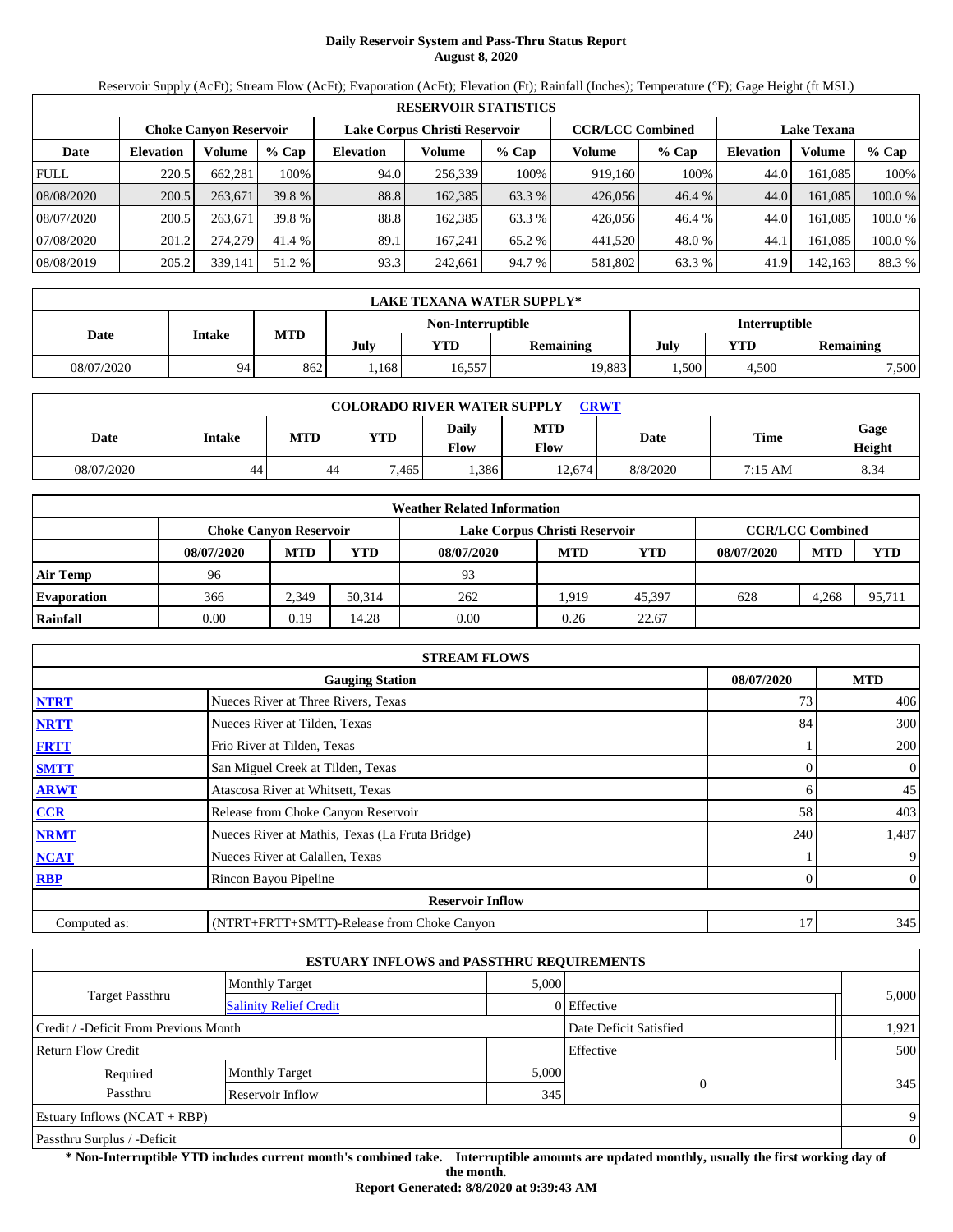# **Daily Reservoir System and Pass-Thru Status Report August 9, 2020**

Reservoir Supply (AcFt); Stream Flow (AcFt); Evaporation (AcFt); Elevation (Ft); Rainfall (Inches); Temperature (°F); Gage Height (ft MSL)

|             | <b>RESERVOIR STATISTICS</b> |                               |         |                               |         |         |                         |         |                    |         |         |  |  |
|-------------|-----------------------------|-------------------------------|---------|-------------------------------|---------|---------|-------------------------|---------|--------------------|---------|---------|--|--|
|             |                             | <b>Choke Canvon Reservoir</b> |         | Lake Corpus Christi Reservoir |         |         | <b>CCR/LCC Combined</b> |         | <b>Lake Texana</b> |         |         |  |  |
| Date        | <b>Elevation</b>            | Volume                        | $%$ Cap | <b>Elevation</b>              | Volume  | $%$ Cap | Volume                  | $%$ Cap | <b>Elevation</b>   | Volume  | % Cap   |  |  |
| <b>FULL</b> | 220.5                       | 662.281                       | 100%    | 94.0                          | 256,339 | 100%    | 919.160                 | 100%    | 44.0               | 161.085 | 100%    |  |  |
| 08/09/2020  | 200.4                       | 262,177                       | 39.6%   | 88.8                          | 162,385 | 63.3 %  | 424,562                 | 46.2%   | 44.0               | 161.085 | 100.0%  |  |  |
| 08/08/2020  | 200.5                       | 263,671                       | 39.8 %  | 88.8                          | 162.385 | 63.3 %  | 426,056                 | 46.4 %  | 44.0               | 161.085 | 100.0 % |  |  |
| 07/09/2020  | 201.1                       | 272,748                       | 41.1 %  | 89.1                          | 167.241 | 65.2 %  | 439.989                 | 47.9 %  | 44.0               | 161.085 | 100.0%  |  |  |
| 08/09/2019  | 205.2                       | 339,141                       | 51.2 %  | 93.2                          | 240,730 | 93.9 %  | 579,871                 | 63.1 %  | 41.9               | 142,163 | 88.3%   |  |  |

|            | LAKE TEXANA WATER SUPPLY* |     |      |                   |                  |               |       |                  |  |  |  |  |
|------------|---------------------------|-----|------|-------------------|------------------|---------------|-------|------------------|--|--|--|--|
|            |                           |     |      | Non-Interruptible |                  | Interruptible |       |                  |  |  |  |  |
| Date       | Intake                    | MTD | July | YTD               | <b>Remaining</b> | July          | YTD   | <b>Remaining</b> |  |  |  |  |
| 08/08/2020 | 69                        | 931 | .168 | 16,557            | 19,883           | .500          | 4.500 | 7,500            |  |  |  |  |

| <b>COLORADO RIVER WATER SUPPLY</b><br>CRWT |        |            |      |                      |                           |          |             |                |  |  |  |
|--------------------------------------------|--------|------------|------|----------------------|---------------------------|----------|-------------|----------------|--|--|--|
| <b>Date</b>                                | Intake | <b>MTD</b> | YTD  | Daily<br><b>Flow</b> | <b>MTD</b><br><b>Flow</b> | Date     | <b>Time</b> | Gage<br>Height |  |  |  |
| 08/08/2020                                 | 68     | 11         | .533 | 993                  | 13,667                    | 8/9/2020 | 7:15 AM     | 8.20           |  |  |  |

| <b>Weather Related Information</b> |            |                                                                                           |        |            |            |            |            |            |        |  |  |
|------------------------------------|------------|-------------------------------------------------------------------------------------------|--------|------------|------------|------------|------------|------------|--------|--|--|
|                                    |            | <b>CCR/LCC Combined</b><br>Lake Corpus Christi Reservoir<br><b>Choke Canyon Reservoir</b> |        |            |            |            |            |            |        |  |  |
|                                    | 08/08/2020 | <b>MTD</b>                                                                                | YTD    | 08/08/2020 | <b>MTD</b> | <b>YTD</b> | 08/08/2020 | <b>MTD</b> | YTD    |  |  |
| Air Temp                           | 96         |                                                                                           |        | 90         |            |            |            |            |        |  |  |
| <b>Evaporation</b>                 | 356        | 2.705                                                                                     | 50.670 | 225        | 2.144      | 45.622     | 581        | 4.849      | 96,292 |  |  |
| Rainfall                           | 0.00       | 0.19                                                                                      | 14.28  | 0.12       | 0.38       | 22.79      |            |            |        |  |  |

| <b>STREAM FLOWS</b> |                                                 |            |                  |  |  |  |  |  |  |
|---------------------|-------------------------------------------------|------------|------------------|--|--|--|--|--|--|
|                     | 08/08/2020                                      | <b>MTD</b> |                  |  |  |  |  |  |  |
| <b>NTRT</b>         | Nueces River at Three Rivers, Texas             | 74         | 480              |  |  |  |  |  |  |
| <b>NRTT</b>         | Nueces River at Tilden, Texas                   | 41         | 341              |  |  |  |  |  |  |
| <b>FRTT</b>         | Frio River at Tilden, Texas                     |            | 202              |  |  |  |  |  |  |
| <b>SMTT</b>         | San Miguel Creek at Tilden, Texas               | 0          | $\boldsymbol{0}$ |  |  |  |  |  |  |
| <b>ARWT</b>         | Atascosa River at Whitsett, Texas               |            | 47               |  |  |  |  |  |  |
| <b>CCR</b>          | Release from Choke Canyon Reservoir             | 58         | 461              |  |  |  |  |  |  |
| <b>NRMT</b>         | Nueces River at Mathis, Texas (La Fruta Bridge) | 222        | 1,709            |  |  |  |  |  |  |
| <b>NCAT</b>         | Nueces River at Calallen, Texas                 | 41         | 51               |  |  |  |  |  |  |
| <b>RBP</b>          | Rincon Bayou Pipeline                           |            | $\overline{0}$   |  |  |  |  |  |  |
|                     | <b>Reservoir Inflow</b>                         |            |                  |  |  |  |  |  |  |
| Computed as:        | (NTRT+FRTT+SMTT)-Release from Choke Canyon      | 18         | 363              |  |  |  |  |  |  |

| <b>ESTUARY INFLOWS and PASSTHRU REQUIREMENTS</b> |                               |       |                        |       |  |  |  |  |  |
|--------------------------------------------------|-------------------------------|-------|------------------------|-------|--|--|--|--|--|
|                                                  | <b>Monthly Target</b>         | 5,000 |                        |       |  |  |  |  |  |
| <b>Target Passthru</b>                           | <b>Salinity Relief Credit</b> |       | 0 Effective            | 5,000 |  |  |  |  |  |
| Credit / -Deficit From Previous Month            |                               |       | Date Deficit Satisfied | 1,921 |  |  |  |  |  |
| <b>Return Flow Credit</b>                        | Effective                     | 500   |                        |       |  |  |  |  |  |
| Required                                         | <b>Monthly Target</b>         | 5,000 |                        |       |  |  |  |  |  |
| Passthru<br>Reservoir Inflow                     |                               | 363   | $\overline{0}$         | 363   |  |  |  |  |  |
| Estuary Inflows $(NCAT + RBP)$                   |                               |       |                        |       |  |  |  |  |  |
| Passthru Surplus / -Deficit                      |                               |       |                        |       |  |  |  |  |  |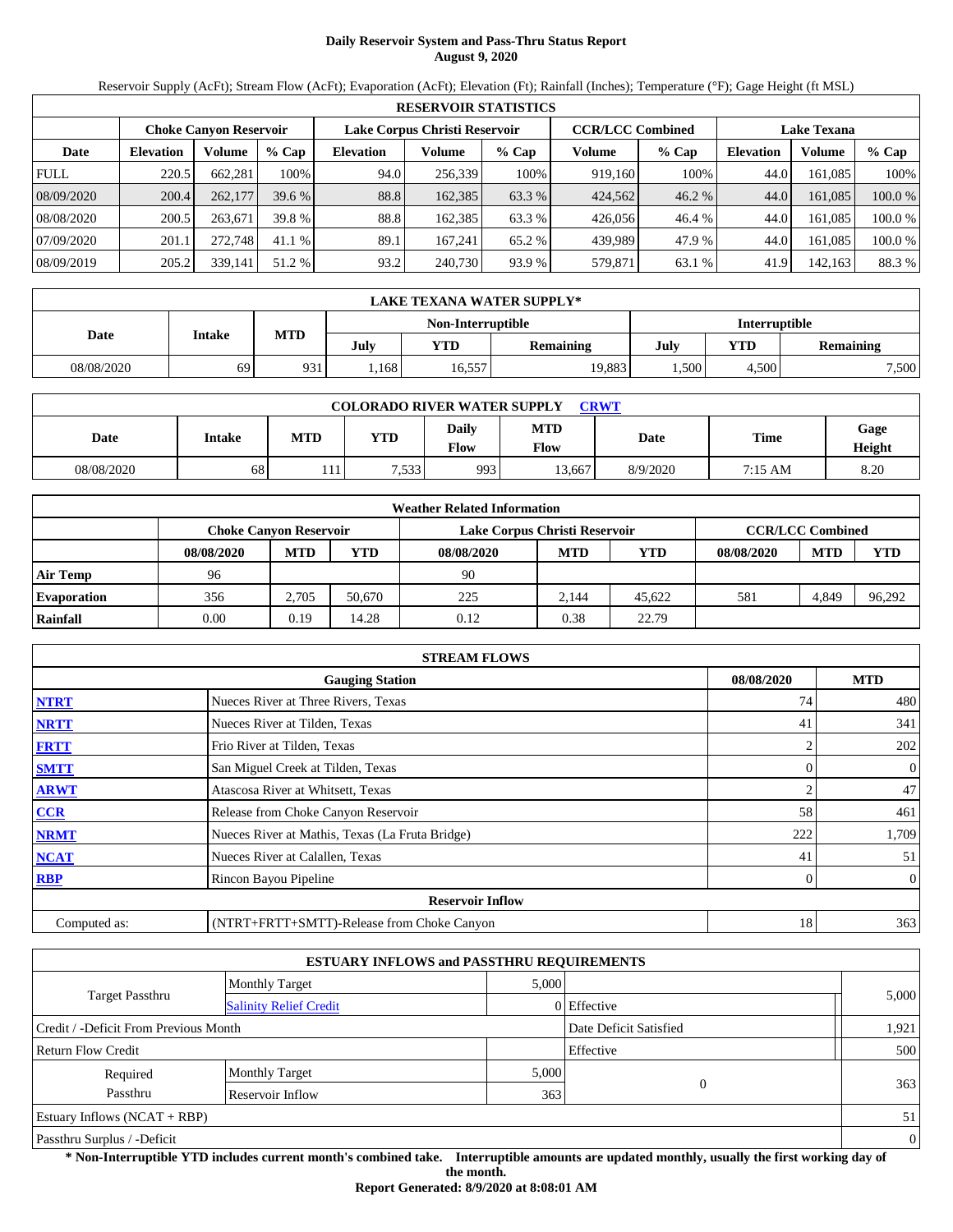# **Daily Reservoir System and Pass-Thru Status Report August 10, 2020**

Reservoir Supply (AcFt); Stream Flow (AcFt); Evaporation (AcFt); Elevation (Ft); Rainfall (Inches); Temperature (°F); Gage Height (ft MSL)

|             | <b>RESERVOIR STATISTICS</b> |                               |         |                               |         |         |                         |        |                    |         |         |  |  |
|-------------|-----------------------------|-------------------------------|---------|-------------------------------|---------|---------|-------------------------|--------|--------------------|---------|---------|--|--|
|             |                             | <b>Choke Canvon Reservoir</b> |         | Lake Corpus Christi Reservoir |         |         | <b>CCR/LCC Combined</b> |        | <b>Lake Texana</b> |         |         |  |  |
| Date        | <b>Elevation</b>            | Volume                        | $%$ Cap | <b>Elevation</b>              | Volume  | $%$ Cap | Volume                  | % Cap  | <b>Elevation</b>   | Volume  | $%$ Cap |  |  |
| <b>FULL</b> | 220.5                       | 662.281                       | 100%    | 94.0                          | 256.339 | 100%    | 919,160                 | 100%   | 44.0               | 161.085 | 100%    |  |  |
| 08/10/2020  | 200.3                       | 262,177                       | 39.6%   | 88.7                          | 160.783 | 62.7 %  | 422,960                 | 46.0%  | 44.0               | 161.085 | 100.0 % |  |  |
| 08/09/2020  | 200.4                       | 262,177                       | 39.6 %  | 88.8                          | 162.385 | 63.3 %  | 424.562                 | 46.2 % | 44.0               | 161.085 | 100.0 % |  |  |
| 07/10/2020  | 201.1                       | 272,748                       | 41.1 %  | 89.0                          | 165.614 | 64.6 %  | 438,362                 | 47.7 % | 44.0               | 161.085 | 100.0 % |  |  |
| 08/10/2019  | 205.1                       | 337,439                       | 50.9 %  | 93.2                          | 240,730 | 93.9 %  | 578,169                 | 62.9 % | 41.9               | 142,163 | 88.3 %  |  |  |

|            | LAKE TEXANA WATER SUPPLY* |            |      |                   |                  |               |       |                  |  |  |  |
|------------|---------------------------|------------|------|-------------------|------------------|---------------|-------|------------------|--|--|--|
|            |                           |            |      | Non-Interruptible |                  | Interruptible |       |                  |  |  |  |
| Date       | Intake                    | <b>MTD</b> | July | YTD               | <b>Remaining</b> | July          | YTD   | <b>Remaining</b> |  |  |  |
| 08/09/2020 | 68                        | 999        | .168 | 16,557            | 19,883           | .500          | 4.500 | 7,500            |  |  |  |

| <b>COLORADO RIVER WATER SUPPLY</b><br><b>CRWT</b> |        |            |       |               |                    |           |         |                |  |  |  |
|---------------------------------------------------|--------|------------|-------|---------------|--------------------|-----------|---------|----------------|--|--|--|
| Date                                              | Intake | <b>MTD</b> | YTD   | Daily<br>Flow | <b>MTD</b><br>Flow | Date      | Time    | Gage<br>Height |  |  |  |
| 08/09/2020                                        | 68     | 179        | 7.601 | 8281          | 14.494             | 8/10/2020 | 7:15 AM | 7.96           |  |  |  |

| <b>Weather Related Information</b> |                               |            |            |            |                                                          |        |            |            |            |  |  |
|------------------------------------|-------------------------------|------------|------------|------------|----------------------------------------------------------|--------|------------|------------|------------|--|--|
|                                    | <b>Choke Canvon Reservoir</b> |            |            |            | <b>CCR/LCC Combined</b><br>Lake Corpus Christi Reservoir |        |            |            |            |  |  |
|                                    | 08/09/2020                    | <b>MTD</b> | <b>YTD</b> | 08/09/2020 | <b>MTD</b>                                               | YTD    | 08/09/2020 | <b>MTD</b> | <b>YTD</b> |  |  |
| <b>Air Temp</b>                    | 97                            |            |            | 93         |                                                          |        |            |            |            |  |  |
| <b>Evaporation</b>                 | 434                           | 3.139      | 51.104     | 363        | 2.507                                                    | 45,985 | 797        | 5.646      | 97,089     |  |  |
| Rainfall                           | 0.00                          | 0.19       | 14.28      | 0.00       | 0.38                                                     | 22.79  |            |            |            |  |  |

| <b>STREAM FLOWS</b> |                                                 |            |                  |  |  |  |  |  |  |
|---------------------|-------------------------------------------------|------------|------------------|--|--|--|--|--|--|
|                     | 08/09/2020                                      | <b>MTD</b> |                  |  |  |  |  |  |  |
| <b>NTRT</b>         | Nueces River at Three Rivers, Texas             | 113        | 593              |  |  |  |  |  |  |
| <b>NRTT</b>         | Nueces River at Tilden, Texas                   | 16         | 357              |  |  |  |  |  |  |
| <b>FRTT</b>         | Frio River at Tilden, Texas                     |            | 203              |  |  |  |  |  |  |
| <b>SMTT</b>         | San Miguel Creek at Tilden, Texas               | 0          | $\boldsymbol{0}$ |  |  |  |  |  |  |
| <b>ARWT</b>         | Atascosa River at Whitsett, Texas               |            | 47               |  |  |  |  |  |  |
| <b>CCR</b>          | Release from Choke Canyon Reservoir             | 58         | 518              |  |  |  |  |  |  |
| <b>NRMT</b>         | Nueces River at Mathis, Texas (La Fruta Bridge) | 222        | 1,932            |  |  |  |  |  |  |
| <b>NCAT</b>         | Nueces River at Calallen, Texas                 | 35         | 85               |  |  |  |  |  |  |
| <b>RBP</b>          | Rincon Bayou Pipeline                           |            | $\overline{0}$   |  |  |  |  |  |  |
|                     | <b>Reservoir Inflow</b>                         |            |                  |  |  |  |  |  |  |
| Computed as:        | (NTRT+FRTT+SMTT)-Release from Choke Canyon      | 57         | 420              |  |  |  |  |  |  |

| <b>ESTUARY INFLOWS and PASSTHRU REQUIREMENTS</b> |                               |       |                        |       |  |  |  |  |  |
|--------------------------------------------------|-------------------------------|-------|------------------------|-------|--|--|--|--|--|
|                                                  | <b>Monthly Target</b>         | 5,000 |                        |       |  |  |  |  |  |
| <b>Target Passthru</b>                           | <b>Salinity Relief Credit</b> |       | 0 Effective            | 5,000 |  |  |  |  |  |
| Credit / -Deficit From Previous Month            |                               |       | Date Deficit Satisfied | 1,921 |  |  |  |  |  |
| Effective<br><b>Return Flow Credit</b>           |                               |       |                        |       |  |  |  |  |  |
| Required                                         | <b>Monthly Target</b>         | 5,000 |                        |       |  |  |  |  |  |
| Passthru<br>Reservoir Inflow                     |                               | 420   | $\overline{0}$         | 420   |  |  |  |  |  |
| Estuary Inflows $(NCAT + RBP)$                   |                               |       |                        |       |  |  |  |  |  |
| Passthru Surplus / -Deficit                      |                               |       |                        |       |  |  |  |  |  |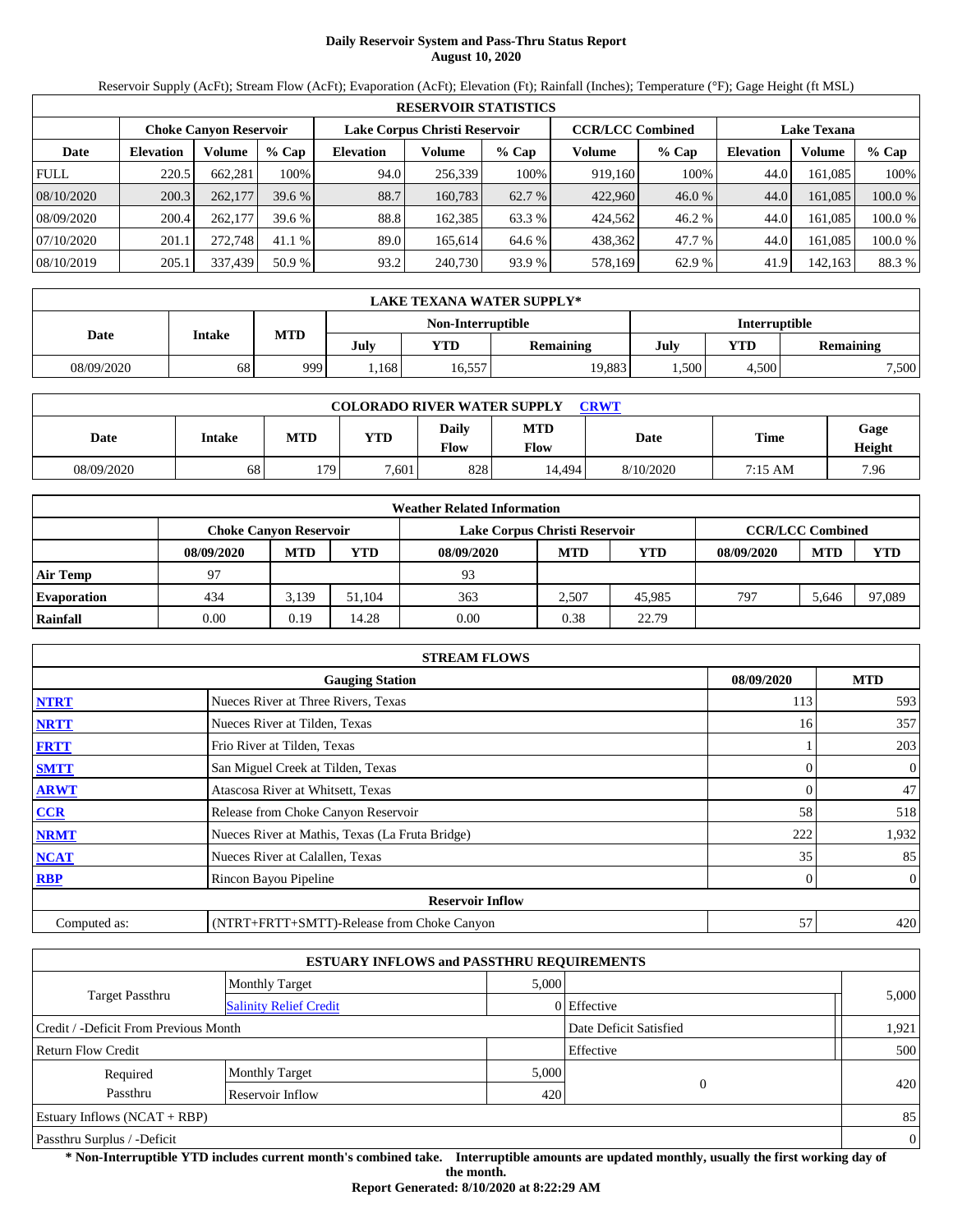# **Daily Reservoir System and Pass-Thru Status Report August 11, 2020**

Reservoir Supply (AcFt); Stream Flow (AcFt); Evaporation (AcFt); Elevation (Ft); Rainfall (Inches); Temperature (°F); Gage Height (ft MSL)

|             | <b>RESERVOIR STATISTICS</b> |                               |         |                               |         |         |                         |         |                    |         |         |  |  |
|-------------|-----------------------------|-------------------------------|---------|-------------------------------|---------|---------|-------------------------|---------|--------------------|---------|---------|--|--|
|             |                             | <b>Choke Canvon Reservoir</b> |         | Lake Corpus Christi Reservoir |         |         | <b>CCR/LCC Combined</b> |         | <b>Lake Texana</b> |         |         |  |  |
| Date        | <b>Elevation</b>            | Volume                        | $%$ Cap | <b>Elevation</b>              | Volume  | $%$ Cap | Volume                  | $%$ Cap | <b>Elevation</b>   | Volume  | % Cap   |  |  |
| <b>FULL</b> | 220.5                       | 662.281                       | 100%    | 94.0                          | 256,339 | 100%    | 919.160                 | 100%    | 44.0               | 161.085 | 100%    |  |  |
| 08/11/2020  | 200.3                       | 260,689                       | 39.3 %  | 88.7                          | 160.783 | 62.7 %  | 421,472                 | 45.9%   | 43.9               | 160.156 | 99.4 %  |  |  |
| 08/10/2020  | 200.3                       | 262,177                       | 39.6 %  | 88.7                          | 160.783 | 62.7 %  | 422,960                 | 46.0 %  | 44.0               | 161.085 | 100.0 % |  |  |
| 07/11/2020  | 201.1                       | 272,748                       | 41.1 %  | 89.0                          | 165.614 | 64.6 %  | 438,362                 | 47.7 %  | 44.0               | 161.085 | 100.0%  |  |  |
| 08/11/2019  | 205.2                       | 339,141                       | 51.2 %  | 93.2                          | 240,730 | 93.9 %  | 579,871                 | 63.1 %  | 41.8               | 141.293 | 87.7 %  |  |  |

|            | <b>LAKE TEXANA WATER SUPPLY*</b>   |      |      |            |           |             |       |                  |  |  |  |  |
|------------|------------------------------------|------|------|------------|-----------|-------------|-------|------------------|--|--|--|--|
|            | Interruptible<br>Non-Interruptible |      |      |            |           |             |       |                  |  |  |  |  |
| Date       | Intake                             | MTD  | July | <b>YTD</b> | Remaining | YTD<br>July |       | <b>Remaining</b> |  |  |  |  |
| 08/10/2020 | 68                                 | .067 | .168 | 16,557     | 19,883    | .500        | 4.500 | 7,500            |  |  |  |  |

| <b>COLORADO RIVER WATER SUPPLY</b><br><b>CRWT</b> |        |     |       |               |                    |           |         |                       |  |  |  |
|---------------------------------------------------|--------|-----|-------|---------------|--------------------|-----------|---------|-----------------------|--|--|--|
| Date                                              | Intake | MTD | YTD   | Daily<br>Flow | <b>MTD</b><br>Flow | Date      | Time    | Gage<br><b>Height</b> |  |  |  |
| 08/10/2020                                        | 68     | 247 | 7.668 | 617           | 15.112             | 8/11/2020 | 7:15 AM | 7.55                  |  |  |  |

|                    | <b>Weather Related Information</b>                                                        |            |            |            |            |            |            |            |            |  |  |  |
|--------------------|-------------------------------------------------------------------------------------------|------------|------------|------------|------------|------------|------------|------------|------------|--|--|--|
|                    | <b>CCR/LCC Combined</b><br>Lake Corpus Christi Reservoir<br><b>Choke Canvon Reservoir</b> |            |            |            |            |            |            |            |            |  |  |  |
|                    | 08/10/2020                                                                                | <b>MTD</b> | <b>YTD</b> | 08/10/2020 | <b>MTD</b> | <b>YTD</b> | 08/10/2020 | <b>MTD</b> | <b>YTD</b> |  |  |  |
| <b>Air Temp</b>    | 97                                                                                        |            |            | 94         |            |            |            |            |            |  |  |  |
| <b>Evaporation</b> | 407                                                                                       | 3.546      | 51.511     | 270        | 2.777      | 46.255     | 677        | 6.323      | 97.766     |  |  |  |
| Rainfall           | 0.00                                                                                      | 0.19       | 14.28      | 0.00       | 0.38       | 22.79      |            |            |            |  |  |  |

|              | <b>STREAM FLOWS</b>                             |            |            |                |  |  |  |  |  |  |
|--------------|-------------------------------------------------|------------|------------|----------------|--|--|--|--|--|--|
|              |                                                 | 08/10/2020 | <b>MTD</b> |                |  |  |  |  |  |  |
| <b>NTRT</b>  | Nueces River at Three Rivers, Texas             |            | 93         | 686            |  |  |  |  |  |  |
| <b>NRTT</b>  | Nueces River at Tilden, Texas                   |            |            | 362            |  |  |  |  |  |  |
| <b>FRTT</b>  | Frio River at Tilden, Texas                     |            | 0          | 204            |  |  |  |  |  |  |
| <b>SMTT</b>  | San Miguel Creek at Tilden, Texas               |            |            | $\overline{0}$ |  |  |  |  |  |  |
| <b>ARWT</b>  | Atascosa River at Whitsett, Texas               |            |            | 47             |  |  |  |  |  |  |
| <b>CCR</b>   | Release from Choke Canyon Reservoir             |            | 58         | 576            |  |  |  |  |  |  |
| <b>NRMT</b>  | Nueces River at Mathis, Texas (La Fruta Bridge) |            | 222        | 2,154          |  |  |  |  |  |  |
| <b>NCAT</b>  | Nueces River at Calallen, Texas                 |            | 17         | 102            |  |  |  |  |  |  |
| <b>RBP</b>   | Rincon Bayou Pipeline                           |            |            | $\overline{0}$ |  |  |  |  |  |  |
|              | <b>Reservoir Inflow</b>                         |            |            |                |  |  |  |  |  |  |
| Computed as: | (NTRT+FRTT+SMTT)-Release from Choke Canyon      |            | 36         | 456            |  |  |  |  |  |  |

|                                       |                               | <b>ESTUARY INFLOWS and PASSTHRU REQUIREMENTS</b> |                        |                |
|---------------------------------------|-------------------------------|--------------------------------------------------|------------------------|----------------|
|                                       | <b>Monthly Target</b>         | 5,000                                            |                        |                |
| Target Passthru                       | <b>Salinity Relief Credit</b> |                                                  | 0 Effective            | 5,000          |
| Credit / -Deficit From Previous Month |                               |                                                  | Date Deficit Satisfied | 1,921          |
| <b>Return Flow Credit</b>             |                               |                                                  | Effective              | 500            |
| Required                              | <b>Monthly Target</b>         | 5,000                                            |                        |                |
| Passthru                              | Reservoir Inflow              | 456                                              | 0                      | 456            |
| Estuary Inflows $(NCAT + RBP)$        |                               |                                                  |                        | 102            |
| Passthru Surplus / -Deficit           |                               |                                                  |                        | $\overline{0}$ |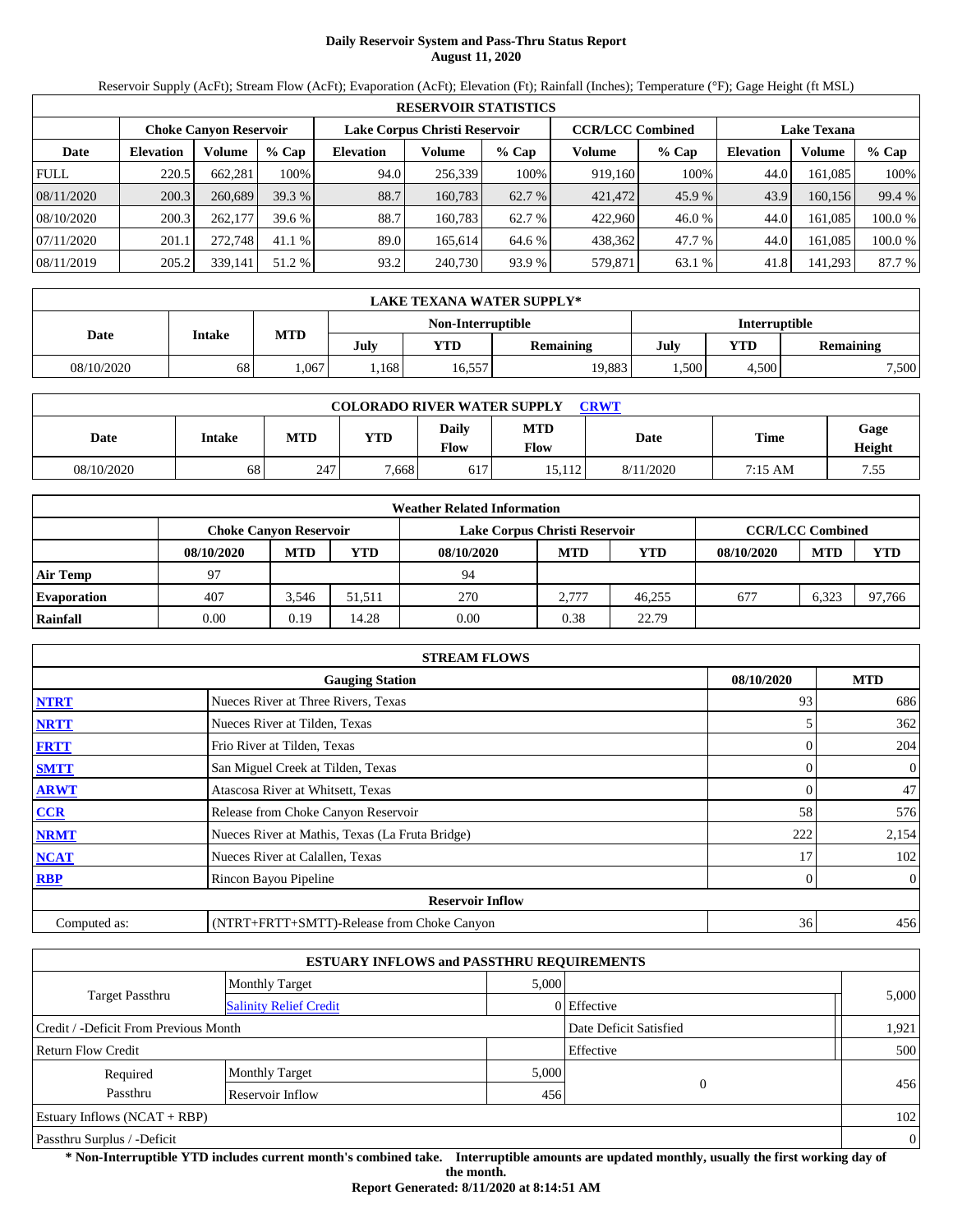# **Daily Reservoir System and Pass-Thru Status Report August 12, 2020**

Reservoir Supply (AcFt); Stream Flow (AcFt); Evaporation (AcFt); Elevation (Ft); Rainfall (Inches); Temperature (°F); Gage Height (ft MSL)

|             | <b>RESERVOIR STATISTICS</b> |                               |         |                               |         |         |                         |         |                    |         |        |  |  |
|-------------|-----------------------------|-------------------------------|---------|-------------------------------|---------|---------|-------------------------|---------|--------------------|---------|--------|--|--|
|             |                             | <b>Choke Canvon Reservoir</b> |         | Lake Corpus Christi Reservoir |         |         | <b>CCR/LCC Combined</b> |         | <b>Lake Texana</b> |         |        |  |  |
| Date        | <b>Elevation</b>            | Volume                        | $%$ Cap | <b>Elevation</b>              | Volume  | $%$ Cap | Volume                  | $%$ Cap | <b>Elevation</b>   | Volume  | % Cap  |  |  |
| <b>FULL</b> | 220.5                       | 662.281                       | 100%    | 94.0                          | 256,339 | 100%    | 919.160                 | 100%    | 44.0               | 161.085 | 100%   |  |  |
| 08/12/2020  | 200.3                       | 260,689                       | 39.3 %  | 88.7                          | 160.783 | 62.7 %  | 421,472                 | 45.9%   | 43.8               | 159,229 | 98.8%  |  |  |
| 08/11/2020  | 200.3                       | 260,689                       | 39.3 %  | 88.7                          | 160.783 | 62.7 %  | 421,472                 | 45.9 %  | 43.9               | 160.156 | 99.4 % |  |  |
| 07/12/2020  | 201.1                       | 272,748                       | 41.1 %  | 89.0                          | 165.614 | 64.6 %  | 438,362                 | 47.7 %  | 44.0               | 161.085 | 100.0% |  |  |
| 08/12/2019  | 205.1                       | 337,439                       | 50.9 %  | 93.2                          | 240,730 | 93.9 %  | 578,169                 | 62.9 %  | 41.8               | 141.293 | 87.7 % |  |  |

|            | <b>LAKE TEXANA WATER SUPPLY*</b>   |      |      |            |           |             |       |                  |  |  |  |  |
|------------|------------------------------------|------|------|------------|-----------|-------------|-------|------------------|--|--|--|--|
|            | Interruptible<br>Non-Interruptible |      |      |            |           |             |       |                  |  |  |  |  |
| Date       | Intake                             | MTD  | July | <b>YTD</b> | Remaining | YTD<br>July |       | <b>Remaining</b> |  |  |  |  |
| 08/11/2020 | 69                                 | .136 | .168 | 16,557     | 19,883    | .500        | 4.500 | 7,500            |  |  |  |  |

| <b>COLORADO RIVER WATER SUPPLY</b><br>CRWT |               |            |            |                             |                    |           |         |                |  |  |  |
|--------------------------------------------|---------------|------------|------------|-----------------------------|--------------------|-----------|---------|----------------|--|--|--|
| Date                                       | <b>Intake</b> | <b>MTD</b> | <b>YTD</b> | <b>Daily</b><br><b>Flow</b> | <b>MTD</b><br>Flow | Date      | Time    | Gage<br>Height |  |  |  |
| 08/11/2020                                 | 66            | 313        | 7.735      | 365                         | 15.477             | 8/12/2020 | 7:15 AM | 7.33           |  |  |  |

|                    | <b>Weather Related Information</b>                                                        |            |            |            |            |            |            |            |            |  |  |  |
|--------------------|-------------------------------------------------------------------------------------------|------------|------------|------------|------------|------------|------------|------------|------------|--|--|--|
|                    | <b>CCR/LCC Combined</b><br>Lake Corpus Christi Reservoir<br><b>Choke Canvon Reservoir</b> |            |            |            |            |            |            |            |            |  |  |  |
|                    | 08/11/2020                                                                                | <b>MTD</b> | <b>YTD</b> | 08/11/2020 | <b>MTD</b> | <b>YTD</b> | 08/11/2020 | <b>MTD</b> | <b>YTD</b> |  |  |  |
| Air Temp           | 98                                                                                        |            |            | 97         |            |            |            |            |            |  |  |  |
| <b>Evaporation</b> | 398                                                                                       | 3,944      | 51.909     | 335        | 3.112      | 46.590     | 733        | 7.056      | 98,499     |  |  |  |
| Rainfall           | 0.00                                                                                      | 0.19       | 14.28      | 0.00       | 0.38       | 22.79      |            |            |            |  |  |  |

|              | <b>STREAM FLOWS</b>                             |            |                |  |  |  |  |  |  |
|--------------|-------------------------------------------------|------------|----------------|--|--|--|--|--|--|
|              | <b>Gauging Station</b>                          | 08/11/2020 | <b>MTD</b>     |  |  |  |  |  |  |
| <b>NTRT</b>  | Nueces River at Three Rivers, Texas             | 79         | 765            |  |  |  |  |  |  |
| <b>NRTT</b>  | Nueces River at Tilden, Texas                   |            | 363            |  |  |  |  |  |  |
| <b>FRTT</b>  | Frio River at Tilden, Texas                     |            | 204            |  |  |  |  |  |  |
| <b>SMTT</b>  | San Miguel Creek at Tilden, Texas               | 0          | 0              |  |  |  |  |  |  |
| <b>ARWT</b>  | Atascosa River at Whitsett, Texas               |            | 47             |  |  |  |  |  |  |
| <b>CCR</b>   | Release from Choke Canyon Reservoir             | 58         | 633            |  |  |  |  |  |  |
| <b>NRMT</b>  | Nueces River at Mathis, Texas (La Fruta Bridge) | 214        | 2,368          |  |  |  |  |  |  |
| <b>NCAT</b>  | Nueces River at Calallen, Texas                 | 13         | 116            |  |  |  |  |  |  |
| <b>RBP</b>   | Rincon Bayou Pipeline                           |            | $\overline{0}$ |  |  |  |  |  |  |
|              | <b>Reservoir Inflow</b>                         |            |                |  |  |  |  |  |  |
| Computed as: | (NTRT+FRTT+SMTT)-Release from Choke Canyon      | 21         | 477            |  |  |  |  |  |  |

|                                       | <b>ESTUARY INFLOWS and PASSTHRU REQUIREMENTS</b> |           |                        |              |  |  |
|---------------------------------------|--------------------------------------------------|-----------|------------------------|--------------|--|--|
|                                       | <b>Monthly Target</b>                            | 5,000     |                        |              |  |  |
| <b>Target Passthru</b>                | <b>Salinity Relief Credit</b>                    |           | 0 Effective            | 5,000        |  |  |
| Credit / -Deficit From Previous Month |                                                  |           | Date Deficit Satisfied | 1,921        |  |  |
| <b>Return Flow Credit</b>             |                                                  | Effective | 500                    |              |  |  |
| Required                              | <b>Monthly Target</b>                            | 5,000     |                        |              |  |  |
| Passthru                              | Reservoir Inflow                                 | 477       | $\overline{0}$         | 477          |  |  |
| Estuary Inflows $(NCAT + RBP)$        |                                                  |           |                        |              |  |  |
| Passthru Surplus / -Deficit           |                                                  |           |                        | $\mathbf{0}$ |  |  |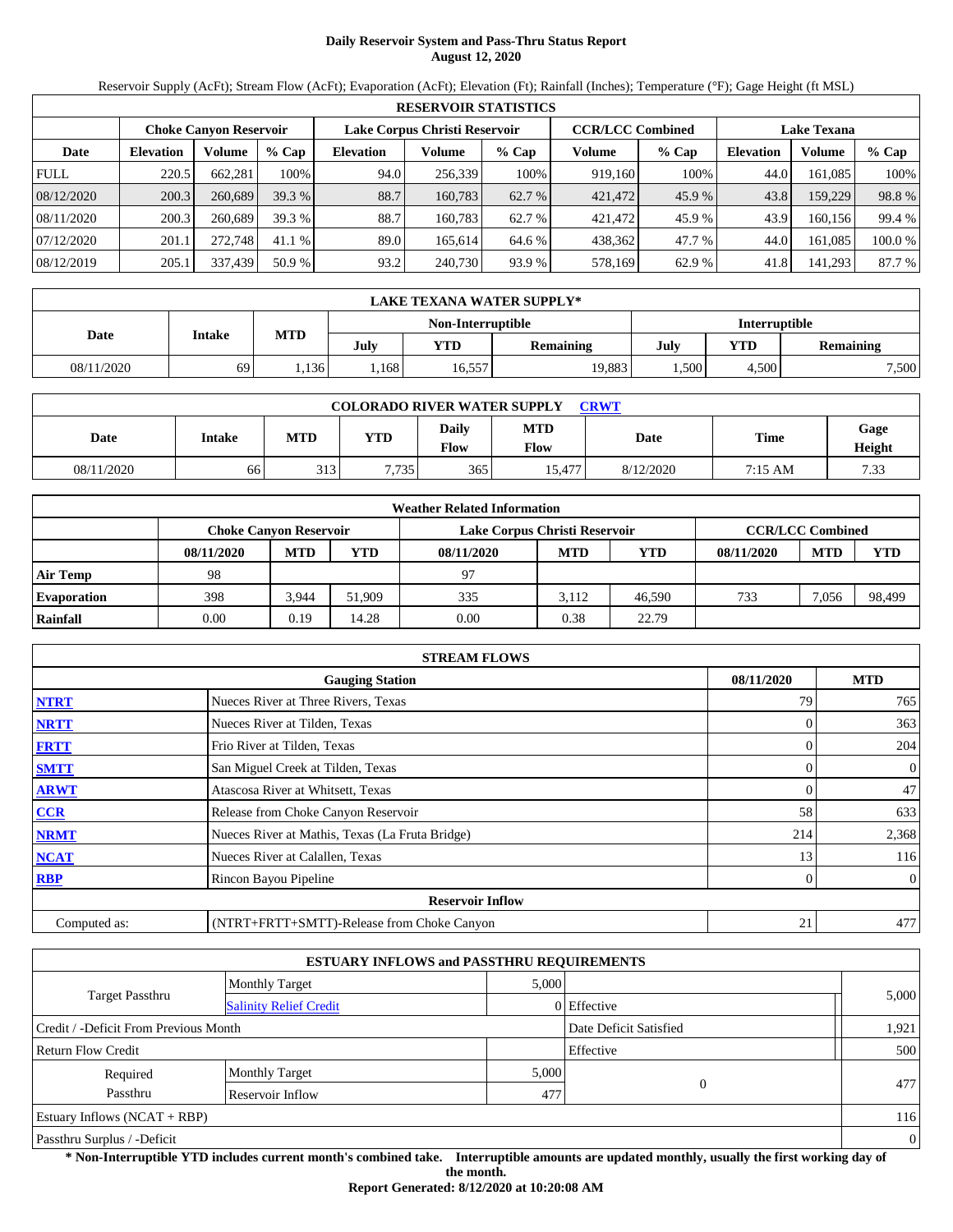# **Daily Reservoir System and Pass-Thru Status Report August 13, 2020**

Reservoir Supply (AcFt); Stream Flow (AcFt); Evaporation (AcFt); Elevation (Ft); Rainfall (Inches); Temperature (°F); Gage Height (ft MSL)

|             | <b>RESERVOIR STATISTICS</b> |                               |         |                               |         |         |                         |         |                    |         |        |  |
|-------------|-----------------------------|-------------------------------|---------|-------------------------------|---------|---------|-------------------------|---------|--------------------|---------|--------|--|
|             |                             | <b>Choke Canvon Reservoir</b> |         | Lake Corpus Christi Reservoir |         |         | <b>CCR/LCC Combined</b> |         | <b>Lake Texana</b> |         |        |  |
| Date        | <b>Elevation</b>            | Volume                        | $%$ Cap | <b>Elevation</b>              | Volume  | $%$ Cap | Volume                  | $%$ Cap | <b>Elevation</b>   | Volume  | % Cap  |  |
| <b>FULL</b> | 220.5                       | 662.281                       | 100%    | 94.0                          | 256,339 | 100%    | 919.160                 | 100%    | 44.0               | 161.085 | 100%   |  |
| 08/13/2020  | 200.2                       | 259,206                       | 39.1%   | 88.6                          | 159,190 | 62.1 %  | 418,396                 | 45.5 %  | 43.8               | 159,229 | 98.8%  |  |
| 08/12/2020  | 200.3                       | 260.689                       | 39.3 %  | 88.7                          | 160.783 | 62.7 %  | 421,472                 | 45.9 %  | 43.8               | 159.229 | 98.8%  |  |
| 07/13/2020  | 201.1                       | 272,748                       | 41.1 %  | 88.9                          | 163.995 | 64.0 %  | 436,743                 | 47.5 %  | 44.0               | 161.085 | 100.0% |  |
| 08/13/2019  | 205.1                       | 337,439                       | 50.9 %  | 93.1                          | 238,806 | 93.2 %  | 576.245                 | 62.7 %  | 41.7               | 140.426 | 87.2 % |  |

|            | LAKE TEXANA WATER SUPPLY* |      |      |                   |           |      |               |                  |  |  |
|------------|---------------------------|------|------|-------------------|-----------|------|---------------|------------------|--|--|
|            |                           |      |      | Non-Interruptible |           |      | Interruptible |                  |  |  |
|            | MTD<br>Intake<br>Date     |      |      |                   | Remaining | July | YTD           | <b>Remaining</b> |  |  |
| 08/12/2020 | 67                        | .204 | .168 | 16,557            | 19,883    | .500 | 4.500         | 7,500            |  |  |

| <b>COLORADO RIVER WATER SUPPLY</b><br>CRWT |               |            |            |                             |                    |           |         |                |  |  |
|--------------------------------------------|---------------|------------|------------|-----------------------------|--------------------|-----------|---------|----------------|--|--|
| Date                                       | <b>Intake</b> | <b>MTD</b> | <b>YTD</b> | <b>Daily</b><br><b>Flow</b> | <b>MTD</b><br>Flow | Date      | Time    | Gage<br>Height |  |  |
| 08/12/2020                                 | 68            | 381        | 7.802      | 290                         | 15.767             | 8/13/2020 | 7:15 AM | 7.26           |  |  |

| <b>Weather Related Information</b> |            |                                                                                           |            |            |            |        |            |            |            |  |  |
|------------------------------------|------------|-------------------------------------------------------------------------------------------|------------|------------|------------|--------|------------|------------|------------|--|--|
|                                    |            | <b>CCR/LCC Combined</b><br>Lake Corpus Christi Reservoir<br><b>Choke Canvon Reservoir</b> |            |            |            |        |            |            |            |  |  |
|                                    | 08/12/2020 | <b>MTD</b>                                                                                | <b>YTD</b> | 08/12/2020 | <b>MTD</b> | YTD    | 08/12/2020 | <b>MTD</b> | <b>YTD</b> |  |  |
| <b>Air Temp</b>                    | 99         |                                                                                           |            | 96         |            |        |            |            |            |  |  |
| <b>Evaporation</b>                 | 397        | 4.341                                                                                     | 52,306     | 268        | 3.380      | 46.858 | 665        | 7.721      | 99,164     |  |  |
| Rainfall                           | 0.00       | 0.19                                                                                      | 14.28      | 0.00       | 0.38       | 22.79  |            |            |            |  |  |

|                                                    | <b>STREAM FLOWS</b>                             |     |                |  |  |  |  |  |  |
|----------------------------------------------------|-------------------------------------------------|-----|----------------|--|--|--|--|--|--|
| <b>MTD</b><br>08/12/2020<br><b>Gauging Station</b> |                                                 |     |                |  |  |  |  |  |  |
| <b>NTRT</b>                                        | Nueces River at Three Rivers, Texas             | 68  | 833            |  |  |  |  |  |  |
| <b>NRTT</b>                                        | Nueces River at Tilden, Texas                   |     | 363            |  |  |  |  |  |  |
| <b>FRTT</b>                                        | Frio River at Tilden, Texas                     | 0   | 204            |  |  |  |  |  |  |
| <b>SMTT</b>                                        | San Miguel Creek at Tilden, Texas               | 0   | $\overline{0}$ |  |  |  |  |  |  |
| <b>ARWT</b>                                        | Atascosa River at Whitsett, Texas               |     | 47             |  |  |  |  |  |  |
| <b>CCR</b>                                         | Release from Choke Canyon Reservoir             | 58  | 691            |  |  |  |  |  |  |
| <b>NRMT</b>                                        | Nueces River at Mathis, Texas (La Fruta Bridge) | 208 | 2,577          |  |  |  |  |  |  |
| <b>NCAT</b>                                        | Nueces River at Calallen, Texas                 | 12  | 128            |  |  |  |  |  |  |
| <b>RBP</b>                                         | Rincon Bayou Pipeline                           | 0   | $\overline{0}$ |  |  |  |  |  |  |
|                                                    | <b>Reservoir Inflow</b>                         |     |                |  |  |  |  |  |  |
| Computed as:                                       | (NTRT+FRTT+SMTT)-Release from Choke Canyon      | 11  | 488            |  |  |  |  |  |  |

| <b>ESTUARY INFLOWS and PASSTHRU REQUIREMENTS</b> |                               |       |                        |                |  |  |  |  |
|--------------------------------------------------|-------------------------------|-------|------------------------|----------------|--|--|--|--|
|                                                  | <b>Monthly Target</b>         | 5,000 |                        |                |  |  |  |  |
| Target Passthru                                  | <b>Salinity Relief Credit</b> |       | 0 Effective            | 5,000          |  |  |  |  |
| Credit / -Deficit From Previous Month            |                               |       | Date Deficit Satisfied | 1,921          |  |  |  |  |
| Effective<br>Return Flow Credit                  |                               |       |                        |                |  |  |  |  |
| Required                                         | <b>Monthly Target</b>         | 5,000 |                        |                |  |  |  |  |
| Passthru                                         | Reservoir Inflow              | 488   | $\overline{0}$         | 488            |  |  |  |  |
| Estuary Inflows $(NCAT + RBP)$                   |                               |       |                        | 128            |  |  |  |  |
| Passthru Surplus / -Deficit                      |                               |       |                        | $\overline{0}$ |  |  |  |  |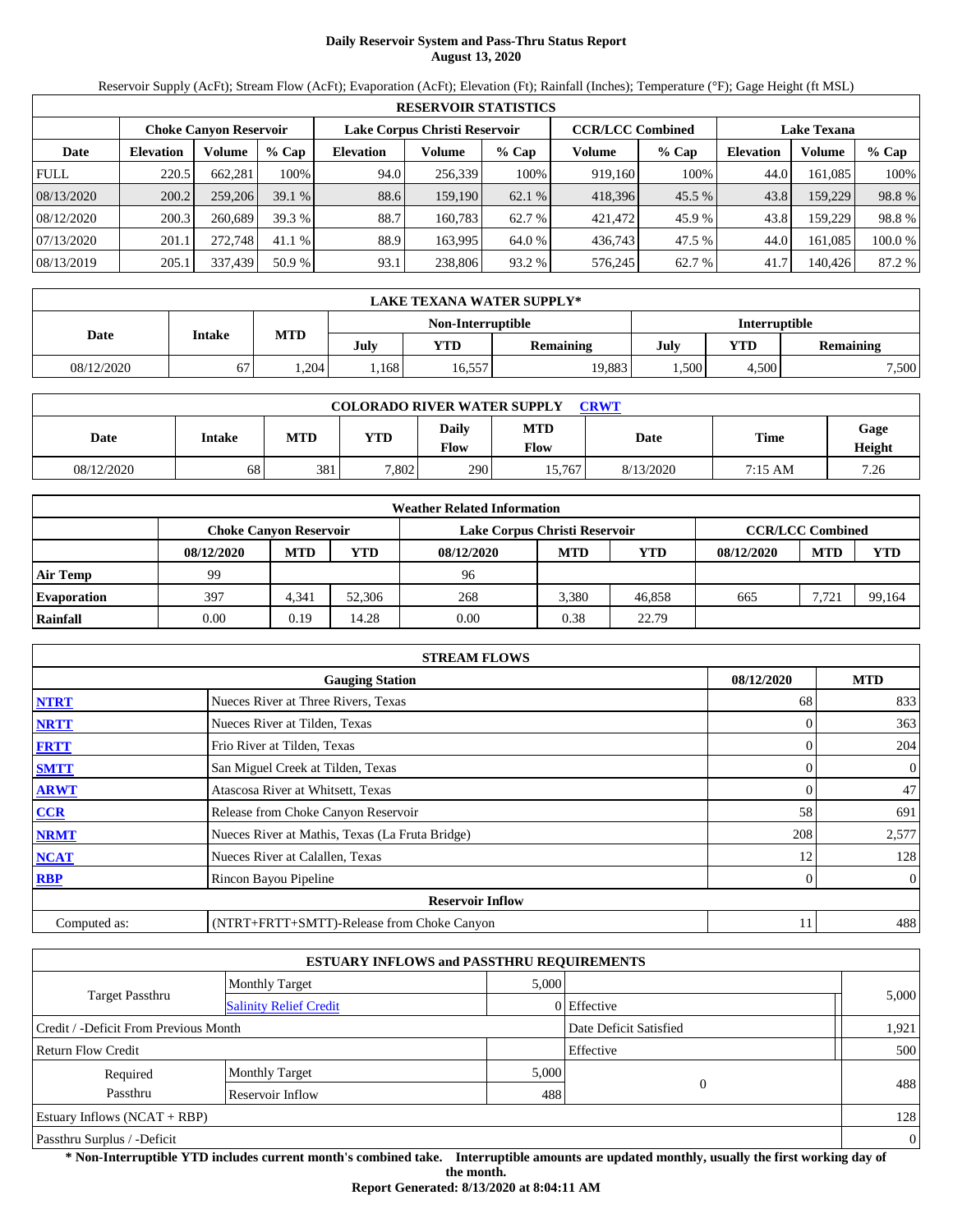# **Daily Reservoir System and Pass-Thru Status Report August 14, 2020**

Reservoir Supply (AcFt); Stream Flow (AcFt); Evaporation (AcFt); Elevation (Ft); Rainfall (Inches); Temperature (°F); Gage Height (ft MSL)

| <b>RESERVOIR STATISTICS</b> |                  |                               |         |                               |         |         |                         |         |                    |         |        |
|-----------------------------|------------------|-------------------------------|---------|-------------------------------|---------|---------|-------------------------|---------|--------------------|---------|--------|
|                             |                  | <b>Choke Canyon Reservoir</b> |         | Lake Corpus Christi Reservoir |         |         | <b>CCR/LCC Combined</b> |         | <b>Lake Texana</b> |         |        |
| Date                        | <b>Elevation</b> | Volume                        | $%$ Cap | <b>Elevation</b>              | Volume  | $%$ Cap | Volume                  | $%$ Cap | <b>Elevation</b>   | Volume  | % Cap  |
| <b>FULL</b>                 | 220.5            | 662.281                       | 100%    | 94.0                          | 256,339 | 100%    | 919,160                 | 100%    | 44.0               | 161.085 | 100%   |
| 08/14/2020                  | 200.3            | 260,689                       | 39.3%   | 88.6                          | 159,190 | 62.1 %  | 419,879                 | 45.7 %  | 43.8               | 159,229 | 98.8%  |
| 08/13/2020                  | 200.2            | 259,206                       | 39.1%   | 88.6                          | 159.190 | 62.1%   | 418.396                 | 45.5 %  | 43.8               | 159.229 | 98.8%  |
| 07/14/2020                  | 201.0            | 271.222                       | 40.9%   | 88.9                          | 163.995 | 64.0 %  | 435.217                 | 47.3 %  | 43.8               | 159.229 | 98.8%  |
| 08/14/2019                  | 205.1            | 337,439                       | 50.9 %  | 93.1                          | 238,806 | 93.2 %  | 576,245                 | 62.7 %  | 41.7               | 140.426 | 87.2 % |

|            | <b>LAKE TEXANA WATER SUPPLY*</b> |      |      |                   |               |      |       |                  |  |  |
|------------|----------------------------------|------|------|-------------------|---------------|------|-------|------------------|--|--|
|            |                                  |      |      | Non-Interruptible | Interruptible |      |       |                  |  |  |
| Date       | Intake                           | MTD  | July | <b>YTD</b>        | Remaining     | July | YTD   | <b>Remaining</b> |  |  |
| 08/13/2020 | 68                               | .271 | .168 | 16,557            | 19,883        | .500 | 4,500 | 7,500            |  |  |

| <b>COLORADO RIVER WATER SUPPLY</b><br>CRWT |               |            |            |                             |                    |           |         |                |  |  |
|--------------------------------------------|---------------|------------|------------|-----------------------------|--------------------|-----------|---------|----------------|--|--|
| Date                                       | <b>Intake</b> | <b>MTD</b> | <b>YTD</b> | <b>Daily</b><br><b>Flow</b> | <b>MTD</b><br>Flow | Date      | Time    | Gage<br>Height |  |  |
| 08/13/2020                                 | 68            | 449        | 7.870      | 242                         | 16.009             | 8/14/2020 | 7:15 AM | 7.15           |  |  |

| <b>Weather Related Information</b> |            |                                                                                           |            |            |            |            |            |            |            |  |
|------------------------------------|------------|-------------------------------------------------------------------------------------------|------------|------------|------------|------------|------------|------------|------------|--|
|                                    |            | <b>CCR/LCC Combined</b><br>Lake Corpus Christi Reservoir<br><b>Choke Canvon Reservoir</b> |            |            |            |            |            |            |            |  |
|                                    | 08/13/2020 | <b>MTD</b>                                                                                | <b>YTD</b> | 08/13/2020 | <b>MTD</b> | <b>YTD</b> | 08/13/2020 | <b>MTD</b> | <b>YTD</b> |  |
| <b>Air Temp</b>                    | 100        |                                                                                           |            | 97         |            |            |            |            |            |  |
| <b>Evaporation</b>                 | 407        | 4.748                                                                                     | 52.713     | 268        | 3.648      | 47.126     | 675        | 8.396      | 99,839     |  |
| Rainfall                           | 0.00       | 0.19                                                                                      | 14.28      | 0.00       | 0.38       | 22.79      |            |            |            |  |

|                                                    | <b>STREAM FLOWS</b>                             |  |     |                |  |  |  |  |  |
|----------------------------------------------------|-------------------------------------------------|--|-----|----------------|--|--|--|--|--|
| <b>MTD</b><br>08/13/2020<br><b>Gauging Station</b> |                                                 |  |     |                |  |  |  |  |  |
| <b>NTRT</b>                                        | Nueces River at Three Rivers, Texas             |  | 62  | 895            |  |  |  |  |  |
| <b>NRTT</b>                                        | Nueces River at Tilden, Texas                   |  |     | 363            |  |  |  |  |  |
| <b>FRTT</b>                                        | Frio River at Tilden, Texas                     |  |     | 204            |  |  |  |  |  |
| <b>SMTT</b>                                        | San Miguel Creek at Tilden, Texas               |  | 0   | 0              |  |  |  |  |  |
| <b>ARWT</b>                                        | Atascosa River at Whitsett, Texas               |  |     | 47             |  |  |  |  |  |
| <b>CCR</b>                                         | Release from Choke Canyon Reservoir             |  | 58  | 748            |  |  |  |  |  |
| <b>NRMT</b>                                        | Nueces River at Mathis, Texas (La Fruta Bridge) |  | 208 | 2,785          |  |  |  |  |  |
| <b>NCAT</b>                                        | Nueces River at Calallen, Texas                 |  |     | 134            |  |  |  |  |  |
| <b>RBP</b>                                         | Rincon Bayou Pipeline                           |  |     | $\overline{0}$ |  |  |  |  |  |
|                                                    | <b>Reservoir Inflow</b>                         |  |     |                |  |  |  |  |  |
| Computed as:                                       | (NTRT+FRTT+SMTT)-Release from Choke Canyon      |  | 4   | 493            |  |  |  |  |  |

|                                       |                               | <b>ESTUARY INFLOWS and PASSTHRU REQUIREMENTS</b> |                        |                |
|---------------------------------------|-------------------------------|--------------------------------------------------|------------------------|----------------|
|                                       | <b>Monthly Target</b>         | 5,000                                            |                        |                |
| <b>Target Passthru</b>                | <b>Salinity Relief Credit</b> |                                                  | 0 Effective            | 5,000          |
| Credit / -Deficit From Previous Month |                               |                                                  | Date Deficit Satisfied | 1,921          |
| Return Flow Credit                    |                               |                                                  | Effective              | 500            |
| Required                              | <b>Monthly Target</b>         | 5,000                                            |                        |                |
| Passthru                              | <b>Reservoir Inflow</b>       | 493                                              | 0                      | 493            |
| Estuary Inflows $(NCAT + RBP)$        |                               |                                                  |                        | 134            |
| Passthru Surplus / -Deficit           |                               |                                                  |                        | $\overline{0}$ |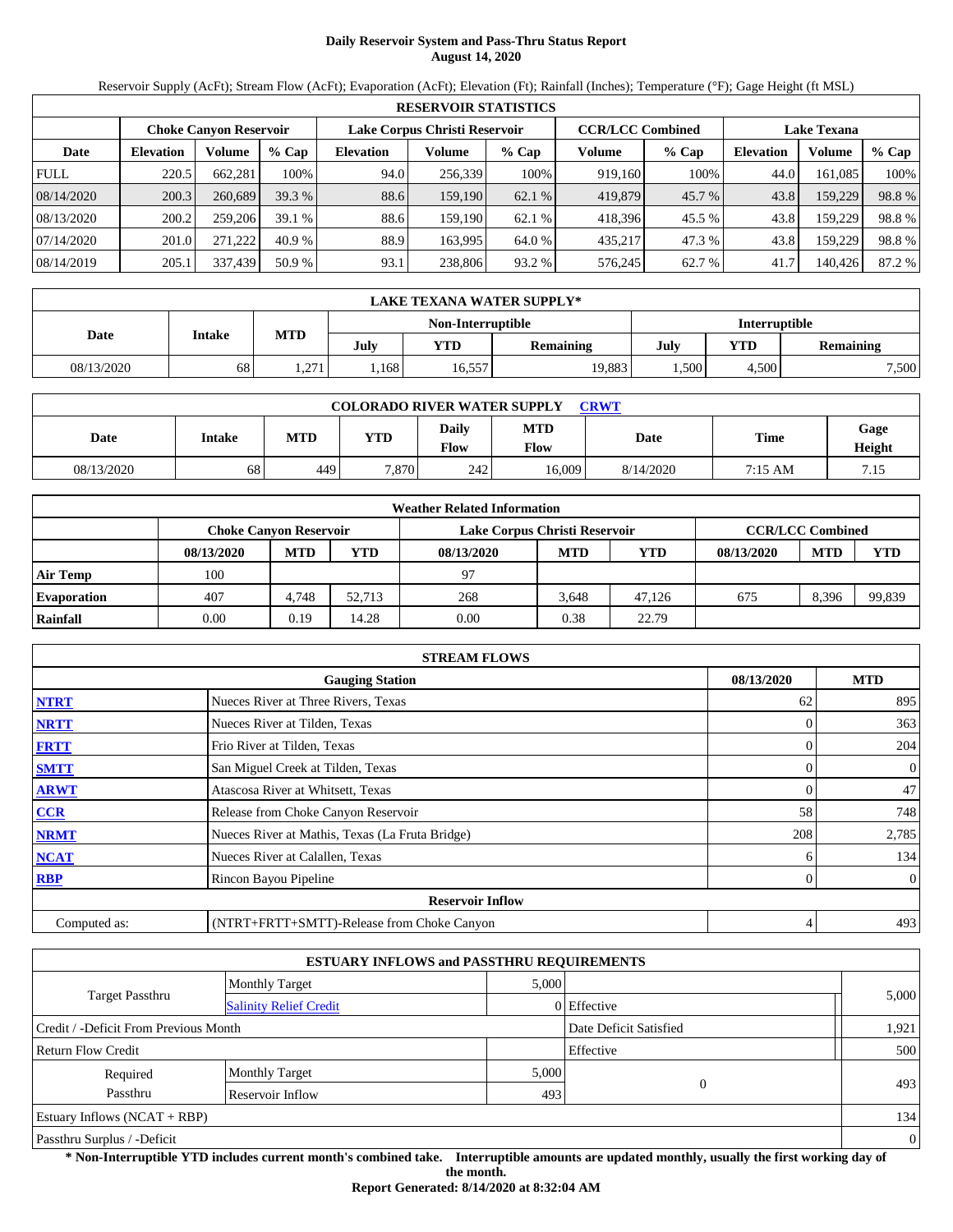# **Daily Reservoir System and Pass-Thru Status Report August 15, 2020**

Reservoir Supply (AcFt); Stream Flow (AcFt); Evaporation (AcFt); Elevation (Ft); Rainfall (Inches); Temperature (°F); Gage Height (ft MSL)

|             | <b>RESERVOIR STATISTICS</b> |                               |         |                               |         |         |                         |         |                    |         |        |  |  |  |
|-------------|-----------------------------|-------------------------------|---------|-------------------------------|---------|---------|-------------------------|---------|--------------------|---------|--------|--|--|--|
|             |                             | <b>Choke Canyon Reservoir</b> |         | Lake Corpus Christi Reservoir |         |         | <b>CCR/LCC Combined</b> |         | <b>Lake Texana</b> |         |        |  |  |  |
| Date        | <b>Elevation</b>            | Volume                        | $%$ Cap | <b>Elevation</b>              | Volume  | $%$ Cap | Volume                  | $%$ Cap | <b>Elevation</b>   | Volume  | % Cap  |  |  |  |
| <b>FULL</b> | 220.5                       | 662.281                       | 100%    | 94.0                          | 256,339 | 100%    | 919,160                 | 100%    | 44.0               | 161.085 | 100%   |  |  |  |
| 08/15/2020  | 200.2                       | 259,206                       | 39.1%   | 88.6                          | 159,190 | 62.1 %  | 418,396                 | 45.5 %  | 43.7               | 158,306 | 98.3%  |  |  |  |
| 08/14/2020  | 200.3                       | 260,689                       | 39.3 %  | 88.6                          | 159.190 | 62.1%   | 419.879                 | 45.7 %  | 43.8               | 159.229 | 98.8%  |  |  |  |
| 07/15/2020  | 200.9                       | 269.701                       | 40.7 %  | 88.8                          | 162.385 | 63.3 %  | 432,086                 | 47.0 %  | 43.8               | 159.229 | 98.8%  |  |  |  |
| 08/15/2019  | 205.1                       | 337,439                       | 50.9 %  | 93.1                          | 238,806 | 93.2 %  | 576,245                 | 62.7 %  | 41.6               | 139,562 | 86.6 % |  |  |  |

|                                    | LAKE TEXANA WATER SUPPLY* |            |      |        |                  |      |                  |       |  |  |  |  |
|------------------------------------|---------------------------|------------|------|--------|------------------|------|------------------|-------|--|--|--|--|
| Interruptible<br>Non-Interruptible |                           |            |      |        |                  |      |                  |       |  |  |  |  |
| Date                               | <b>Intake</b>             | <b>MTD</b> | July | YTD    | <b>Remaining</b> | July | <b>Remaining</b> |       |  |  |  |  |
| 08/14/2020                         | 68                        | .339       | .168 | 16,557 | 19.883           | .500 | 4.500            | 7,500 |  |  |  |  |

| <b>COLORADO RIVER WATER SUPPLY</b><br>CRWT |        |            |            |               |                           |           |             |                |  |  |  |
|--------------------------------------------|--------|------------|------------|---------------|---------------------------|-----------|-------------|----------------|--|--|--|
| Date                                       | Intake | <b>MTD</b> | <b>YTD</b> | Daily<br>Flow | <b>MTD</b><br><b>Flow</b> | Date      | <b>Time</b> | Gage<br>Height |  |  |  |
| 08/14/2020                                 | 68     | 516        | 7.938      | 242           | 16.251                    | 8/15/2020 | 7:15 AM     | 7.30           |  |  |  |

|                    | <b>Weather Related Information</b>                                                        |            |        |            |            |            |            |            |            |  |  |  |
|--------------------|-------------------------------------------------------------------------------------------|------------|--------|------------|------------|------------|------------|------------|------------|--|--|--|
|                    | <b>CCR/LCC Combined</b><br>Lake Corpus Christi Reservoir<br><b>Choke Canvon Reservoir</b> |            |        |            |            |            |            |            |            |  |  |  |
|                    | 08/14/2020                                                                                | <b>MTD</b> | YTD    | 08/14/2020 | <b>MTD</b> | <b>YTD</b> | 08/14/2020 | <b>MTD</b> | <b>YTD</b> |  |  |  |
| <b>Air Temp</b>    | 101                                                                                       |            |        | 98         |            |            |            |            |            |  |  |  |
| <b>Evaporation</b> | 440                                                                                       | 5.188      | 53.153 | 213        | 3.861      | 47.339     | 653        | 9.049      | 100,492    |  |  |  |
| Rainfall           | 0.00                                                                                      | 0.19       | 14.28  | 0.00       | 0.38       | 22.79      |            |            |            |  |  |  |

|                                      | <b>STREAM FLOWS</b>                             |     |                |  |  |  |  |  |  |
|--------------------------------------|-------------------------------------------------|-----|----------------|--|--|--|--|--|--|
| 08/14/2020<br><b>Gauging Station</b> |                                                 |     |                |  |  |  |  |  |  |
| <b>NTRT</b>                          | Nueces River at Three Rivers, Texas             | 59  | 954            |  |  |  |  |  |  |
| <b>NRTT</b>                          | Nueces River at Tilden, Texas                   |     | 363            |  |  |  |  |  |  |
| <b>FRTT</b>                          | Frio River at Tilden, Texas                     |     | 204            |  |  |  |  |  |  |
| <b>SMTT</b>                          | San Miguel Creek at Tilden, Texas               |     | $\mathbf{0}$   |  |  |  |  |  |  |
| <b>ARWT</b>                          | Atascosa River at Whitsett, Texas               |     | 47             |  |  |  |  |  |  |
| <b>CCR</b>                           | Release from Choke Canyon Reservoir             | 58  | 806            |  |  |  |  |  |  |
| <b>NRMT</b>                          | Nueces River at Mathis, Texas (La Fruta Bridge) | 204 | 2,990          |  |  |  |  |  |  |
| <b>NCAT</b>                          | Nueces River at Calallen, Texas                 |     | 135            |  |  |  |  |  |  |
| <b>RBP</b>                           | Rincon Bayou Pipeline                           |     | $\overline{0}$ |  |  |  |  |  |  |
|                                      | <b>Reservoir Inflow</b>                         |     |                |  |  |  |  |  |  |
| Computed as:                         | (NTRT+FRTT+SMTT)-Release from Choke Canyon      |     | 494            |  |  |  |  |  |  |

| <b>ESTUARY INFLOWS and PASSTHRU REQUIREMENTS</b> |                               |       |                        |                |  |  |  |  |  |
|--------------------------------------------------|-------------------------------|-------|------------------------|----------------|--|--|--|--|--|
|                                                  | <b>Monthly Target</b>         | 5,000 |                        |                |  |  |  |  |  |
| Target Passthru                                  | <b>Salinity Relief Credit</b> |       | 0 Effective            | 5,000          |  |  |  |  |  |
| Credit / -Deficit From Previous Month            |                               |       | Date Deficit Satisfied | 1,921          |  |  |  |  |  |
| Return Flow Credit                               |                               |       | Effective              | 500            |  |  |  |  |  |
| Required                                         | <b>Monthly Target</b>         | 5,000 |                        |                |  |  |  |  |  |
| Passthru<br>Reservoir Inflow                     |                               | 494   | $\overline{0}$         | 494            |  |  |  |  |  |
| Estuary Inflows $(NCAT + RBP)$                   |                               |       |                        |                |  |  |  |  |  |
| Passthru Surplus / -Deficit                      |                               |       |                        | $\overline{0}$ |  |  |  |  |  |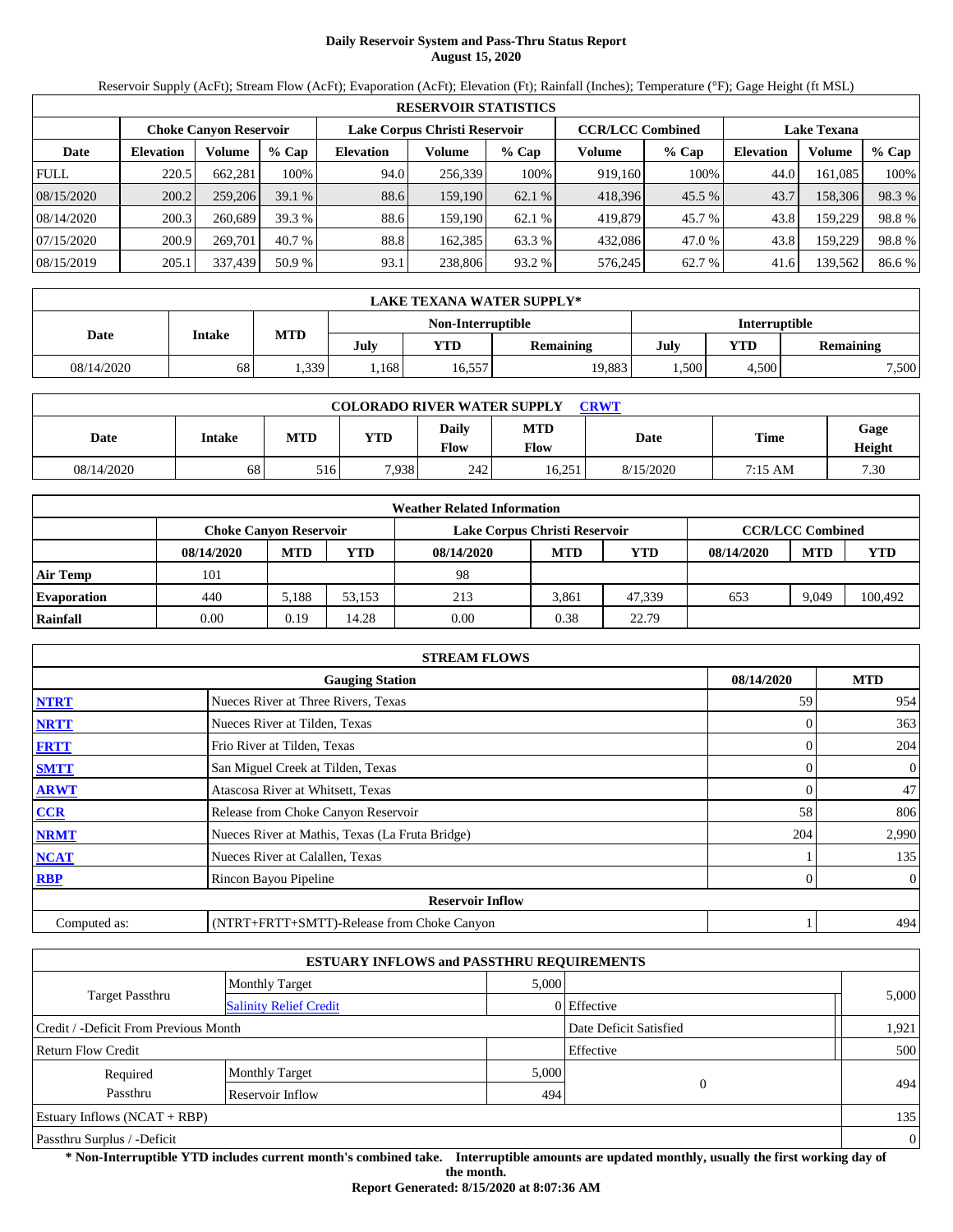# **Daily Reservoir System and Pass-Thru Status Report August 16, 2020**

Reservoir Supply (AcFt); Stream Flow (AcFt); Evaporation (AcFt); Elevation (Ft); Rainfall (Inches); Temperature (°F); Gage Height (ft MSL)

|             | <b>RESERVOIR STATISTICS</b> |                               |         |                               |         |         |                         |         |                    |         |        |  |  |  |
|-------------|-----------------------------|-------------------------------|---------|-------------------------------|---------|---------|-------------------------|---------|--------------------|---------|--------|--|--|--|
|             |                             | <b>Choke Canyon Reservoir</b> |         | Lake Corpus Christi Reservoir |         |         | <b>CCR/LCC Combined</b> |         | <b>Lake Texana</b> |         |        |  |  |  |
| Date        | <b>Elevation</b>            | Volume                        | $%$ Cap | <b>Elevation</b>              | Volume  | $%$ Cap | Volume                  | $%$ Cap | <b>Elevation</b>   | Volume  | % Cap  |  |  |  |
| <b>FULL</b> | 220.5                       | 662.281                       | 100%    | 94.0                          | 256,339 | 100%    | 919,160                 | 100%    | 44.0               | 161.085 | 100%   |  |  |  |
| 08/16/2020  | 200.2                       | 259,206                       | 39.1%   | 88.5                          | 157,605 | 61.5 %  | 416,811                 | 45.3 %  | 43.7               | 158,306 | 98.3%  |  |  |  |
| 08/15/2020  | 200.2                       | 259,206                       | 39.1%   | 88.6                          | 159.190 | 62.1%   | 418.396                 | 45.5 %  | 43.7               | 158,306 | 98.3%  |  |  |  |
| 07/16/2020  | 200.9                       | 269.701                       | 40.7 %  | 88.8                          | 162.385 | 63.3 %  | 432,086                 | 47.0 %  | 43.7               | 158,306 | 98.3%  |  |  |  |
| 08/16/2019  | 205.0                       | 335,741                       | 50.7 %  | 93.0                          | 236,887 | 92.4 %  | 572,628                 | 62.3 %  | 41.6               | 139,562 | 86.6 % |  |  |  |

|            | LAKE TEXANA WATER SUPPLY* |            |      |                   |                  |      |                  |       |  |  |  |  |
|------------|---------------------------|------------|------|-------------------|------------------|------|------------------|-------|--|--|--|--|
|            |                           |            |      | Non-Interruptible | Interruptible    |      |                  |       |  |  |  |  |
| Date       | Intake                    | <b>MTD</b> | July | YTD               | <b>Remaining</b> | July | <b>Remaining</b> |       |  |  |  |  |
| 08/15/2020 | 68                        | .408       | .168 | 16,557            | 19,883           | .500 | 4.500            | 7,500 |  |  |  |  |

| <b>COLORADO RIVER WATER SUPPLY</b><br>CRWT |        |            |            |               |                           |           |             |                |  |  |  |
|--------------------------------------------|--------|------------|------------|---------------|---------------------------|-----------|-------------|----------------|--|--|--|
| Date                                       | Intake | <b>MTD</b> | <b>YTD</b> | Daily<br>Flow | <b>MTD</b><br><b>Flow</b> | Date      | <b>Time</b> | Gage<br>Height |  |  |  |
| 08/15/2020                                 | 68     | 584        | 8.005      | 284           | 16.535                    | 8/16/2020 | 7:15 AM     | 7.35           |  |  |  |

|                    | <b>Weather Related Information</b>                                                        |            |        |            |            |            |            |            |            |  |  |  |
|--------------------|-------------------------------------------------------------------------------------------|------------|--------|------------|------------|------------|------------|------------|------------|--|--|--|
|                    | <b>CCR/LCC Combined</b><br>Lake Corpus Christi Reservoir<br><b>Choke Canvon Reservoir</b> |            |        |            |            |            |            |            |            |  |  |  |
|                    | 08/15/2020                                                                                | <b>MTD</b> | YTD    | 08/15/2020 | <b>MTD</b> | <b>YTD</b> | 08/15/2020 | <b>MTD</b> | <b>YTD</b> |  |  |  |
| <b>Air Temp</b>    | 101                                                                                       |            |        | 97         |            |            |            |            |            |  |  |  |
| <b>Evaporation</b> | 431                                                                                       | 5.619      | 53.584 | 359        | 4.220      | 47.698     | 790        | 9.839      | 101,282    |  |  |  |
| Rainfall           | 0.00                                                                                      | 0.19       | 14.28  | 0.00       | 0.38       | 22.79      |            |            |            |  |  |  |

|                                                    | <b>STREAM FLOWS</b>                             |     |                |  |  |  |  |  |  |  |
|----------------------------------------------------|-------------------------------------------------|-----|----------------|--|--|--|--|--|--|--|
| 08/15/2020<br><b>MTD</b><br><b>Gauging Station</b> |                                                 |     |                |  |  |  |  |  |  |  |
| <b>NTRT</b>                                        | Nueces River at Three Rivers, Texas             | 57  | 1,011          |  |  |  |  |  |  |  |
| <b>NRTT</b>                                        | Nueces River at Tilden, Texas                   |     | 363            |  |  |  |  |  |  |  |
| <b>FRTT</b>                                        | Frio River at Tilden, Texas                     |     | 204            |  |  |  |  |  |  |  |
| <b>SMTT</b>                                        | San Miguel Creek at Tilden, Texas               |     | $\overline{0}$ |  |  |  |  |  |  |  |
| <b>ARWT</b>                                        | Atascosa River at Whitsett, Texas               |     | 47             |  |  |  |  |  |  |  |
| <b>CCR</b>                                         | Release from Choke Canyon Reservoir             | 58  | 863            |  |  |  |  |  |  |  |
| <b>NRMT</b>                                        | Nueces River at Mathis, Texas (La Fruta Bridge) | 210 | 3,200          |  |  |  |  |  |  |  |
| <b>NCAT</b>                                        | Nueces River at Calallen, Texas                 |     | 136            |  |  |  |  |  |  |  |
| <b>RBP</b>                                         | Rincon Bayou Pipeline                           |     | $\overline{0}$ |  |  |  |  |  |  |  |
|                                                    | <b>Reservoir Inflow</b>                         |     |                |  |  |  |  |  |  |  |
| Computed as:                                       | NRTT+FRTT+SMTT+ARWT                             | 0   | 494            |  |  |  |  |  |  |  |

| <b>ESTUARY INFLOWS and PASSTHRU REQUIREMENTS</b> |                               |       |                        |                |  |  |  |  |  |
|--------------------------------------------------|-------------------------------|-------|------------------------|----------------|--|--|--|--|--|
|                                                  | <b>Monthly Target</b>         | 5,000 |                        |                |  |  |  |  |  |
| Target Passthru                                  | <b>Salinity Relief Credit</b> |       | 0 Effective            | 5,000          |  |  |  |  |  |
| Credit / -Deficit From Previous Month            |                               |       | Date Deficit Satisfied | 1,921          |  |  |  |  |  |
| Return Flow Credit                               |                               |       | Effective              | 500            |  |  |  |  |  |
| Required                                         | <b>Monthly Target</b>         | 5,000 |                        |                |  |  |  |  |  |
| Passthru                                         | Reservoir Inflow              | 494   | $\overline{0}$         | 494            |  |  |  |  |  |
| Estuary Inflows $(NCAT + RBP)$                   |                               |       |                        | 136            |  |  |  |  |  |
| Passthru Surplus / -Deficit                      |                               |       |                        | $\overline{0}$ |  |  |  |  |  |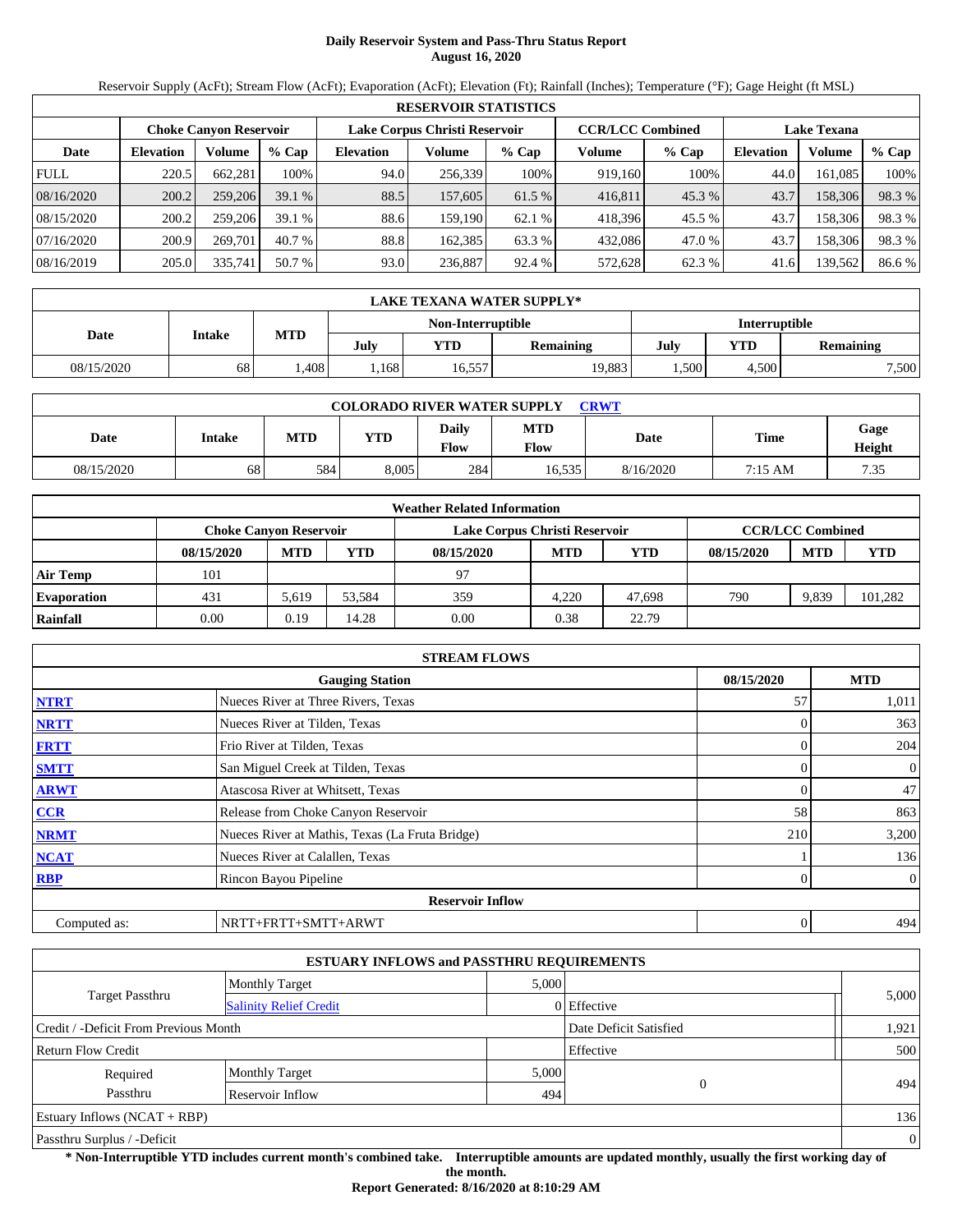# **Daily Reservoir System and Pass-Thru Status Report August 17, 2020**

Reservoir Supply (AcFt); Stream Flow (AcFt); Evaporation (AcFt); Elevation (Ft); Rainfall (Inches); Temperature (°F); Gage Height (ft MSL)

|             | <b>RESERVOIR STATISTICS</b> |                        |         |                  |                               |         |                         |        |                    |         |        |  |
|-------------|-----------------------------|------------------------|---------|------------------|-------------------------------|---------|-------------------------|--------|--------------------|---------|--------|--|
|             |                             | Choke Canvon Reservoir |         |                  | Lake Corpus Christi Reservoir |         | <b>CCR/LCC Combined</b> |        | <b>Lake Texana</b> |         |        |  |
| Date        | <b>Elevation</b>            | Volume                 | $%$ Cap | <b>Elevation</b> | Volume                        | $%$ Cap | Volume                  | % Cap  | <b>Elevation</b>   | Volume  | % Cap  |  |
| <b>FULL</b> | 220.5                       | 662,281                | 100%    | 94.0             | 256.339                       | 100%    | 919,160                 | 100%   | 44.0               | 161,085 | 100%   |  |
| 08/17/2020  | 200.1                       | 257,729                | 38.9 %  | 88.5             | 157,605                       | 61.5 %  | 415,334                 | 45.2 % | 43.7               | 158,306 | 98.3 % |  |
| 08/16/2020  | 200.2                       | 259,206                | 39.1%   | 88.5             | 157,605                       | 61.5 %  | 416.811                 | 45.3 % | 43.7               | 158,306 | 98.3 % |  |
| 07/17/2020  | 201.0                       | 271.222                | 40.9%   | 88.8             | 162.385                       | 63.3 %  | 433,607                 | 47.2 % | 43.7               | 158,306 | 98.3%  |  |
| 08/17/2019  | 205.0                       | 335,741                | 50.7 %  | 93.0             | 236,887                       | 92.4 %  | 572,628                 | 62.3 % | 41.6               | 139,562 | 86.6 % |  |

|            | LAKE TEXANA WATER SUPPLY* |      |      |                                    |           |      |                  |       |  |  |
|------------|---------------------------|------|------|------------------------------------|-----------|------|------------------|-------|--|--|
|            |                           |      |      | Interruptible<br>Non-Interruptible |           |      |                  |       |  |  |
| Date       | Intake                    | MTD  | July | <b>YTD</b>                         | Remaining | July | <b>Remaining</b> |       |  |  |
| 08/16/2020 | 69                        | .477 | .168 | 16,557                             | 19,883    | .500 | 4.500            | 7,500 |  |  |

| <b>COLORADO RIVER WATER SUPPLY</b><br><b>CRWT</b> |        |            |       |                      |                           |           |             |                |  |  |
|---------------------------------------------------|--------|------------|-------|----------------------|---------------------------|-----------|-------------|----------------|--|--|
| Date                                              | Intake | <b>MTD</b> | YTD   | Daily<br><b>Flow</b> | <b>MTD</b><br><b>Flow</b> | Date      | <b>Time</b> | Gage<br>Height |  |  |
| 08/16/2020                                        | 68     | 652        | 8.073 | 280                  | 16.815                    | 8/17/2020 | 7:15 AM     | 72<br>. د ۱    |  |  |

|                    | <b>Weather Related Information</b> |                                                                                           |        |            |            |            |            |            |            |  |  |  |
|--------------------|------------------------------------|-------------------------------------------------------------------------------------------|--------|------------|------------|------------|------------|------------|------------|--|--|--|
|                    |                                    | <b>CCR/LCC Combined</b><br>Lake Corpus Christi Reservoir<br><b>Choke Canvon Reservoir</b> |        |            |            |            |            |            |            |  |  |  |
|                    | 08/16/2020                         | <b>MTD</b>                                                                                | YTD    | 08/16/2020 | <b>MTD</b> | <b>YTD</b> | 08/16/2020 | <b>MTD</b> | <b>YTD</b> |  |  |  |
| <b>Air Temp</b>    | 99                                 |                                                                                           |        | 96         |            |            |            |            |            |  |  |  |
| <b>Evaporation</b> | 446                                | 6.065                                                                                     | 54,030 | 387        | 4.607      | 48,085     | 833        | 10.672     | 102,115    |  |  |  |
| Rainfall           | 0.00                               | 0.19                                                                                      | 14.28  | 0.00       | 0.38       | 22.79      |            |            |            |  |  |  |

| <b>STREAM FLOWS</b> |                                                    |     |                |  |  |  |  |  |  |
|---------------------|----------------------------------------------------|-----|----------------|--|--|--|--|--|--|
|                     | 08/16/2020<br><b>MTD</b><br><b>Gauging Station</b> |     |                |  |  |  |  |  |  |
| <b>NTRT</b>         | Nueces River at Three Rivers, Texas                | 55  | 1,066          |  |  |  |  |  |  |
| <b>NRTT</b>         | Nueces River at Tilden, Texas                      |     | 363            |  |  |  |  |  |  |
| <b>FRTT</b>         | Frio River at Tilden, Texas                        |     | 204            |  |  |  |  |  |  |
| <b>SMTT</b>         | San Miguel Creek at Tilden, Texas                  |     | $\mathbf{0}$   |  |  |  |  |  |  |
| <b>ARWT</b>         | Atascosa River at Whitsett, Texas                  |     | 47             |  |  |  |  |  |  |
| CCR                 | Release from Choke Canyon Reservoir                | 58  | 921            |  |  |  |  |  |  |
| <b>NRMT</b>         | Nueces River at Mathis, Texas (La Fruta Bridge)    | 210 | 3,410          |  |  |  |  |  |  |
| <b>NCAT</b>         | Nueces River at Calallen, Texas                    |     | 137            |  |  |  |  |  |  |
| <b>RBP</b>          | Rincon Bayou Pipeline                              |     | $\overline{0}$ |  |  |  |  |  |  |
|                     | <b>Reservoir Inflow</b>                            |     |                |  |  |  |  |  |  |
| Computed as:        | NRTT+FRTT+SMTT+ARWT                                |     | 494<br>0       |  |  |  |  |  |  |

|                                       |                               | <b>ESTUARY INFLOWS and PASSTHRU REQUIREMENTS</b> |                        |                |  |
|---------------------------------------|-------------------------------|--------------------------------------------------|------------------------|----------------|--|
|                                       | <b>Monthly Target</b>         | 5,000                                            |                        |                |  |
| <b>Target Passthru</b>                | <b>Salinity Relief Credit</b> |                                                  | 0 Effective            | 5,000          |  |
| Credit / -Deficit From Previous Month |                               |                                                  | Date Deficit Satisfied | 1,921          |  |
| Return Flow Credit                    |                               |                                                  | Effective              | 500            |  |
| Required                              | <b>Monthly Target</b>         | 5,000                                            |                        |                |  |
| Passthru                              | Reservoir Inflow              | 494                                              | $\overline{0}$         | 494            |  |
| Estuary Inflows $(NCAT + RBP)$        |                               |                                                  |                        | 137            |  |
| Passthru Surplus / -Deficit           |                               |                                                  |                        | $\overline{0}$ |  |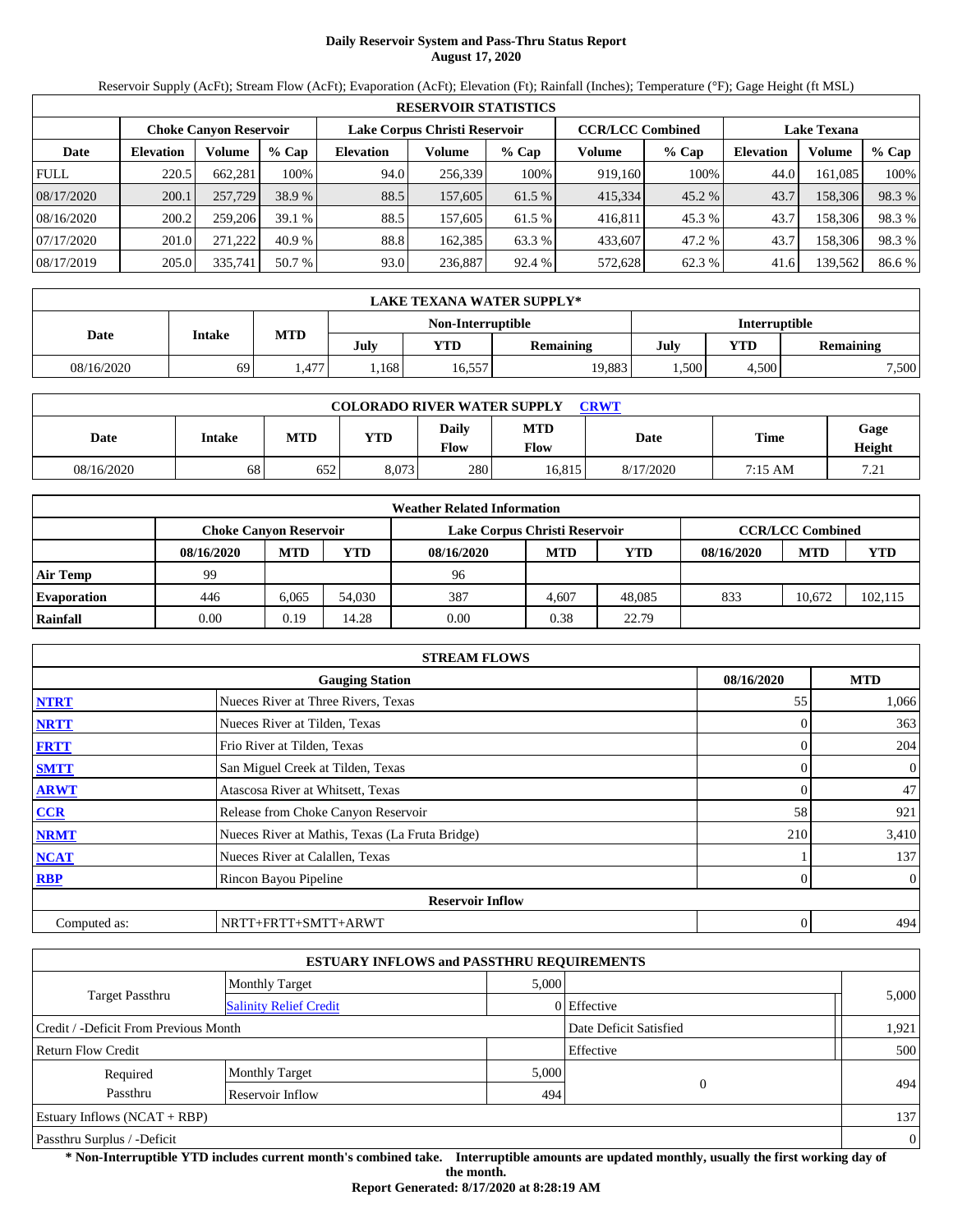# **Daily Reservoir System and Pass-Thru Status Report August 18, 2020**

Reservoir Supply (AcFt); Stream Flow (AcFt); Evaporation (AcFt); Elevation (Ft); Rainfall (Inches); Temperature (°F); Gage Height (ft MSL)

|             | <b>RESERVOIR STATISTICS</b> |                               |         |                  |                               |         |                         |         |                    |         |        |  |  |
|-------------|-----------------------------|-------------------------------|---------|------------------|-------------------------------|---------|-------------------------|---------|--------------------|---------|--------|--|--|
|             |                             | <b>Choke Canyon Reservoir</b> |         |                  | Lake Corpus Christi Reservoir |         | <b>CCR/LCC Combined</b> |         | <b>Lake Texana</b> |         |        |  |  |
| Date        | <b>Elevation</b>            | Volume                        | $%$ Cap | <b>Elevation</b> | Volume                        | $%$ Cap | Volume                  | $%$ Cap | <b>Elevation</b>   | Volume  | % Cap  |  |  |
| <b>FULL</b> | 220.5                       | 662.281                       | 100%    | 94.0             | 256,339                       | 100%    | 919,160                 | 100%    | 44.0               | 161.085 | 100%   |  |  |
| 08/18/2020  | 200.2                       | 259,206                       | 39.1%   | 88.5             | 157,605                       | 61.5 %  | 416,811                 | 45.3 %  | 43.6               | 157,385 | 97.7 % |  |  |
| 08/17/2020  | 200.1                       | 257,729                       | 38.9 %  | 88.5             | 157,605                       | 61.5 %  | 415,334                 | 45.2 %  | 43.7               | 158,306 | 98.3%  |  |  |
| 07/18/2020  | 200.9                       | 269.701                       | 40.7 %  | 88.8             | 162.385                       | 63.3 %  | 432,086                 | 47.0 %  | 43.7               | 158,306 | 98.3%  |  |  |
| 08/18/2019  | 204.9                       | 334,048                       | 50.4 %  | 93.0             | 236,887                       | 92.4 %  | 570,935                 | 62.1 %  | 41.5               | 138,700 | 86.1 % |  |  |

|            | LAKE TEXANA WATER SUPPLY* |            |      |                   |                  |               |           |  |  |  |  |
|------------|---------------------------|------------|------|-------------------|------------------|---------------|-----------|--|--|--|--|
|            |                           |            |      | Non-Interruptible |                  | Interruptible |           |  |  |  |  |
| Date       | Intake                    | <b>MTD</b> | July | YTD               | <b>Remaining</b> | July          | Remaining |  |  |  |  |
| 08/17/2020 | 69                        | .546       | .168 | 16,557            | 19,883           | 4.500<br>.500 |           |  |  |  |  |

| <b>COLORADO RIVER WATER SUPPLY</b><br>CRWT |        |            |            |               |                           |           |             |                |  |  |
|--------------------------------------------|--------|------------|------------|---------------|---------------------------|-----------|-------------|----------------|--|--|
| Date                                       | Intake | <b>MTD</b> | <b>YTD</b> | Daily<br>Flow | <b>MTD</b><br><b>Flow</b> | Date      | <b>Time</b> | Gage<br>Height |  |  |
| 08/17/2020                                 | 68     | 719        | 8.141      | 218           | 17.033                    | 8/18/2020 | 7:15 AM     | 7.10           |  |  |

|                    | <b>Weather Related Information</b>                                                        |            |        |            |            |            |            |            |            |  |  |  |
|--------------------|-------------------------------------------------------------------------------------------|------------|--------|------------|------------|------------|------------|------------|------------|--|--|--|
|                    | <b>CCR/LCC Combined</b><br>Lake Corpus Christi Reservoir<br><b>Choke Canvon Reservoir</b> |            |        |            |            |            |            |            |            |  |  |  |
|                    | 08/17/2020                                                                                | <b>MTD</b> | YTD    | 08/17/2020 | <b>MTD</b> | <b>YTD</b> | 08/17/2020 | <b>MTD</b> | <b>YTD</b> |  |  |  |
| <b>Air Temp</b>    | 101                                                                                       |            |        | 98         |            |            |            |            |            |  |  |  |
| <b>Evaporation</b> | 319                                                                                       | 6.384      | 54.349 | 295        | 4.902      | 48.380     | 614        | 1.286      | 102,729    |  |  |  |
| Rainfall           | 0.00                                                                                      | 0.19       | 14.28  | 0.00       | 0.38       | 22.79      |            |            |            |  |  |  |

|                                                    | <b>STREAM FLOWS</b>                             |  |     |                |  |  |  |  |  |
|----------------------------------------------------|-------------------------------------------------|--|-----|----------------|--|--|--|--|--|
| 08/17/2020<br><b>MTD</b><br><b>Gauging Station</b> |                                                 |  |     |                |  |  |  |  |  |
| <b>NTRT</b>                                        | Nueces River at Three Rivers, Texas             |  | 54  | 1,120          |  |  |  |  |  |
| <b>NRTT</b>                                        | Nueces River at Tilden, Texas                   |  |     | 363            |  |  |  |  |  |
| <b>FRTT</b>                                        | Frio River at Tilden, Texas                     |  |     | 204            |  |  |  |  |  |
| <b>SMTT</b>                                        | San Miguel Creek at Tilden, Texas               |  |     | $\mathbf{0}$   |  |  |  |  |  |
| <b>ARWT</b>                                        | Atascosa River at Whitsett, Texas               |  |     | 47             |  |  |  |  |  |
| <b>CCR</b>                                         | Release from Choke Canyon Reservoir             |  | 58  | 979            |  |  |  |  |  |
| <b>NRMT</b>                                        | Nueces River at Mathis, Texas (La Fruta Bridge) |  | 212 | 3,623          |  |  |  |  |  |
| <b>NCAT</b>                                        | Nueces River at Calallen, Texas                 |  |     | 139            |  |  |  |  |  |
| <b>RBP</b>                                         | Rincon Bayou Pipeline                           |  |     | $\overline{0}$ |  |  |  |  |  |
|                                                    | <b>Reservoir Inflow</b>                         |  |     |                |  |  |  |  |  |
| Computed as:                                       | NRTT+FRTT+SMTT+ARWT                             |  | 0   | 494            |  |  |  |  |  |

|                                       | <b>ESTUARY INFLOWS and PASSTHRU REQUIREMENTS</b> |       |                        |                |
|---------------------------------------|--------------------------------------------------|-------|------------------------|----------------|
|                                       | <b>Monthly Target</b>                            | 5,000 |                        |                |
| Target Passthru                       | <b>Salinity Relief Credit</b>                    |       | 0 Effective            | 5,000          |
| Credit / -Deficit From Previous Month |                                                  |       | Date Deficit Satisfied | 1,921          |
| Return Flow Credit                    |                                                  |       | Effective              | 500            |
| Required                              | <b>Monthly Target</b>                            | 5,000 |                        |                |
| Passthru                              | Reservoir Inflow                                 | 494   | $\overline{0}$         | 494            |
| Estuary Inflows $(NCAT + RBP)$        |                                                  |       |                        | 139            |
| Passthru Surplus / -Deficit           |                                                  |       |                        | $\overline{0}$ |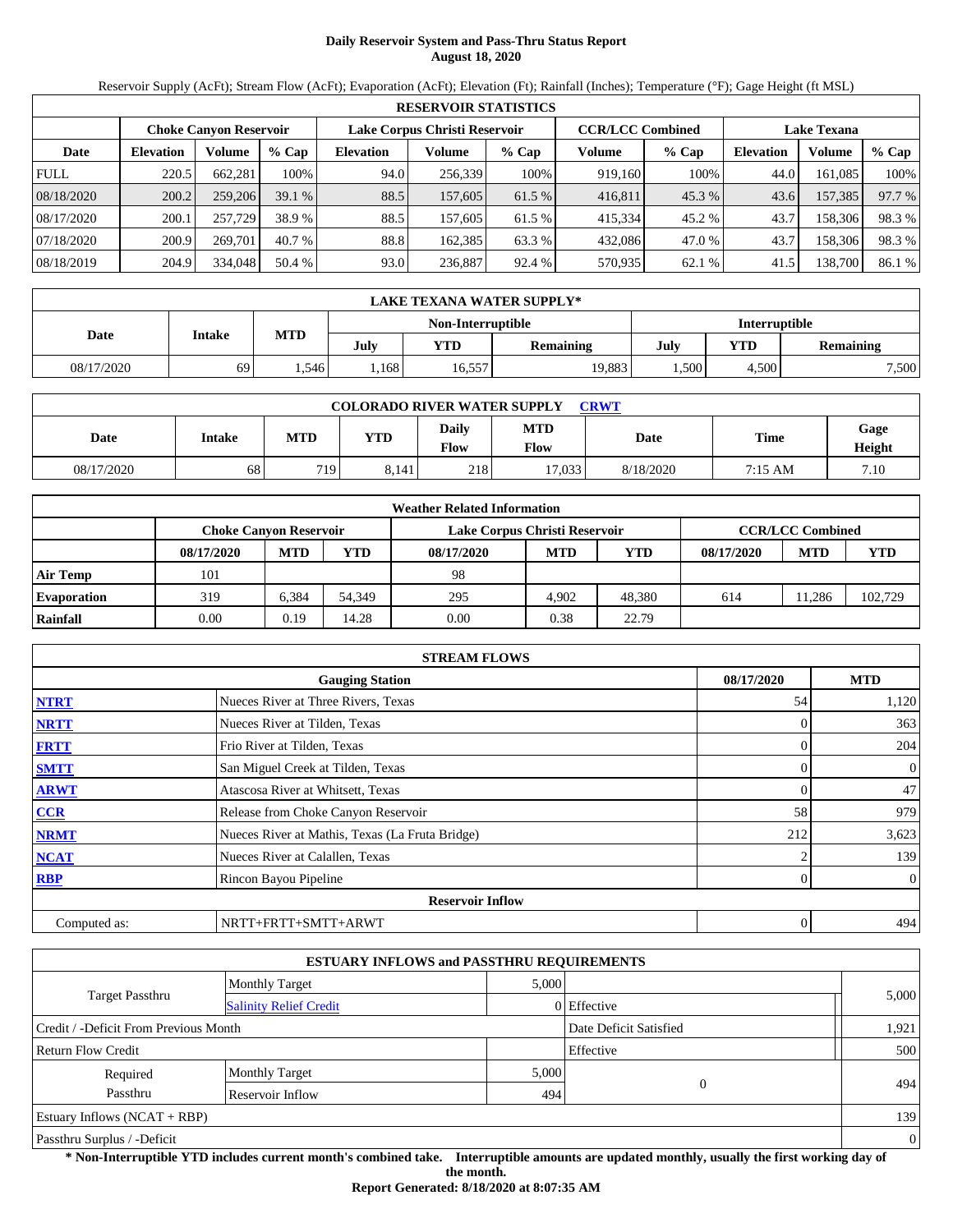# **Daily Reservoir System and Pass-Thru Status Report August 19, 2020**

Reservoir Supply (AcFt); Stream Flow (AcFt); Evaporation (AcFt); Elevation (Ft); Rainfall (Inches); Temperature (°F); Gage Height (ft MSL)

|             | <b>RESERVOIR STATISTICS</b> |                               |         |                               |         |         |                         |         |                    |         |        |  |  |
|-------------|-----------------------------|-------------------------------|---------|-------------------------------|---------|---------|-------------------------|---------|--------------------|---------|--------|--|--|
|             |                             | <b>Choke Canvon Reservoir</b> |         | Lake Corpus Christi Reservoir |         |         | <b>CCR/LCC Combined</b> |         | <b>Lake Texana</b> |         |        |  |  |
| Date        | <b>Elevation</b>            | Volume                        | $%$ Cap | <b>Elevation</b>              | Volume  | $%$ Cap | Volume                  | $%$ Cap | <b>Elevation</b>   | Volume  | % Cap  |  |  |
| <b>FULL</b> | 220.5                       | 662,281                       | 100%    | 94.0                          | 256,339 | 100%    | 919,160                 | 100%    | 44.0               | 161.085 | 100%   |  |  |
| 08/19/2020  | 200.1                       | 257,729                       | 38.9 %  | 88.4                          | 156,028 | 60.9 %  | 413,757                 | 45.0 %  | 43.6               | 157,385 | 97.7 % |  |  |
| 08/18/2020  | 200.2                       | 259,206                       | 39.1%   | 88.5                          | 157.605 | 61.5 %  | 416,811                 | 45.3 %  | 43.6               | 157.385 | 97.7 % |  |  |
| 07/19/2020  | 200.9                       | 269,701                       | 40.7 %  | 88.9                          | 163.995 | 64.0 %  | 433,696                 | 47.2 %  | 43.7               | 158,306 | 98.3%  |  |  |
| 08/19/2019  | 204.9                       | 334,048                       | 50.4 %  | 92.9                          | 234,975 | 91.7 %  | 569,023                 | 61.9 %  | 41.5               | 138,700 | 86.1 % |  |  |

|            | LAKE TEXANA WATER SUPPLY* |      |      |                   |           |               |       |                  |  |  |  |
|------------|---------------------------|------|------|-------------------|-----------|---------------|-------|------------------|--|--|--|
|            |                           |      |      | Non-Interruptible |           | Interruptible |       |                  |  |  |  |
| Date       | Intake                    | MTD  | July | <b>YTD</b>        | Remaining | July          | YTD   | <b>Remaining</b> |  |  |  |
| 08/18/2020 | 69                        | .615 | .168 | 16,557            | 19,883    | .500          | 4.500 | 7,500            |  |  |  |

| <b>COLORADO RIVER WATER SUPPLY</b><br><b>CRWT</b> |        |     |            |                      |                           |           |         |                |  |  |  |
|---------------------------------------------------|--------|-----|------------|----------------------|---------------------------|-----------|---------|----------------|--|--|--|
| Date                                              | Intake | MTD | <b>YTD</b> | Daily<br><b>Flow</b> | <b>MTD</b><br><b>Flow</b> | Date      | Time    | Gage<br>Height |  |  |  |
| 08/18/2020                                        | 68     | 787 | 8,208      | 192                  | 17.225<br>ن کے گ          | 8/19/2020 | 7:15 AM | 7.14           |  |  |  |

| <b>Weather Related Information</b> |                               |            |        |                               |                         |            |            |            |         |  |  |
|------------------------------------|-------------------------------|------------|--------|-------------------------------|-------------------------|------------|------------|------------|---------|--|--|
|                                    | <b>Choke Canvon Reservoir</b> |            |        | Lake Corpus Christi Reservoir | <b>CCR/LCC Combined</b> |            |            |            |         |  |  |
|                                    | 08/18/2020                    | <b>MTD</b> | YTD    | 08/18/2020                    | <b>MTD</b>              | <b>YTD</b> | 08/18/2020 | <b>MTD</b> | YTD     |  |  |
| <b>Air Temp</b>                    | 95                            |            |        | 97                            |                         |            |            |            |         |  |  |
| <b>Evaporation</b>                 | 206                           | 6.590      | 54.555 | 192                           | 5.094                   | 48,572     | 398        | 1.684      | 103,127 |  |  |
| Rainfall                           | 0.00                          | 0.19       | 14.28  | 0.05                          | 0.43                    | 22.84      |            |            |         |  |  |

| <b>STREAM FLOWS</b>                  |                                                 |     |                  |  |  |  |  |  |  |
|--------------------------------------|-------------------------------------------------|-----|------------------|--|--|--|--|--|--|
| 08/18/2020<br><b>Gauging Station</b> |                                                 |     |                  |  |  |  |  |  |  |
| <b>NTRT</b>                          | Nueces River at Three Rivers, Texas             | 62  | 1,182            |  |  |  |  |  |  |
| <b>NRTT</b>                          | Nueces River at Tilden, Texas                   |     | 363              |  |  |  |  |  |  |
| <b>FRTT</b>                          | Frio River at Tilden, Texas                     |     | 204              |  |  |  |  |  |  |
| <b>SMTT</b>                          | San Miguel Creek at Tilden, Texas               |     | $\mathbf{0}$     |  |  |  |  |  |  |
| <b>ARWT</b>                          | Atascosa River at Whitsett, Texas               |     | 47               |  |  |  |  |  |  |
| CCR                                  | Release from Choke Canyon Reservoir             | 58  | 1,036            |  |  |  |  |  |  |
| <b>NRMT</b>                          | Nueces River at Mathis, Texas (La Fruta Bridge) | 212 | 3,835            |  |  |  |  |  |  |
| <b>NCAT</b>                          | Nueces River at Calallen, Texas                 |     | 139              |  |  |  |  |  |  |
| <b>RBP</b>                           | Rincon Bayou Pipeline                           |     | $\boldsymbol{0}$ |  |  |  |  |  |  |
|                                      | <b>Reservoir Inflow</b>                         |     |                  |  |  |  |  |  |  |
| Computed as:                         | (NTRT+FRTT+SMTT)-Release from Choke Canyon      |     | 498              |  |  |  |  |  |  |

| <b>ESTUARY INFLOWS and PASSTHRU REQUIREMENTS</b> |                               |       |                        |                |  |  |  |  |  |
|--------------------------------------------------|-------------------------------|-------|------------------------|----------------|--|--|--|--|--|
|                                                  | <b>Monthly Target</b>         | 5,000 |                        |                |  |  |  |  |  |
| <b>Target Passthru</b>                           | <b>Salinity Relief Credit</b> |       | 0 Effective            | 5,000          |  |  |  |  |  |
| Credit / -Deficit From Previous Month            |                               |       | Date Deficit Satisfied | 1,921          |  |  |  |  |  |
| <b>Return Flow Credit</b>                        | Effective                     | 500   |                        |                |  |  |  |  |  |
| Required                                         | <b>Monthly Target</b>         | 5,000 |                        |                |  |  |  |  |  |
| Passthru                                         | Reservoir Inflow              | 498   | $\theta$               | 498            |  |  |  |  |  |
| Estuary Inflows $(NCAT + RBP)$                   |                               |       |                        |                |  |  |  |  |  |
| Passthru Surplus / -Deficit                      |                               |       |                        | $\overline{0}$ |  |  |  |  |  |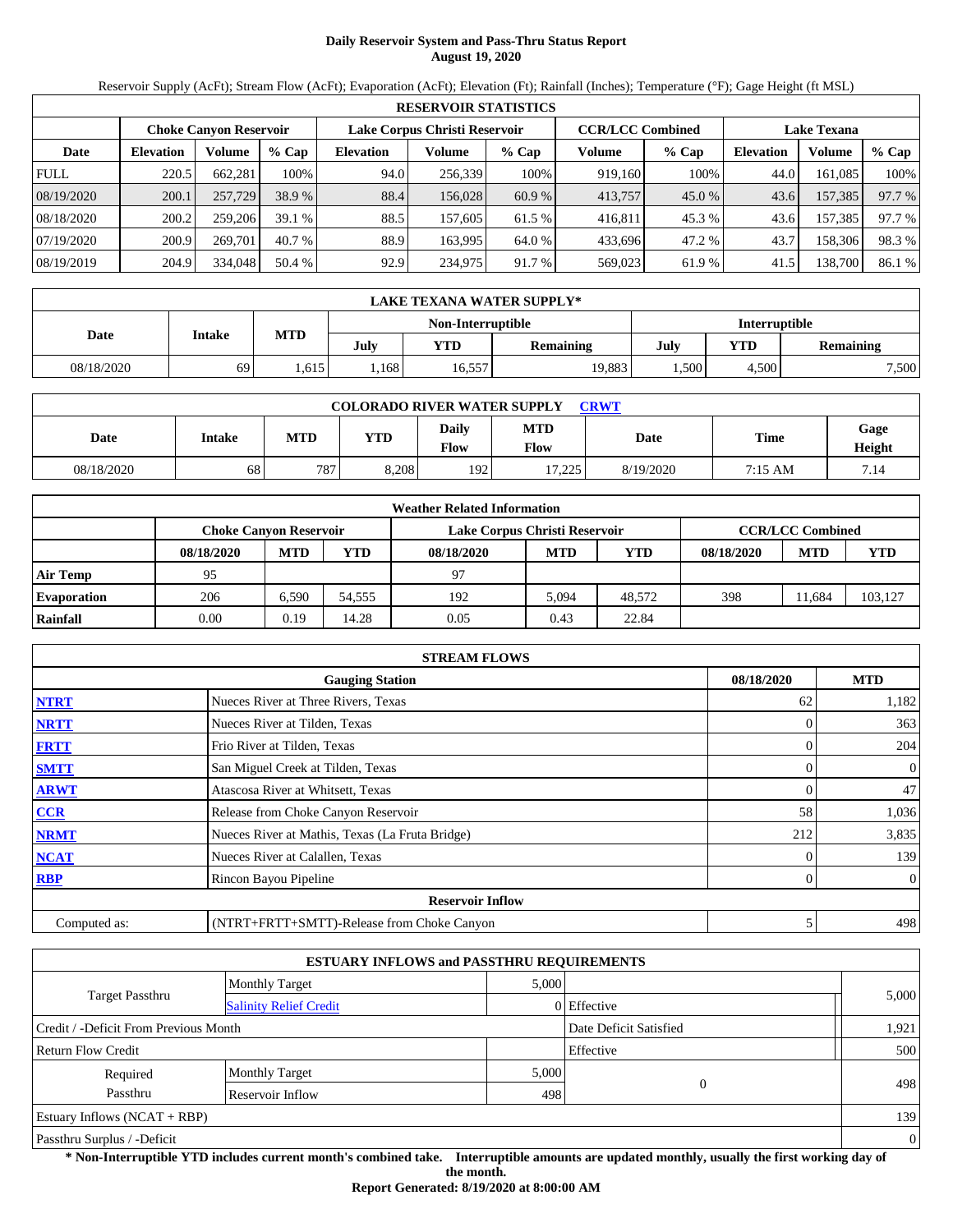# **Daily Reservoir System and Pass-Thru Status Report August 20, 2020**

Reservoir Supply (AcFt); Stream Flow (AcFt); Evaporation (AcFt); Elevation (Ft); Rainfall (Inches); Temperature (°F); Gage Height (ft MSL)

|             | <b>RESERVOIR STATISTICS</b> |                        |         |                               |         |         |                         |         |                    |         |        |  |  |
|-------------|-----------------------------|------------------------|---------|-------------------------------|---------|---------|-------------------------|---------|--------------------|---------|--------|--|--|
|             |                             | Choke Canvon Reservoir |         | Lake Corpus Christi Reservoir |         |         | <b>CCR/LCC Combined</b> |         | <b>Lake Texana</b> |         |        |  |  |
| Date        | <b>Elevation</b>            | Volume                 | $%$ Cap | <b>Elevation</b>              | Volume  | $%$ Cap | Volume                  | $%$ Cap | <b>Elevation</b>   | Volume  | % Cap  |  |  |
| <b>FULL</b> | 220.5                       | 662,281                | 100%    | 94.0                          | 256,339 | 100%    | 919.160                 | 100%    | 44.0               | 161.085 | 100%   |  |  |
| 08/20/2020  | 200.2                       | 259,206                | 39.1%   | 88.4                          | 156,028 | 60.9 %  | 415.234                 | 45.2 %  | 43.5               | 156,467 | 97.1 % |  |  |
| 08/19/2020  | 200.1                       | 257,729                | 38.9 %  | 88.4                          | 156.028 | 60.9 %  | 413.757                 | 45.0 %  | 43.6               | 157,385 | 97.7 % |  |  |
| 07/20/2020  | 200.9                       | 269,701                | 40.7 %  | 88.9                          | 163.995 | 64.0 %  | 433.696                 | 47.2 %  | 43.7               | 158,306 | 98.3%  |  |  |
| 08/20/2019  | 204.9                       | 334,048                | 50.4 %  | 92.9                          | 234,975 | 91.7 %  | 569,023                 | 61.9 %  | 41.4               | 137,841 | 85.6 % |  |  |

|            | LAKE TEXANA WATER SUPPLY* |      |      |                   |                  |               |       |                  |  |  |  |
|------------|---------------------------|------|------|-------------------|------------------|---------------|-------|------------------|--|--|--|
|            |                           |      |      | Non-Interruptible |                  | Interruptible |       |                  |  |  |  |
| Date       | Intake                    | MTD  | July | YTD               | <b>Remaining</b> | July          | YTD   | <b>Remaining</b> |  |  |  |
| 08/19/2020 | 69                        | .685 | .168 | 16,557            | 19,883           | .500          | 4.500 | 7,500            |  |  |  |

| <b>COLORADO RIVER WATER SUPPLY</b><br><b>CRWT</b> |               |            |       |                             |                           |           |             |                |  |  |
|---------------------------------------------------|---------------|------------|-------|-----------------------------|---------------------------|-----------|-------------|----------------|--|--|
| Date                                              | <b>Intake</b> | <b>MTD</b> | YTD   | <b>Daily</b><br><b>Flow</b> | <b>MTD</b><br><b>Flow</b> | Date      | <b>Time</b> | Gage<br>Height |  |  |
| 08/19/2020                                        | 67            | 854        | 8.276 | 212                         | 17.437                    | 8/20/2020 | 7:15 AM     | 7.38           |  |  |

| <b>Weather Related Information</b> |                               |            |        |                               |                         |            |            |            |         |  |  |
|------------------------------------|-------------------------------|------------|--------|-------------------------------|-------------------------|------------|------------|------------|---------|--|--|
|                                    | <b>Choke Canvon Reservoir</b> |            |        | Lake Corpus Christi Reservoir | <b>CCR/LCC Combined</b> |            |            |            |         |  |  |
|                                    | 08/19/2020                    | <b>MTD</b> | YTD    | 08/19/2020                    | <b>MTD</b>              | <b>YTD</b> | 08/19/2020 | <b>MTD</b> | YTD     |  |  |
| <b>Air Temp</b>                    | 98                            |            |        | 96                            |                         |            |            |            |         |  |  |
| <b>Evaporation</b>                 | 319                           | 6.909      | 54,874 | 147                           | 5.241                   | 48.719     | 466        | 12.150     | 103,593 |  |  |
| Rainfall                           | 0.00                          | 0.19       | 14.28  | 0.00                          | 0.43                    | 22.84      |            |            |         |  |  |

| <b>STREAM FLOWS</b>                  |                                                 |     |                  |  |  |  |  |  |  |
|--------------------------------------|-------------------------------------------------|-----|------------------|--|--|--|--|--|--|
| 08/19/2020<br><b>Gauging Station</b> |                                                 |     |                  |  |  |  |  |  |  |
| <b>NTRT</b>                          | Nueces River at Three Rivers, Texas             | 60  | 1,242            |  |  |  |  |  |  |
| <b>NRTT</b>                          | Nueces River at Tilden, Texas                   |     | 363              |  |  |  |  |  |  |
| <b>FRTT</b>                          | Frio River at Tilden, Texas                     |     | 204              |  |  |  |  |  |  |
| <b>SMTT</b>                          | San Miguel Creek at Tilden, Texas               |     | $\mathbf{0}$     |  |  |  |  |  |  |
| <b>ARWT</b>                          | Atascosa River at Whitsett, Texas               |     | 47               |  |  |  |  |  |  |
| CCR                                  | Release from Choke Canyon Reservoir             | 58  | 1,094            |  |  |  |  |  |  |
| <b>NRMT</b>                          | Nueces River at Mathis, Texas (La Fruta Bridge) | 212 | 4,048            |  |  |  |  |  |  |
| <b>NCAT</b>                          | Nueces River at Calallen, Texas                 |     | 141              |  |  |  |  |  |  |
| <b>RBP</b>                           | Rincon Bayou Pipeline                           |     | $\boldsymbol{0}$ |  |  |  |  |  |  |
|                                      | <b>Reservoir Inflow</b>                         |     |                  |  |  |  |  |  |  |
| Computed as:                         | (NTRT+FRTT+SMTT)-Release from Choke Canyon      | s   | 501              |  |  |  |  |  |  |

| <b>ESTUARY INFLOWS and PASSTHRU REQUIREMENTS</b> |                               |       |                        |       |  |  |  |  |  |
|--------------------------------------------------|-------------------------------|-------|------------------------|-------|--|--|--|--|--|
|                                                  | <b>Monthly Target</b>         | 5,000 |                        |       |  |  |  |  |  |
| <b>Target Passthru</b>                           | <b>Salinity Relief Credit</b> |       | 0 Effective            | 5,000 |  |  |  |  |  |
| Credit / -Deficit From Previous Month            |                               |       | Date Deficit Satisfied | 1,921 |  |  |  |  |  |
| <b>Return Flow Credit</b>                        |                               |       | Effective              | 500   |  |  |  |  |  |
| Required                                         | <b>Monthly Target</b>         | 5,000 |                        |       |  |  |  |  |  |
| Passthru                                         | Reservoir Inflow              | 501   | $\mathbf{0}$           | 501   |  |  |  |  |  |
| Estuary Inflows $(NCAT + RBP)$                   |                               |       |                        | 141   |  |  |  |  |  |
| Passthru Surplus / -Deficit                      |                               |       |                        | 2,061 |  |  |  |  |  |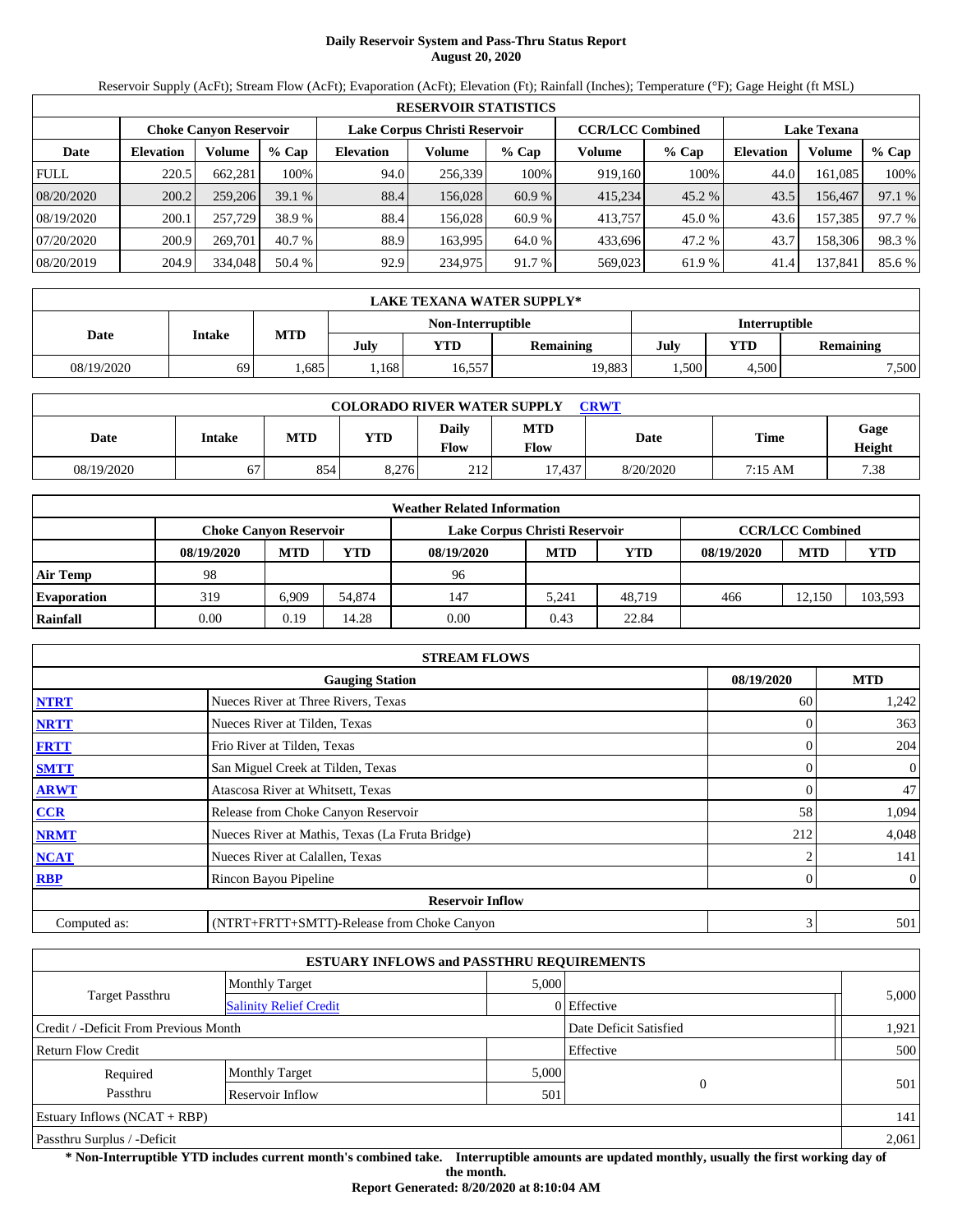# **Daily Reservoir System and Pass-Thru Status Report August 21, 2020**

Reservoir Supply (AcFt); Stream Flow (AcFt); Evaporation (AcFt); Elevation (Ft); Rainfall (Inches); Temperature (°F); Gage Height (ft MSL)

|             | <b>RESERVOIR STATISTICS</b> |                               |         |                               |         |         |                         |         |                    |         |        |  |  |
|-------------|-----------------------------|-------------------------------|---------|-------------------------------|---------|---------|-------------------------|---------|--------------------|---------|--------|--|--|
|             |                             | <b>Choke Canyon Reservoir</b> |         | Lake Corpus Christi Reservoir |         |         | <b>CCR/LCC Combined</b> |         | <b>Lake Texana</b> |         |        |  |  |
| Date        | <b>Elevation</b>            | Volume                        | $%$ Cap | <b>Elevation</b>              | Volume  | $%$ Cap | Volume                  | $%$ Cap | <b>Elevation</b>   | Volume  | % Cap  |  |  |
| <b>FULL</b> | 220.5                       | 662.281                       | 100%    | 94.0                          | 256,339 | 100%    | 919,160                 | 100%    | 44.0               | 161.085 | 100%   |  |  |
| 08/21/2020  | 200.1                       | 257,729                       | 38.9 %  | 88.4                          | 156,028 | 60.9 %  | 413,757                 | 45.0 %  | 43.5               | 156.467 | 97.1 % |  |  |
| 08/20/2020  | 200.2                       | 259,206                       | 39.1%   | 88.4                          | 156.028 | 60.9 %  | 415.234                 | 45.2 %  | 43.5               | 156.467 | 97.1 % |  |  |
| 07/21/2020  | 200.9                       | 269,701                       | 40.7 %  | 88.9                          | 163.995 | 64.0 %  | 433.696                 | 47.2 %  | 43.7               | 158.306 | 98.3 % |  |  |
| 08/21/2019  | 204.9                       | 334,048                       | 50.4 %  | 92.9                          | 234,975 | 91.7 %  | 569,023                 | 61.9%   | 41.3               | 136,986 | 85.0%  |  |  |

|            | LAKE TEXANA WATER SUPPLY* |            |      |        |                   |      |                  |               |  |  |  |
|------------|---------------------------|------------|------|--------|-------------------|------|------------------|---------------|--|--|--|
|            |                           |            |      |        | Non-Interruptible |      |                  | Interruptible |  |  |  |
| Date       | Intake                    | <b>MTD</b> | July | YTD    | <b>Remaining</b>  | July | <b>Remaining</b> |               |  |  |  |
| 08/20/2020 | 99                        | .784       | .168 | 16,557 | 19,883            | .500 | 4.500            | 7,500         |  |  |  |

| <b>COLORADO RIVER WATER SUPPLY</b><br>CRWT |        |            |            |               |                           |           |             |                |  |  |
|--------------------------------------------|--------|------------|------------|---------------|---------------------------|-----------|-------------|----------------|--|--|
| Date                                       | Intake | <b>MTD</b> | <b>YTD</b> | Daily<br>Flow | <b>MTD</b><br><b>Flow</b> | Date      | <b>Time</b> | Gage<br>Height |  |  |
| 08/20/2020                                 | 38     | 892        | 8.313      | 318           | 17.755                    | 8/21/2020 | 7:15 AM     | 7.39           |  |  |

|                    | <b>Weather Related Information</b>                                                        |            |        |            |            |            |            |            |         |  |  |  |
|--------------------|-------------------------------------------------------------------------------------------|------------|--------|------------|------------|------------|------------|------------|---------|--|--|--|
|                    | <b>CCR/LCC Combined</b><br>Lake Corpus Christi Reservoir<br><b>Choke Canvon Reservoir</b> |            |        |            |            |            |            |            |         |  |  |  |
|                    | 08/20/2020                                                                                | <b>MTD</b> | YTD    | 08/20/2020 | <b>MTD</b> | <b>YTD</b> | 08/20/2020 | <b>MTD</b> | YTD     |  |  |  |
| <b>Air Temp</b>    | 98                                                                                        |            |        | 98         |            |            |            |            |         |  |  |  |
| <b>Evaporation</b> | 386                                                                                       | 7.295      | 55,260 | 266        | 5.507      | 48.985     | 652        | 12.802     | 104,245 |  |  |  |
| Rainfall           | 0.00                                                                                      | 0.19       | 14.28  | 0.00       | 0.43       | 22.84      |            |            |         |  |  |  |

|              | <b>STREAM FLOWS</b>                             |  |            |                |  |  |  |  |  |
|--------------|-------------------------------------------------|--|------------|----------------|--|--|--|--|--|
|              | <b>Gauging Station</b>                          |  | 08/20/2020 | <b>MTD</b>     |  |  |  |  |  |
| <b>NTRT</b>  | Nueces River at Three Rivers, Texas             |  | 56         | 1,298          |  |  |  |  |  |
| <b>NRTT</b>  | Nueces River at Tilden, Texas                   |  |            | 363            |  |  |  |  |  |
| <b>FRTT</b>  | Frio River at Tilden, Texas                     |  |            | 204            |  |  |  |  |  |
| <b>SMTT</b>  | San Miguel Creek at Tilden, Texas               |  |            | $\overline{0}$ |  |  |  |  |  |
| <b>ARWT</b>  | Atascosa River at Whitsett, Texas               |  |            | 47             |  |  |  |  |  |
| <b>CCR</b>   | Release from Choke Canyon Reservoir             |  | 58         | 1,151          |  |  |  |  |  |
| <b>NRMT</b>  | Nueces River at Mathis, Texas (La Fruta Bridge) |  | 212        | 4,260          |  |  |  |  |  |
| <b>NCAT</b>  | Nueces River at Calallen, Texas                 |  |            | 141            |  |  |  |  |  |
| <b>RBP</b>   | Rincon Bayou Pipeline                           |  |            | $\overline{0}$ |  |  |  |  |  |
|              | <b>Reservoir Inflow</b>                         |  |            |                |  |  |  |  |  |
| Computed as: | NRTT+FRTT+SMTT+ARWT                             |  | 0          | 501            |  |  |  |  |  |

| <b>ESTUARY INFLOWS and PASSTHRU REQUIREMENTS</b> |                               |       |                        |       |  |  |  |  |  |
|--------------------------------------------------|-------------------------------|-------|------------------------|-------|--|--|--|--|--|
|                                                  | <b>Monthly Target</b>         | 5,000 |                        |       |  |  |  |  |  |
| <b>Target Passthru</b>                           | <b>Salinity Relief Credit</b> |       | 0 Effective            | 5,000 |  |  |  |  |  |
| Credit / -Deficit From Previous Month            |                               |       | Date Deficit Satisfied | 1,921 |  |  |  |  |  |
| Return Flow Credit                               |                               |       | Effective              | 500   |  |  |  |  |  |
| Required                                         | <b>Monthly Target</b>         | 5,000 |                        |       |  |  |  |  |  |
| Passthru                                         | <b>Reservoir Inflow</b>       | 501   | 0                      | 501   |  |  |  |  |  |
| Estuary Inflows $(NCAT + RBP)$                   |                               |       |                        | 141   |  |  |  |  |  |
| Passthru Surplus / -Deficit                      |                               |       |                        | 2,061 |  |  |  |  |  |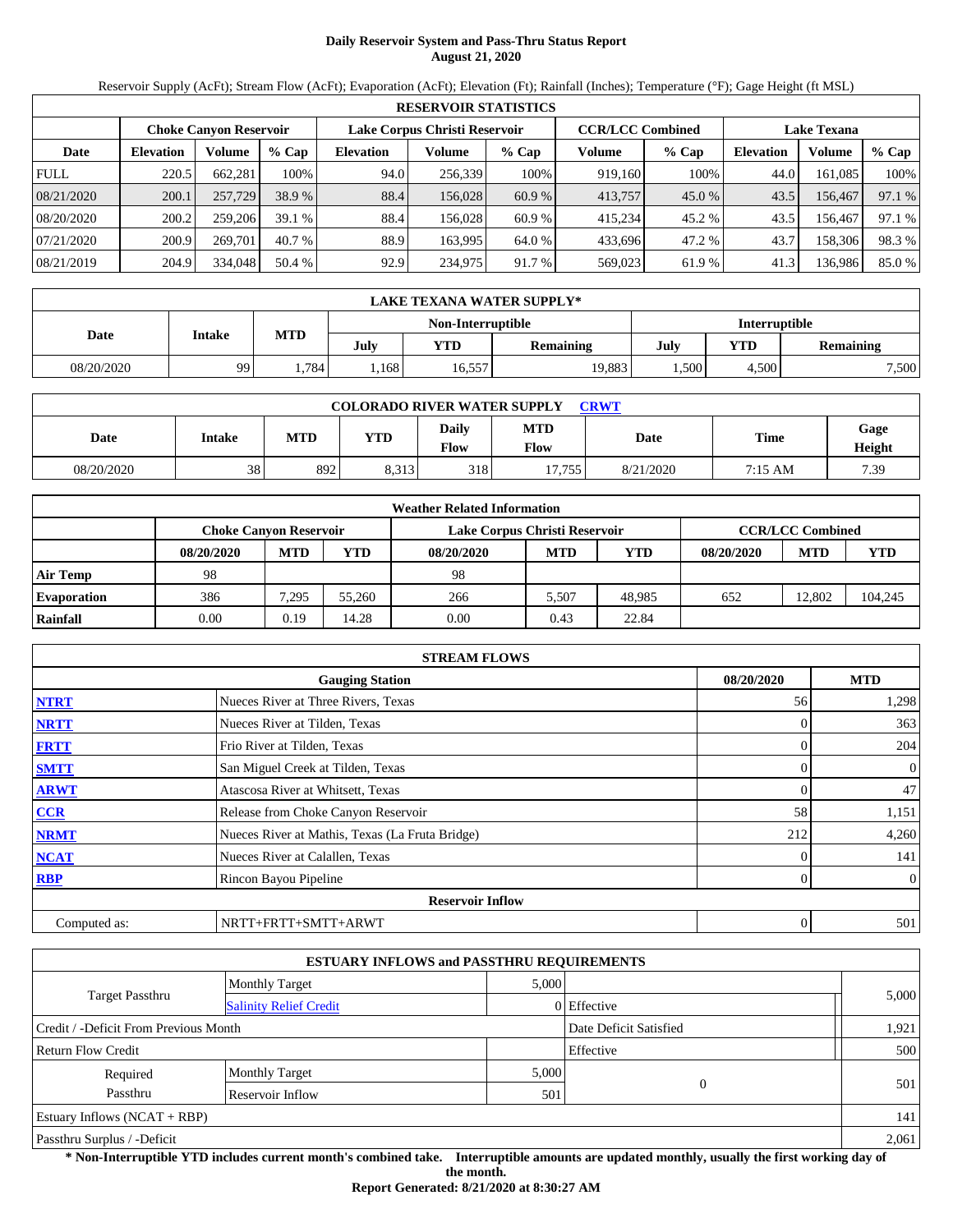# **Daily Reservoir System and Pass-Thru Status Report August 22, 2020**

Reservoir Supply (AcFt); Stream Flow (AcFt); Evaporation (AcFt); Elevation (Ft); Rainfall (Inches); Temperature (°F); Gage Height (ft MSL)

|             | <b>RESERVOIR STATISTICS</b> |                               |         |                               |         |         |                         |         |                    |         |        |  |  |
|-------------|-----------------------------|-------------------------------|---------|-------------------------------|---------|---------|-------------------------|---------|--------------------|---------|--------|--|--|
|             |                             | <b>Choke Canyon Reservoir</b> |         | Lake Corpus Christi Reservoir |         |         | <b>CCR/LCC Combined</b> |         | <b>Lake Texana</b> |         |        |  |  |
| Date        | <b>Elevation</b>            | Volume                        | $%$ Cap | <b>Elevation</b>              | Volume  | $%$ Cap | Volume                  | $%$ Cap | <b>Elevation</b>   | Volume  | % Cap  |  |  |
| <b>FULL</b> | 220.5                       | 662.281                       | 100%    | 94.0                          | 256,339 | 100%    | 919,160                 | 100%    | 44.0               | 161.085 | 100%   |  |  |
| 08/22/2020  | 200.0                       | 256,259                       | 38.7 %  | 88.3                          | 154.458 | 60.3 %  | 410,717                 | 44.7 %  | 43.4               | 155,551 | 96.6 % |  |  |
| 08/21/2020  | 200.1                       | 257,729                       | 38.9 %  | 88.4                          | 156.028 | 60.9 %  | 413,757                 | 45.0 %  | 43.5               | 156.467 | 97.1 % |  |  |
| 07/22/2020  | 200.8                       | 268.186                       | 40.5%   | 88.8                          | 162.385 | 63.3 %  | 430.571                 | 46.8%   | 43.7               | 158.306 | 98.3%  |  |  |
| 08/22/2019  | 204.9                       | 334,048                       | 50.4 %  | 92.8                          | 233,068 | 90.9%   | 567,116                 | 61.7 %  | 41.3               | 136,986 | 85.0%  |  |  |

|                   | LAKE TEXANA WATER SUPPLY* |      |      |        |                  |      |           |               |  |  |  |
|-------------------|---------------------------|------|------|--------|------------------|------|-----------|---------------|--|--|--|
| Non-Interruptible |                           |      |      |        |                  |      |           | Interruptible |  |  |  |
| Date              | Intake                    | MTD  | July | YTD    | <b>Remaining</b> | July | Remaining |               |  |  |  |
| 08/21/2020        | 136                       | .920 | .168 | 16,557 | 19,883           | .500 | 4,500     | 7,500         |  |  |  |

| <b>COLORADO RIVER WATER SUPPLY</b><br><b>CRWT</b> |               |            |            |                             |                    |           |             |                |  |  |  |
|---------------------------------------------------|---------------|------------|------------|-----------------------------|--------------------|-----------|-------------|----------------|--|--|--|
| Date                                              | <b>Intake</b> | <b>MTD</b> | <b>YTD</b> | <b>Daily</b><br><b>Flow</b> | <b>MTD</b><br>Flow | Date      | <b>Time</b> | Gage<br>Height |  |  |  |
| 08/21/2020                                        |               | 892        | 8.313      | 347                         | 18,102             | 8/22/2020 | 7:15 AM     | 7.36           |  |  |  |

|                    | <b>Weather Related Information</b> |            |        |            |                                                          |            |            |            |         |  |  |  |
|--------------------|------------------------------------|------------|--------|------------|----------------------------------------------------------|------------|------------|------------|---------|--|--|--|
|                    | <b>Choke Canvon Reservoir</b>      |            |        |            | <b>CCR/LCC Combined</b><br>Lake Corpus Christi Reservoir |            |            |            |         |  |  |  |
|                    | 08/21/2020                         | <b>MTD</b> | YTD    | 08/21/2020 | <b>MTD</b>                                               | <b>YTD</b> | 08/21/2020 | <b>MTD</b> | YTD     |  |  |  |
| <b>Air Temp</b>    | 99                                 |            |        | 99         |                                                          |            |            |            |         |  |  |  |
| <b>Evaporation</b> | 393                                | 7.688      | 55.653 | 438        | 5.945                                                    | 49.423     | 831        | 13.633     | 105,076 |  |  |  |
| Rainfall           | 0.00                               | 0.19       | 14.28  | 0.00       | 0.43                                                     | 22.84      |            |            |         |  |  |  |

|              | <b>STREAM FLOWS</b>                             |            |                |  |  |  |  |  |  |  |
|--------------|-------------------------------------------------|------------|----------------|--|--|--|--|--|--|--|
|              | <b>Gauging Station</b>                          | 08/21/2020 | <b>MTD</b>     |  |  |  |  |  |  |  |
| <b>NTRT</b>  | Nueces River at Three Rivers, Texas             | 55         | 1,353          |  |  |  |  |  |  |  |
| <b>NRTT</b>  | Nueces River at Tilden, Texas                   |            | 363            |  |  |  |  |  |  |  |
| <b>FRTT</b>  | Frio River at Tilden, Texas                     |            | 204            |  |  |  |  |  |  |  |
| <b>SMTT</b>  | San Miguel Creek at Tilden, Texas               |            | $\mathbf{0}$   |  |  |  |  |  |  |  |
| <b>ARWT</b>  | Atascosa River at Whitsett, Texas               |            | 47             |  |  |  |  |  |  |  |
| <b>CCR</b>   | Release from Choke Canyon Reservoir             | 58         | 1,209          |  |  |  |  |  |  |  |
| <b>NRMT</b>  | Nueces River at Mathis, Texas (La Fruta Bridge) | 224        | 4,484          |  |  |  |  |  |  |  |
| <b>NCAT</b>  | Nueces River at Calallen, Texas                 |            | 141            |  |  |  |  |  |  |  |
| <b>RBP</b>   | Rincon Bayou Pipeline                           |            | $\overline{0}$ |  |  |  |  |  |  |  |
|              | <b>Reservoir Inflow</b>                         |            |                |  |  |  |  |  |  |  |
| Computed as: | NRTT+FRTT+SMTT+ARWT                             | 0          | 501            |  |  |  |  |  |  |  |

|                                       | <b>ESTUARY INFLOWS and PASSTHRU REQUIREMENTS</b> |       |                        |       |  |  |  |  |  |  |
|---------------------------------------|--------------------------------------------------|-------|------------------------|-------|--|--|--|--|--|--|
|                                       | <b>Monthly Target</b>                            | 5,000 |                        |       |  |  |  |  |  |  |
| Target Passthru                       | <b>Salinity Relief Credit</b>                    |       | 0 Effective            | 5,000 |  |  |  |  |  |  |
| Credit / -Deficit From Previous Month |                                                  |       | Date Deficit Satisfied | 1,921 |  |  |  |  |  |  |
| Return Flow Credit                    |                                                  |       | Effective              | 500   |  |  |  |  |  |  |
| Required                              | <b>Monthly Target</b>                            | 5,000 |                        |       |  |  |  |  |  |  |
| Passthru                              | Reservoir Inflow                                 | 501   | $\overline{0}$         | 501   |  |  |  |  |  |  |
| Estuary Inflows $(NCAT + RBP)$        |                                                  |       |                        | 141   |  |  |  |  |  |  |
| Passthru Surplus / -Deficit           |                                                  |       |                        |       |  |  |  |  |  |  |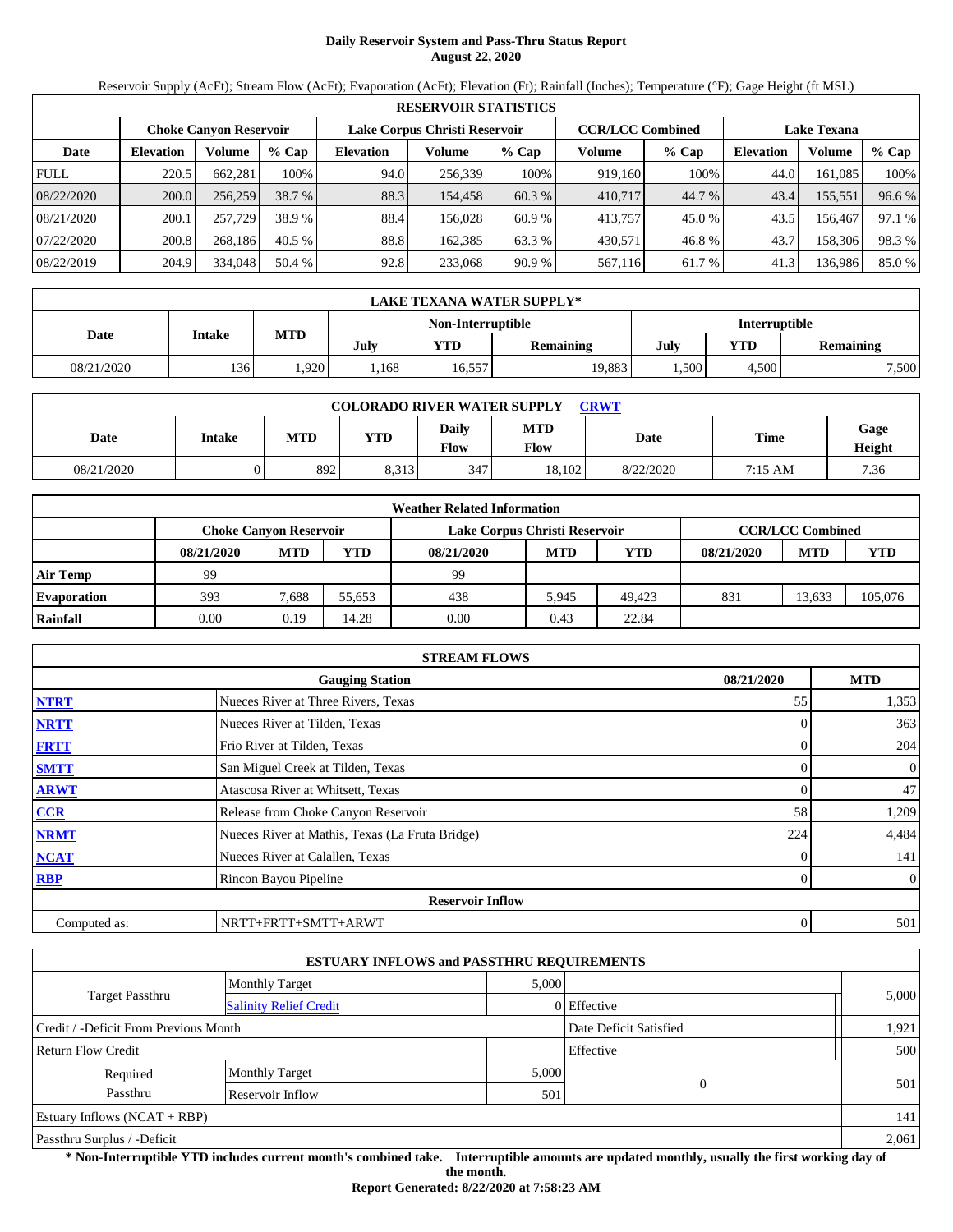# **Daily Reservoir System and Pass-Thru Status Report August 23, 2020**

Reservoir Supply (AcFt); Stream Flow (AcFt); Evaporation (AcFt); Elevation (Ft); Rainfall (Inches); Temperature (°F); Gage Height (ft MSL)

|             | <b>RESERVOIR STATISTICS</b>   |         |         |                               |         |         |                         |         |                    |         |        |  |  |
|-------------|-------------------------------|---------|---------|-------------------------------|---------|---------|-------------------------|---------|--------------------|---------|--------|--|--|
|             | <b>Choke Canyon Reservoir</b> |         |         | Lake Corpus Christi Reservoir |         |         | <b>CCR/LCC Combined</b> |         | <b>Lake Texana</b> |         |        |  |  |
| Date        | <b>Elevation</b>              | Volume  | $%$ Cap | <b>Elevation</b>              | Volume  | $%$ Cap | Volume                  | $%$ Cap | <b>Elevation</b>   | Volume  | % Cap  |  |  |
| <b>FULL</b> | 220.5                         | 662.281 | 100%    | 94.0                          | 256,339 | 100%    | 919,160                 | 100%    | 44.0               | 161.085 | 100%   |  |  |
| 08/23/2020  | 200.0                         | 256,259 | 38.7 %  | 88.3                          | 154.458 | 60.3 %  | 410,717                 | 44.7 %  | 43.4               | 155,551 | 96.6 % |  |  |
| 08/22/2020  | 200.0                         | 256,259 | 38.7 %  | 88.3                          | 154.458 | 60.3 %  | 410.717                 | 44.7 %  | 43.4               | 155,551 | 96.6 % |  |  |
| 07/23/2020  | 200.8                         | 268.186 | 40.5%   | 88.8                          | 162.385 | 63.3 %  | 430.571                 | 46.8%   | 43.6               | 157,385 | 97.7 % |  |  |
| 08/23/2019  | 204.8                         | 332,359 | 50.1 %  | 92.8                          | 233,068 | 90.9%   | 565,427                 | 61.5 %  | 41.3               | 136,986 | 85.0%  |  |  |

|            | <b>LAKE TEXANA WATER SUPPLY*</b> |       |      |                   |                  |      |                  |       |  |  |  |
|------------|----------------------------------|-------|------|-------------------|------------------|------|------------------|-------|--|--|--|
|            |                                  |       |      | Non-Interruptible | Interruptible    |      |                  |       |  |  |  |
| Date       | Intake                           | MTD   | July | <b>YTD</b>        | <b>Remaining</b> | July | YTD<br>Remaining |       |  |  |  |
| 08/22/2020 | 137                              | 2,057 | .168 | 16,557            | 19,883           | .500 | 4,500            | 7,500 |  |  |  |

| <b>COLORADO RIVER WATER SUPPLY</b><br><b>CRWT</b> |               |            |       |                             |                    |           |             |                |  |  |  |
|---------------------------------------------------|---------------|------------|-------|-----------------------------|--------------------|-----------|-------------|----------------|--|--|--|
| Date                                              | <b>Intake</b> | <b>MTD</b> | YTD   | <b>Daily</b><br><b>Flow</b> | <b>MTD</b><br>Flow | Date      | <b>Time</b> | Gage<br>Height |  |  |  |
| 08/22/2020                                        |               | 892        | 8.313 | 331                         | 18.434             | 8/23/2020 | 7:15 AM     | 7.40           |  |  |  |

| <b>Weather Related Information</b> |                               |            |        |                               |                         |            |            |            |         |  |  |
|------------------------------------|-------------------------------|------------|--------|-------------------------------|-------------------------|------------|------------|------------|---------|--|--|
|                                    | <b>Choke Canvon Reservoir</b> |            |        | Lake Corpus Christi Reservoir | <b>CCR/LCC Combined</b> |            |            |            |         |  |  |
|                                    | 08/22/2020                    | <b>MTD</b> | YTD    | 08/22/2020                    | <b>MTD</b>              | <b>YTD</b> | 08/22/2020 | <b>MTD</b> | YTD     |  |  |
| <b>Air Temp</b>                    | 86                            |            |        | 91                            |                         |            |            |            |         |  |  |
| <b>Evaporation</b>                 | 188                           | 7.876      | 55.841 | 155                           | 6.100                   | 49.578     | 343        | 13.976     | 105,419 |  |  |
| Rainfall                           | 0.00                          | 0.19       | 14.28  | 0.00                          | 0.43                    | 22.84      |            |            |         |  |  |

| <b>STREAM FLOWS</b>                  |                                                 |     |                |  |  |  |  |  |  |
|--------------------------------------|-------------------------------------------------|-----|----------------|--|--|--|--|--|--|
| 08/22/2020<br><b>Gauging Station</b> |                                                 |     |                |  |  |  |  |  |  |
| <b>NTRT</b>                          | Nueces River at Three Rivers, Texas             | 54  | 1,407          |  |  |  |  |  |  |
| <b>NRTT</b>                          | Nueces River at Tilden, Texas                   |     | 363            |  |  |  |  |  |  |
| <b>FRTT</b>                          | Frio River at Tilden, Texas                     |     | 204            |  |  |  |  |  |  |
| <b>SMTT</b>                          | San Miguel Creek at Tilden, Texas               |     | $\mathbf{0}$   |  |  |  |  |  |  |
| <b>ARWT</b>                          | Atascosa River at Whitsett, Texas               |     | 47             |  |  |  |  |  |  |
| <b>CCR</b>                           | Release from Choke Canyon Reservoir             | 58  | 1,266          |  |  |  |  |  |  |
| <b>NRMT</b>                          | Nueces River at Mathis, Texas (La Fruta Bridge) | 230 | 4,715          |  |  |  |  |  |  |
| <b>NCAT</b>                          | Nueces River at Calallen, Texas                 |     | 141            |  |  |  |  |  |  |
| <b>RBP</b>                           | Rincon Bayou Pipeline                           |     | $\overline{0}$ |  |  |  |  |  |  |
|                                      | <b>Reservoir Inflow</b>                         |     |                |  |  |  |  |  |  |
| Computed as:                         | NRTT+FRTT+SMTT+ARWT                             |     | 501<br>0       |  |  |  |  |  |  |

| <b>ESTUARY INFLOWS and PASSTHRU REQUIREMENTS</b> |                               |       |                        |       |  |  |  |  |  |
|--------------------------------------------------|-------------------------------|-------|------------------------|-------|--|--|--|--|--|
|                                                  | <b>Monthly Target</b>         | 5,000 |                        |       |  |  |  |  |  |
| <b>Target Passthru</b>                           | <b>Salinity Relief Credit</b> |       | 0 Effective            | 5,000 |  |  |  |  |  |
| Credit / -Deficit From Previous Month            |                               |       | Date Deficit Satisfied | 1,921 |  |  |  |  |  |
| <b>Return Flow Credit</b>                        |                               |       | Effective              | 500   |  |  |  |  |  |
| Required                                         | <b>Monthly Target</b>         | 5,000 |                        |       |  |  |  |  |  |
| Passthru                                         | Reservoir Inflow              | 501   | $\overline{0}$         | 501   |  |  |  |  |  |
| Estuary Inflows $(NCAT + RBP)$                   |                               |       |                        |       |  |  |  |  |  |
| Passthru Surplus / -Deficit                      |                               |       |                        |       |  |  |  |  |  |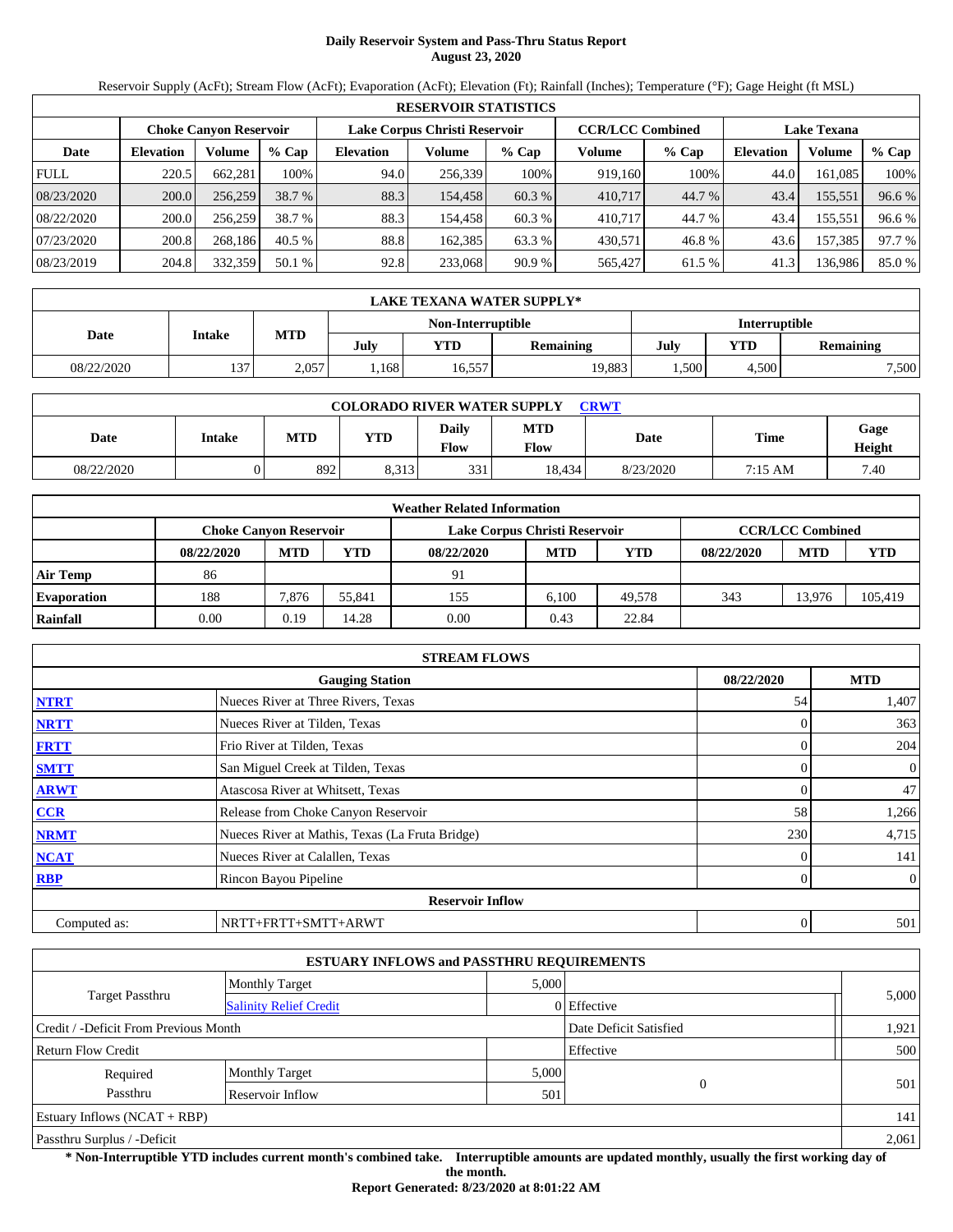# **Daily Reservoir System and Pass-Thru Status Report August 24, 2020**

Reservoir Supply (AcFt); Stream Flow (AcFt); Evaporation (AcFt); Elevation (Ft); Rainfall (Inches); Temperature (°F); Gage Height (ft MSL)

|             | <b>RESERVOIR STATISTICS</b>   |         |         |                               |         |         |                         |         |                    |         |        |  |  |
|-------------|-------------------------------|---------|---------|-------------------------------|---------|---------|-------------------------|---------|--------------------|---------|--------|--|--|
|             | <b>Choke Canyon Reservoir</b> |         |         | Lake Corpus Christi Reservoir |         |         | <b>CCR/LCC Combined</b> |         | <b>Lake Texana</b> |         |        |  |  |
| Date        | <b>Elevation</b>              | Volume  | $%$ Cap | <b>Elevation</b>              | Volume  | $%$ Cap | Volume                  | $%$ Cap | <b>Elevation</b>   | Volume  | % Cap  |  |  |
| <b>FULL</b> | 220.5                         | 662.281 | 100%    | 94.0                          | 256,339 | 100%    | 919,160                 | 100%    | 44.0               | 161.085 | 100%   |  |  |
| 08/24/2020  | 200.0                         | 256,259 | 38.7 %  | 88.3                          | 154.458 | 60.3 %  | 410,717                 | 44.7 %  | 43.4               | 155,551 | 96.6 % |  |  |
| 08/23/2020  | 200.0                         | 256,259 | 38.7 %  | 88.3                          | 154.458 | 60.3 %  | 410.717                 | 44.7 %  | 43.4               | 155,551 | 96.6 % |  |  |
| 07/24/2020  | 200.7                         | 266,676 | 40.2%   | 88.8                          | 162.385 | 63.3 %  | 429,061                 | 46.7 %  | 43.7               | 158.306 | 98.3%  |  |  |
| 08/24/2019  | 204.8                         | 332,359 | 50.1 %  | 92.7                          | 231,167 | 90.2%   | 563,526                 | 61.3%   | 41.3               | 136,986 | 85.0%  |  |  |

|            | LAKE TEXANA WATER SUPPLY* |            |      |                   |               |      |                         |       |  |  |  |
|------------|---------------------------|------------|------|-------------------|---------------|------|-------------------------|-------|--|--|--|
|            |                           |            |      | Non-Interruptible | Interruptible |      |                         |       |  |  |  |
| Date       | Intake                    | <b>MTD</b> | July | <b>YTD</b>        | Remaining     | July | YTD<br><b>Remaining</b> |       |  |  |  |
| 08/23/2020 | 137                       | .194       | .168 | 16,557            | 19,883        | .500 | 4.500                   | 7,500 |  |  |  |

| <b>COLORADO RIVER WATER SUPPLY</b><br><b>CRWT</b> |               |     |       |               |                           |           |         |                |  |  |  |
|---------------------------------------------------|---------------|-----|-------|---------------|---------------------------|-----------|---------|----------------|--|--|--|
| Date                                              | <b>Intake</b> | MTD | YTD   | Daily<br>Flow | <b>MTD</b><br><b>Flow</b> | Date      | Time    | Gage<br>Height |  |  |  |
| 08/23/2020                                        |               | 892 | 8.313 | 419           | 18.853                    | 8/24/2020 | 7:15 AM | 7.70           |  |  |  |

|                    | <b>Weather Related Information</b> |            |        |                               |                         |            |            |            |         |  |  |  |
|--------------------|------------------------------------|------------|--------|-------------------------------|-------------------------|------------|------------|------------|---------|--|--|--|
|                    | <b>Choke Canvon Reservoir</b>      |            |        | Lake Corpus Christi Reservoir | <b>CCR/LCC Combined</b> |            |            |            |         |  |  |  |
|                    | 08/23/2020                         | <b>MTD</b> | YTD    | 08/23/2020                    | <b>MTD</b>              | <b>YTD</b> | 08/23/2020 | <b>MTD</b> | YTD     |  |  |  |
| <b>Air Temp</b>    | 95                                 |            |        | 94                            |                         |            |            |            |         |  |  |  |
| <b>Evaporation</b> | 342                                | 8.218      | 56.183 | 201                           | 6.301                   | 49,779     | 543        | 14.519     | 105.962 |  |  |  |
| Rainfall           | 0.00                               | 0.19       | 14.28  | 0.00                          | 0.43                    | 22.84      |            |            |         |  |  |  |

|                                      | <b>STREAM FLOWS</b>                             |     |                |  |  |  |  |  |  |  |
|--------------------------------------|-------------------------------------------------|-----|----------------|--|--|--|--|--|--|--|
| <b>Gauging Station</b><br>08/23/2020 |                                                 |     |                |  |  |  |  |  |  |  |
| <b>NTRT</b>                          | Nueces River at Three Rivers, Texas             | 54  | 1,461          |  |  |  |  |  |  |  |
| <b>NRTT</b>                          | Nueces River at Tilden, Texas                   |     | 363            |  |  |  |  |  |  |  |
| <b>FRTT</b>                          | Frio River at Tilden, Texas                     |     | 204            |  |  |  |  |  |  |  |
| <b>SMTT</b>                          | San Miguel Creek at Tilden, Texas               |     | 0              |  |  |  |  |  |  |  |
| <b>ARWT</b>                          | Atascosa River at Whitsett, Texas               |     | 47             |  |  |  |  |  |  |  |
| CCR                                  | Release from Choke Canyon Reservoir             | 58  | 1,324          |  |  |  |  |  |  |  |
| <b>NRMT</b>                          | Nueces River at Mathis, Texas (La Fruta Bridge) | 230 | 4,945          |  |  |  |  |  |  |  |
| <b>NCAT</b>                          | Nueces River at Calallen, Texas                 |     | 141            |  |  |  |  |  |  |  |
| <b>RBP</b>                           | Rincon Bayou Pipeline                           |     | $\overline{0}$ |  |  |  |  |  |  |  |
|                                      | <b>Reservoir Inflow</b>                         |     |                |  |  |  |  |  |  |  |
| Computed as:                         | NRTT+FRTT+SMTT+ARWT                             |     | 501            |  |  |  |  |  |  |  |

| <b>ESTUARY INFLOWS and PASSTHRU REQUIREMENTS</b> |                               |       |                        |       |  |  |  |  |  |
|--------------------------------------------------|-------------------------------|-------|------------------------|-------|--|--|--|--|--|
|                                                  | <b>Monthly Target</b>         |       | 5,000                  |       |  |  |  |  |  |
| Target Passthru                                  | <b>Salinity Relief Credit</b> |       | 0 Effective            | 5,000 |  |  |  |  |  |
| Credit / -Deficit From Previous Month            |                               |       | Date Deficit Satisfied | 1,921 |  |  |  |  |  |
| Return Flow Credit                               |                               |       | Effective              | 500   |  |  |  |  |  |
| Required                                         | <b>Monthly Target</b>         | 5,000 |                        |       |  |  |  |  |  |
| Passthru                                         | Reservoir Inflow              | 501   | $\overline{0}$         | 501   |  |  |  |  |  |
| Estuary Inflows $(NCAT + RBP)$                   |                               |       |                        |       |  |  |  |  |  |
| Passthru Surplus / -Deficit                      |                               |       |                        | 2,061 |  |  |  |  |  |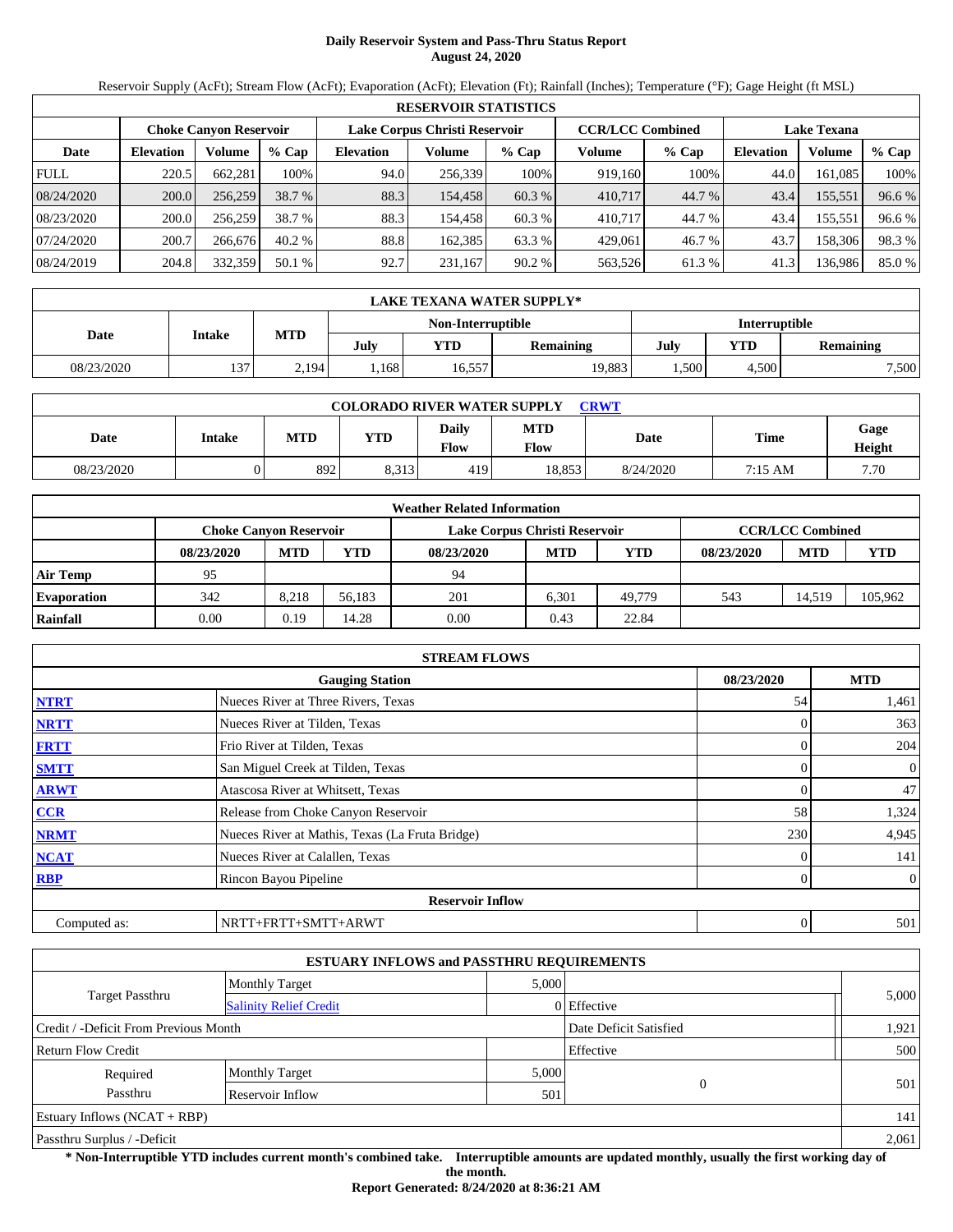# **Daily Reservoir System and Pass-Thru Status Report August 25, 2020**

Reservoir Supply (AcFt); Stream Flow (AcFt); Evaporation (AcFt); Elevation (Ft); Rainfall (Inches); Temperature (°F); Gage Height (ft MSL)

|             | <b>RESERVOIR STATISTICS</b> |                        |         |                               |         |         |                         |         |                    |         |        |  |  |  |
|-------------|-----------------------------|------------------------|---------|-------------------------------|---------|---------|-------------------------|---------|--------------------|---------|--------|--|--|--|
|             |                             | Choke Canvon Reservoir |         | Lake Corpus Christi Reservoir |         |         | <b>CCR/LCC Combined</b> |         | <b>Lake Texana</b> |         |        |  |  |  |
| Date        | <b>Elevation</b>            | Volume                 | $%$ Cap | <b>Elevation</b>              | Volume  | $%$ Cap | Volume                  | $%$ Cap | Elevation          | Volume  | % Cap  |  |  |  |
| <b>FULL</b> | 220.5                       | 662.281                | 100%    | 94.0                          | 256,339 | 100%    | 919,160                 | 100%    | 44.0               | 161.085 | 100%   |  |  |  |
| 08/25/2020  | 200.0                       | 256,259                | 38.7 %  | 88.3                          | 154,458 | 60.3 %  | 410,717                 | 44.7 %  | 43.3               | 154,639 | 96.0 % |  |  |  |
| 08/24/2020  | 200.0                       | 256.259                | 38.7 %  | 88.3                          | 154.458 | 60.3 %  | 410.717                 | 44.7 %  | 43.4               | 155,551 | 96.6 % |  |  |  |
| 07/25/2020  | 200.7                       | 266,676                | 40.2%   | 88.8                          | 162.385 | 63.3 %  | 429.061                 | 46.7 %  | 43.7               | 158,306 | 98.3%  |  |  |  |
| 08/25/2019  | 204.8                       | 332,359                | 50.1 %  | 92.7                          | 231,167 | 90.2 %  | 563,526                 | 61.3 %  | 41.2               | 136,132 | 84.5 % |  |  |  |

|            | LAKE TEXANA WATER SUPPLY* |       |      |                   |           |      |               |           |  |  |  |
|------------|---------------------------|-------|------|-------------------|-----------|------|---------------|-----------|--|--|--|
|            |                           |       |      | Non-Interruptible |           |      | Interruptible |           |  |  |  |
| Date       | Intake                    | MTD   | July | YTD               | Remaining | July | YTD           | Remaining |  |  |  |
| 08/24/2020 | 138                       | 2,332 | .168 | 16,557            | 19,883    | ,500 | 4.500         | 7,500     |  |  |  |

| <b>COLORADO RIVER WATER SUPPLY</b><br><b>CRWT</b> |        |     |            |                      |                           |           |         |                |  |  |  |
|---------------------------------------------------|--------|-----|------------|----------------------|---------------------------|-----------|---------|----------------|--|--|--|
| Date                                              | Intake | MTD | <b>YTD</b> | Daily<br><b>Flow</b> | <b>MTD</b><br><b>Flow</b> | Date      | Time    | Gage<br>Height |  |  |  |
| 08/24/2020                                        |        | 892 | 8,313      | 532                  | 19,385                    | 8/25/2020 | 7:15 AM | 7.72           |  |  |  |

|                    | <b>Weather Related Information</b> |            |        |                               |            |            |                         |            |         |  |  |  |
|--------------------|------------------------------------|------------|--------|-------------------------------|------------|------------|-------------------------|------------|---------|--|--|--|
|                    | <b>Choke Canvon Reservoir</b>      |            |        | Lake Corpus Christi Reservoir |            |            | <b>CCR/LCC Combined</b> |            |         |  |  |  |
|                    | 08/24/2020                         | <b>MTD</b> | YTD    | 08/24/2020                    | <b>MTD</b> | <b>YTD</b> | 08/24/2020              | <b>MTD</b> | YTD     |  |  |  |
| <b>Air Temp</b>    | 95                                 |            |        | 89                            |            |            |                         |            |         |  |  |  |
| <b>Evaporation</b> | 171                                | 8.389      | 56.354 | 210                           | 6.511      | 49.989     | 381                     | 14.900     | 106,343 |  |  |  |
| Rainfall           | 0.22                               | 0.41       | 14.50  | 0.93                          | 1.36       | 23.77      |                         |            |         |  |  |  |

|                                      | <b>STREAM FLOWS</b>                             |     |                |  |  |  |  |  |  |  |
|--------------------------------------|-------------------------------------------------|-----|----------------|--|--|--|--|--|--|--|
| 08/24/2020<br><b>Gauging Station</b> |                                                 |     |                |  |  |  |  |  |  |  |
| <b>NTRT</b>                          | Nueces River at Three Rivers, Texas             | 54  | 1,516          |  |  |  |  |  |  |  |
| <b>NRTT</b>                          | Nueces River at Tilden, Texas                   |     | 363            |  |  |  |  |  |  |  |
| <b>FRTT</b>                          | Frio River at Tilden, Texas                     |     | 204            |  |  |  |  |  |  |  |
| <b>SMTT</b>                          | San Miguel Creek at Tilden, Texas               |     | $\mathbf{0}$   |  |  |  |  |  |  |  |
| <b>ARWT</b>                          | Atascosa River at Whitsett, Texas               |     | 47             |  |  |  |  |  |  |  |
| <b>CCR</b>                           | Release from Choke Canyon Reservoir             | 58  | 1,382          |  |  |  |  |  |  |  |
| <b>NRMT</b>                          | Nueces River at Mathis, Texas (La Fruta Bridge) | 200 | 5,145          |  |  |  |  |  |  |  |
| <b>NCAT</b>                          | Nueces River at Calallen, Texas                 |     | 141            |  |  |  |  |  |  |  |
| <b>RBP</b>                           | Rincon Bayou Pipeline                           |     | $\overline{0}$ |  |  |  |  |  |  |  |
|                                      | <b>Reservoir Inflow</b>                         |     |                |  |  |  |  |  |  |  |
| Computed as:                         | NRTT+FRTT+SMTT+ARWT                             | 0   | 501            |  |  |  |  |  |  |  |

| <b>ESTUARY INFLOWS and PASSTHRU REQUIREMENTS</b> |                               |       |                        |       |  |  |  |  |  |
|--------------------------------------------------|-------------------------------|-------|------------------------|-------|--|--|--|--|--|
|                                                  | <b>Monthly Target</b>         | 5,000 |                        |       |  |  |  |  |  |
| Target Passthru                                  | <b>Salinity Relief Credit</b> |       | 0 Effective            | 5,000 |  |  |  |  |  |
| Credit / -Deficit From Previous Month            |                               |       | Date Deficit Satisfied | 1,921 |  |  |  |  |  |
| Return Flow Credit                               |                               |       | Effective              | 500   |  |  |  |  |  |
| Required                                         | <b>Monthly Target</b>         | 5,000 |                        |       |  |  |  |  |  |
| Passthru                                         | Reservoir Inflow              | 501   | $\overline{0}$         | 501   |  |  |  |  |  |
| Estuary Inflows $(NCAT + RBP)$                   |                               |       |                        | 141   |  |  |  |  |  |
| Passthru Surplus / -Deficit                      |                               |       |                        | 2,061 |  |  |  |  |  |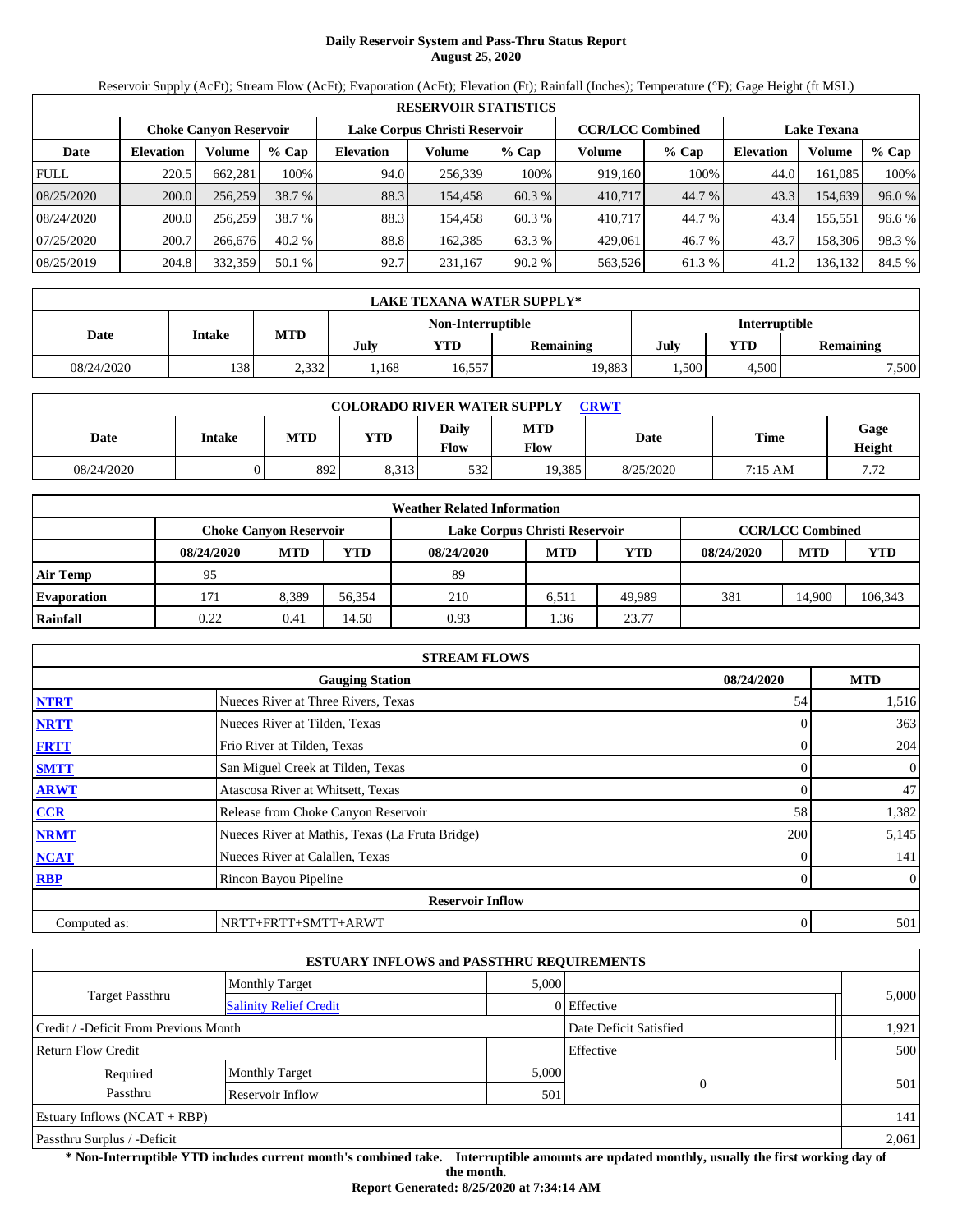# **Daily Reservoir System and Pass-Thru Status Report August 26, 2020**

Reservoir Supply (AcFt); Stream Flow (AcFt); Evaporation (AcFt); Elevation (Ft); Rainfall (Inches); Temperature (°F); Gage Height (ft MSL)

|             | <b>RESERVOIR STATISTICS</b> |                               |         |                               |         |         |                         |         |                    |         |        |  |  |
|-------------|-----------------------------|-------------------------------|---------|-------------------------------|---------|---------|-------------------------|---------|--------------------|---------|--------|--|--|
|             |                             | <b>Choke Canvon Reservoir</b> |         | Lake Corpus Christi Reservoir |         |         | <b>CCR/LCC Combined</b> |         | <b>Lake Texana</b> |         |        |  |  |
| Date        | <b>Elevation</b>            | Volume                        | $%$ Cap | <b>Elevation</b>              | Volume  | $%$ Cap | Volume                  | $%$ Cap | <b>Elevation</b>   | Volume  | % Cap  |  |  |
| <b>FULL</b> | 220.5                       | 662,281                       | 100%    | 94.0                          | 256,339 | 100%    | 919,160                 | 100%    | 44.0               | 161.085 | 100%   |  |  |
| 08/26/2020  | 200.0                       | 256,259                       | 38.7 %  | 88.3                          | 154,458 | 60.3 %  | 410.717                 | 44.7 %  | 43.3               | 154,639 | 96.0 % |  |  |
| 08/25/2020  | 200.0                       | 256.259                       | 38.7 %  | 88.3                          | 154.458 | 60.3 %  | 410.717                 | 44.7 %  | 43.3               | 154.639 | 96.0 % |  |  |
| 07/26/2020  | 200.7                       | 266,676                       | 40.2%   | 88.9                          | 163.995 | 64.0 %  | 430,671                 | 46.9 %  | 43.7               | 158,306 | 98.3%  |  |  |
| 08/26/2019  | 204.7                       | 330.674                       | 49.9 %  | 92.7                          | 231,167 | 90.2 %  | 561,841                 | 61.1 %  | 41.2               | 136,132 | 84.5 % |  |  |

|            | LAKE TEXANA WATER SUPPLY* |       |      |                   |           |               |       |                  |  |  |  |  |
|------------|---------------------------|-------|------|-------------------|-----------|---------------|-------|------------------|--|--|--|--|
|            |                           |       |      | Non-Interruptible |           | Interruptible |       |                  |  |  |  |  |
| Date       | Intake                    | MTD   | July | <b>YTD</b>        | Remaining | July          | YTD   | <b>Remaining</b> |  |  |  |  |
| 08/25/2020 | 138                       | 2,470 | .168 | 16,557            | 19,883    | .500          | 4.500 | 7,500            |  |  |  |  |

| <b>COLORADO RIVER WATER SUPPLY</b><br><b>CRWT</b> |        |     |       |               |                    |           |         |                |  |  |  |
|---------------------------------------------------|--------|-----|-------|---------------|--------------------|-----------|---------|----------------|--|--|--|
| Date                                              | Intake | MTD | YTD   | Daily<br>Flow | <b>MTD</b><br>Flow | Date      | Time    | Gage<br>Height |  |  |  |
| 08/25/2020                                        |        | 892 | 8.313 | 578           | 19.962             | 8/26/2020 | 7:15 AM | 7.93           |  |  |  |

|                    | <b>Weather Related Information</b> |            |        |                               |            |            |            |                         |         |  |  |  |
|--------------------|------------------------------------|------------|--------|-------------------------------|------------|------------|------------|-------------------------|---------|--|--|--|
|                    | <b>Choke Canvon Reservoir</b>      |            |        | Lake Corpus Christi Reservoir |            |            |            | <b>CCR/LCC Combined</b> |         |  |  |  |
|                    | 08/25/2020                         | <b>MTD</b> | YTD    | 08/25/2020                    | <b>MTD</b> | <b>YTD</b> | 08/25/2020 | <b>MTD</b>              | YTD     |  |  |  |
| <b>Air Temp</b>    | 97                                 |            |        | 94                            |            |            |            |                         |         |  |  |  |
| <b>Evaporation</b> | 299                                | 8.688      | 56.653 | 338                           | 6.849      | 50.327     | 637        | 15.537                  | 106,980 |  |  |  |
| Rainfall           | 0.00                               | 0.41       | 14.50  | 0.00                          | 1.36       | 23.77      |            |                         |         |  |  |  |

|                                      | <b>STREAM FLOWS</b>                             |     |                |  |  |  |  |  |  |  |
|--------------------------------------|-------------------------------------------------|-----|----------------|--|--|--|--|--|--|--|
| 08/25/2020<br><b>Gauging Station</b> |                                                 |     |                |  |  |  |  |  |  |  |
| <b>NTRT</b>                          | Nueces River at Three Rivers, Texas             | 55  | 1,570          |  |  |  |  |  |  |  |
| <b>NRTT</b>                          | Nueces River at Tilden, Texas                   |     | 363            |  |  |  |  |  |  |  |
| <b>FRTT</b>                          | Frio River at Tilden, Texas                     |     | 204            |  |  |  |  |  |  |  |
| <b>SMTT</b>                          | San Miguel Creek at Tilden, Texas               |     | $\overline{0}$ |  |  |  |  |  |  |  |
| <b>ARWT</b>                          | Atascosa River at Whitsett, Texas               |     | 47             |  |  |  |  |  |  |  |
| <b>CCR</b>                           | Release from Choke Canyon Reservoir             | 58  | 1,439          |  |  |  |  |  |  |  |
| <b>NRMT</b>                          | Nueces River at Mathis, Texas (La Fruta Bridge) | 191 | 5,336          |  |  |  |  |  |  |  |
| <b>NCAT</b>                          | Nueces River at Calallen, Texas                 |     | 141            |  |  |  |  |  |  |  |
| <b>RBP</b>                           | Rincon Bayou Pipeline                           |     | $\overline{0}$ |  |  |  |  |  |  |  |
|                                      | <b>Reservoir Inflow</b>                         |     |                |  |  |  |  |  |  |  |
| Computed as:                         | NRTT+FRTT+SMTT+ARWT                             | 0   | 501            |  |  |  |  |  |  |  |

| <b>ESTUARY INFLOWS and PASSTHRU REQUIREMENTS</b> |                               |       |                        |       |  |  |  |  |  |
|--------------------------------------------------|-------------------------------|-------|------------------------|-------|--|--|--|--|--|
|                                                  | <b>Monthly Target</b>         |       | 5,000                  |       |  |  |  |  |  |
| Target Passthru                                  | <b>Salinity Relief Credit</b> |       | 0 Effective            | 5,000 |  |  |  |  |  |
| Credit / -Deficit From Previous Month            |                               |       | Date Deficit Satisfied | 1,921 |  |  |  |  |  |
| Return Flow Credit                               |                               |       | Effective              | 500   |  |  |  |  |  |
| Required                                         | <b>Monthly Target</b>         | 5,000 |                        |       |  |  |  |  |  |
| Passthru                                         | Reservoir Inflow              | 501   | $\overline{0}$         | 501   |  |  |  |  |  |
| Estuary Inflows $(NCAT + RBP)$                   |                               |       |                        | 141   |  |  |  |  |  |
| Passthru Surplus / -Deficit                      |                               |       |                        | 2,061 |  |  |  |  |  |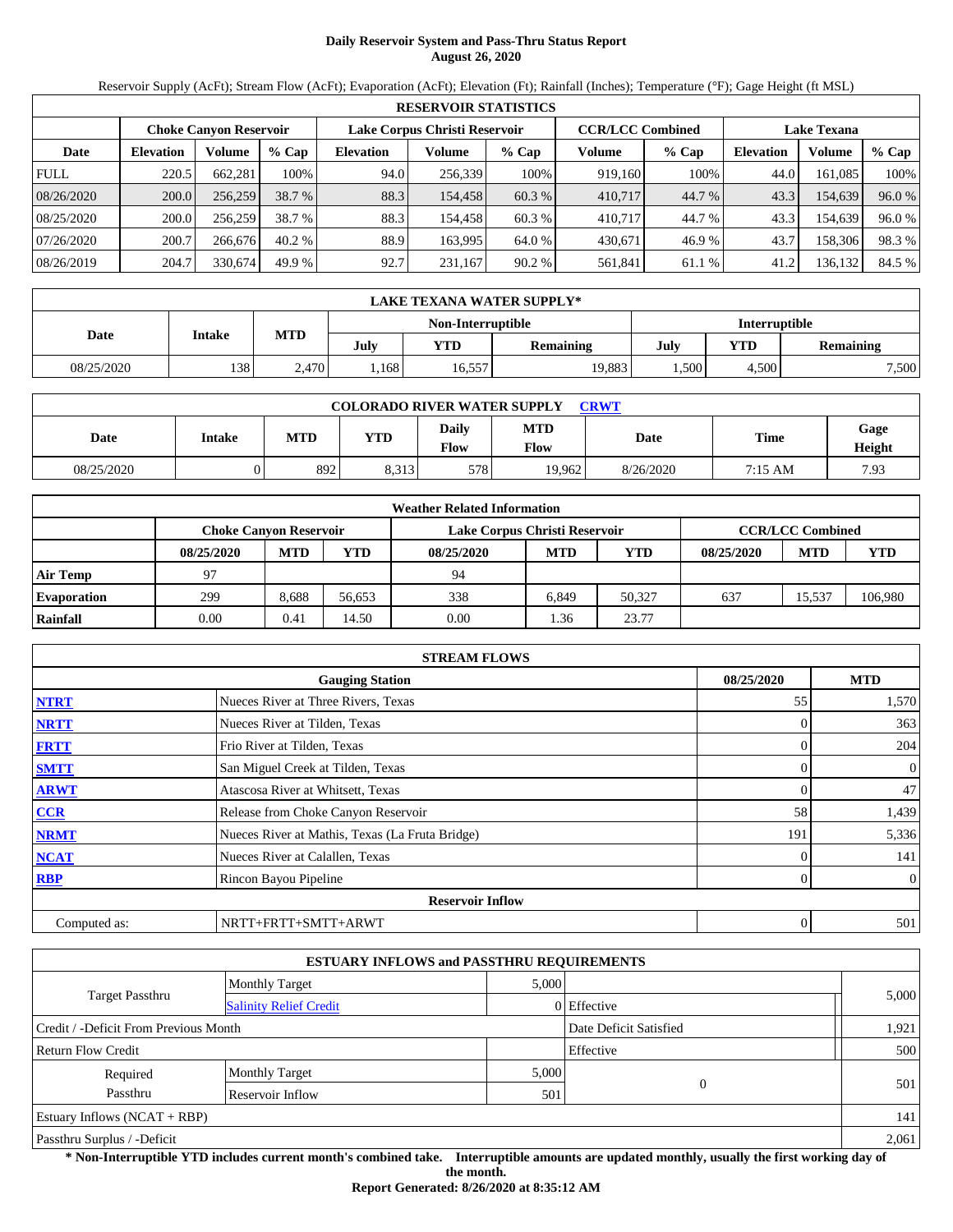# **Daily Reservoir System and Pass-Thru Status Report August 27, 2020**

Reservoir Supply (AcFt); Stream Flow (AcFt); Evaporation (AcFt); Elevation (Ft); Rainfall (Inches); Temperature (°F); Gage Height (ft MSL)

|             | <b>RESERVOIR STATISTICS</b> |                        |         |                  |                               |         |                         |         |                    |         |        |  |  |
|-------------|-----------------------------|------------------------|---------|------------------|-------------------------------|---------|-------------------------|---------|--------------------|---------|--------|--|--|
|             |                             | Choke Canvon Reservoir |         |                  | Lake Corpus Christi Reservoir |         | <b>CCR/LCC Combined</b> |         | <b>Lake Texana</b> |         |        |  |  |
| Date        | <b>Elevation</b>            | Volume                 | $%$ Cap | <b>Elevation</b> | Volume                        | $%$ Cap | Volume                  | $%$ Cap | <b>Elevation</b>   | Volume  | % Cap  |  |  |
| <b>FULL</b> | 220.5                       | 662,281                | 100%    | 94.0             | 256.339                       | 100%    | 919,160                 | 100%    | 44.0               | 161.085 | 100%   |  |  |
| 08/27/2020  | 199.9                       | 254,794                | 38.4 %  | 88.2             | 152,896                       | 59.6 %  | 407,690                 | 44.4 %  | 43.2               | 153,730 | 95.4 % |  |  |
| 08/26/2020  | 200.0                       | 256,259                | 38.7 %  | 88.3             | 154.4581                      | 60.3 %  | 410,717                 | 44.7 %  | 43.3               | 154.639 | 96.0%  |  |  |
| 07/27/2020  | 200.7                       | 266,676                | 40.2%   | 89.0             | 165.614                       | 64.6 %  | 432,290                 | 47.0 %  | 43.8               | 159,229 | 98.8%  |  |  |
| 08/27/2019  | 204.6                       | 328,994                | 49.6%   | 92.6             | 229,272                       | 89.4 %  | 558,266                 | 60.7 %  | 41.1               | 135,282 | 84.0 % |  |  |

|                                    | LAKE TEXANA WATER SUPPLY* |       |      |            |                  |      |                         |       |  |  |  |
|------------------------------------|---------------------------|-------|------|------------|------------------|------|-------------------------|-------|--|--|--|
| Interruptible<br>Non-Interruptible |                           |       |      |            |                  |      |                         |       |  |  |  |
| Date                               | Intake                    | MTD   | July | <b>YTD</b> | <b>Remaining</b> | July | YTD<br><b>Remaining</b> |       |  |  |  |
| 08/26/2020                         | 138                       | 2.608 | .168 | 16,557     | 19,883           | .500 | 4.500                   | 7,500 |  |  |  |

| <b>COLORADO RIVER WATER SUPPLY</b><br><b>CRWT</b> |               |            |            |                      |                    |           |             |                |  |  |  |
|---------------------------------------------------|---------------|------------|------------|----------------------|--------------------|-----------|-------------|----------------|--|--|--|
| Date                                              | <b>Intake</b> | <b>MTD</b> | <b>YTD</b> | Daily<br><b>Flow</b> | <b>MTD</b><br>Flow | Date      | <b>Time</b> | Gage<br>Height |  |  |  |
| 08/26/2020                                        |               | 892        | 8.313      | 780                  | 20.742             | 8/27/2020 | 7:15 AM     | 8.45           |  |  |  |

|                    | <b>Weather Related Information</b>                                                        |            |        |            |            |            |            |            |            |  |  |
|--------------------|-------------------------------------------------------------------------------------------|------------|--------|------------|------------|------------|------------|------------|------------|--|--|
|                    | <b>CCR/LCC Combined</b><br>Lake Corpus Christi Reservoir<br><b>Choke Canvon Reservoir</b> |            |        |            |            |            |            |            |            |  |  |
|                    | 08/26/2020                                                                                | <b>MTD</b> | YTD    | 08/26/2020 | <b>MTD</b> | <b>YTD</b> | 08/26/2020 | <b>MTD</b> | <b>YTD</b> |  |  |
| <b>Air Temp</b>    | 95                                                                                        |            |        | 94         |            |            |            |            |            |  |  |
| <b>Evaporation</b> | 255                                                                                       | 8.943      | 56,908 | 200        | 7.049      | 50,527     | 455        | 15.992     | 107,435    |  |  |
| Rainfall           | 0.00                                                                                      | 0.41       | 14.50  | 0.00       | 1.36       | 23.77      |            |            |            |  |  |

|              | <b>STREAM FLOWS</b>                             |            |                |  |  |  |  |  |  |
|--------------|-------------------------------------------------|------------|----------------|--|--|--|--|--|--|
|              | <b>Gauging Station</b>                          | 08/26/2020 | <b>MTD</b>     |  |  |  |  |  |  |
| <b>NTRT</b>  | Nueces River at Three Rivers, Texas             | 54         | 1,625          |  |  |  |  |  |  |
| <b>NRTT</b>  | Nueces River at Tilden, Texas                   |            | 363            |  |  |  |  |  |  |
| <b>FRTT</b>  | Frio River at Tilden, Texas                     |            | 204            |  |  |  |  |  |  |
| <b>SMTT</b>  | San Miguel Creek at Tilden, Texas               |            | $\overline{0}$ |  |  |  |  |  |  |
| <b>ARWT</b>  | Atascosa River at Whitsett, Texas               |            | 47             |  |  |  |  |  |  |
| <b>CCR</b>   | Release from Choke Canyon Reservoir             | 58         | 1,497          |  |  |  |  |  |  |
| <b>NRMT</b>  | Nueces River at Mathis, Texas (La Fruta Bridge) | 218        | 5,554          |  |  |  |  |  |  |
| <b>NCAT</b>  | Nueces River at Calallen, Texas                 |            | 141            |  |  |  |  |  |  |
| <b>RBP</b>   | Rincon Bayou Pipeline                           |            | $\overline{0}$ |  |  |  |  |  |  |
|              | <b>Reservoir Inflow</b>                         |            |                |  |  |  |  |  |  |
| Computed as: | NRTT+FRTT+SMTT+ARWT                             | 0          | 501            |  |  |  |  |  |  |

|                                       | <b>ESTUARY INFLOWS and PASSTHRU REQUIREMENTS</b> |       |                        |       |  |  |  |
|---------------------------------------|--------------------------------------------------|-------|------------------------|-------|--|--|--|
|                                       | <b>Monthly Target</b>                            | 5,000 |                        |       |  |  |  |
| <b>Target Passthru</b>                | <b>Salinity Relief Credit</b>                    |       | 0 Effective            | 5,000 |  |  |  |
| Credit / -Deficit From Previous Month |                                                  |       | Date Deficit Satisfied | 1,921 |  |  |  |
| Return Flow Credit                    |                                                  |       | Effective              | 500   |  |  |  |
| Required                              | <b>Monthly Target</b>                            | 5,000 |                        |       |  |  |  |
| Passthru                              | Reservoir Inflow                                 | 501   | $\overline{0}$         | 501   |  |  |  |
| Estuary Inflows $(NCAT + RBP)$        |                                                  |       |                        |       |  |  |  |
| Passthru Surplus / -Deficit           |                                                  |       |                        |       |  |  |  |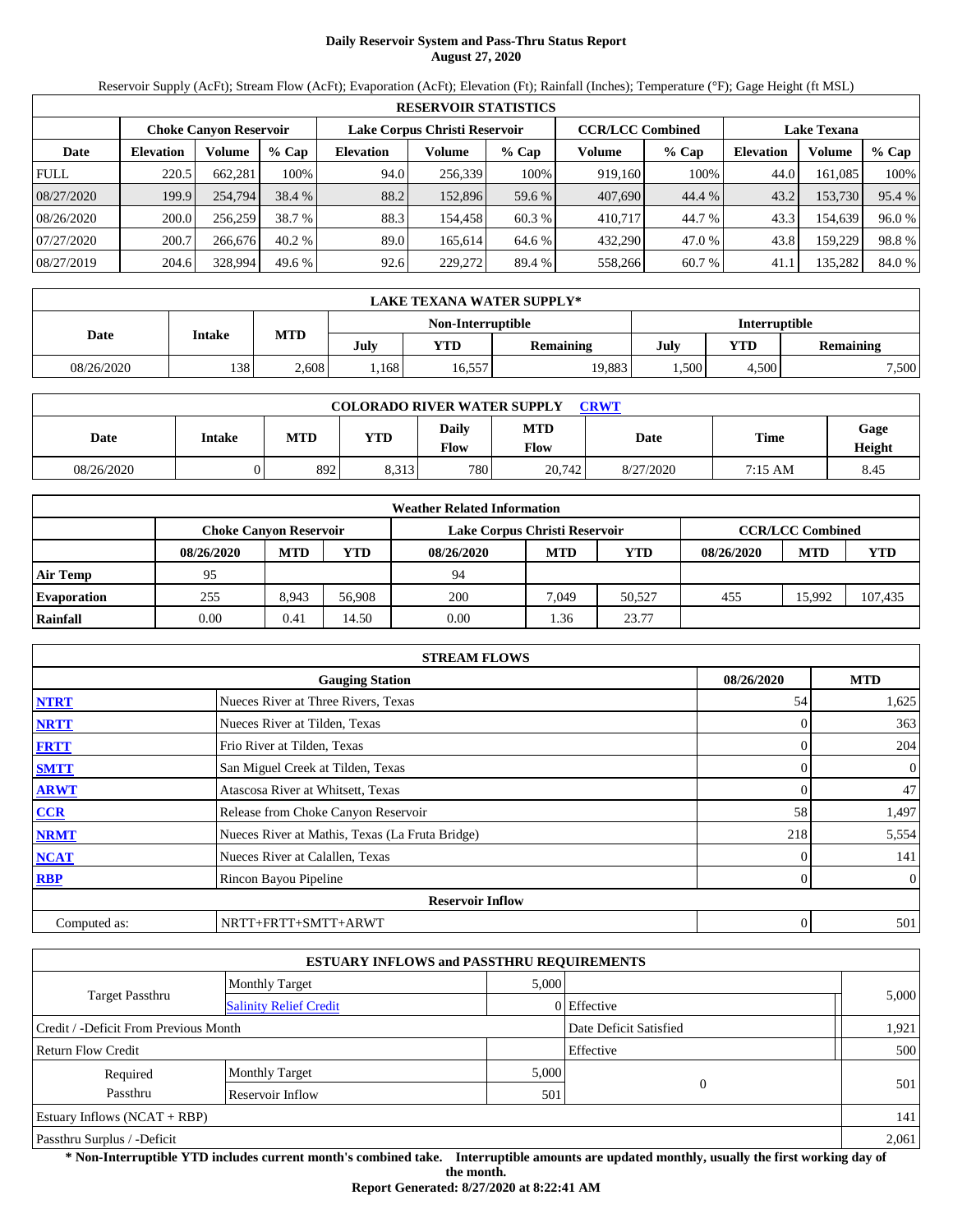# **Daily Reservoir System and Pass-Thru Status Report August 28, 2020**

Reservoir Supply (AcFt); Stream Flow (AcFt); Evaporation (AcFt); Elevation (Ft); Rainfall (Inches); Temperature (°F); Gage Height (ft MSL)

|             | <b>RESERVOIR STATISTICS</b> |                        |         |                  |                               |         |                         |         |                    |         |        |  |  |
|-------------|-----------------------------|------------------------|---------|------------------|-------------------------------|---------|-------------------------|---------|--------------------|---------|--------|--|--|
|             |                             | Choke Canvon Reservoir |         |                  | Lake Corpus Christi Reservoir |         | <b>CCR/LCC Combined</b> |         | <b>Lake Texana</b> |         |        |  |  |
| Date        | <b>Elevation</b>            | Volume                 | $%$ Cap | <b>Elevation</b> | Volume                        | $%$ Cap | Volume                  | $%$ Cap | Elevation          | Volume  | % Cap  |  |  |
| <b>FULL</b> | 220.5                       | 662,281                | 100%    | 94.0             | 256,339                       | 100%    | 919,160                 | 100%    | 44.0               | 161,085 | 100%   |  |  |
| 08/28/2020  | 199.9                       | 254,794                | 38.4 %  | 88.2             | 152,896                       | 59.6 %  | 407,690                 | 44.4 %  | 43.1               | 152,823 | 94.9 % |  |  |
| 08/27/2020  | 199.9                       | 254,794                | 38.4 %  | 88.2             | 152.896                       | 59.6 %  | 407,690                 | 44.4 %  | 43.2               | 153,730 | 95.4 % |  |  |
| 07/28/2020  | 200.6                       | 265,171                | 40.0%   | 89.0             | 165.614                       | 64.6 %  | 430,785                 | 46.9%   | 43.9               | 160,156 | 99.4 % |  |  |
| 08/28/2019  | 204.7                       | 330,674                | 49.9 %  | 92.6             | 229,272                       | 89.4 %  | 559,946                 | 60.9%   | 41.0               | 134,434 | 83.5 % |  |  |

|                                    | LAKE TEXANA WATER SUPPLY* |            |      |        |                  |      |                         |       |  |  |  |
|------------------------------------|---------------------------|------------|------|--------|------------------|------|-------------------------|-------|--|--|--|
| Interruptible<br>Non-Interruptible |                           |            |      |        |                  |      |                         |       |  |  |  |
| Date                               | <b>Intake</b>             | <b>MTD</b> | July | YTD.   | <b>Remaining</b> | July | YTD<br><b>Remaining</b> |       |  |  |  |
| 08/27/2020                         | 102                       | 2,710      | .168 | 16,557 | 19,883           | .500 | 4.500                   | 7,500 |  |  |  |

| <b>COLORADO RIVER WATER SUPPLY</b><br><b>CRWT</b> |        |            |            |                      |                    |           |         |                |  |  |
|---------------------------------------------------|--------|------------|------------|----------------------|--------------------|-----------|---------|----------------|--|--|
| Date                                              | Intake | <b>MTD</b> | <b>YTD</b> | Daily<br><b>Flow</b> | <b>MTD</b><br>Flow | Date      | Time    | Gage<br>Height |  |  |
| 08/27/2020                                        |        | 892        | 8.313      | .090 <sub>1</sub>    | 21.832             | 8/28/2020 | 7:15 AM | 8.24           |  |  |

|                    | <b>Weather Related Information</b>                                                        |            |        |            |            |            |            |            |         |  |  |
|--------------------|-------------------------------------------------------------------------------------------|------------|--------|------------|------------|------------|------------|------------|---------|--|--|
|                    | <b>CCR/LCC Combined</b><br>Lake Corpus Christi Reservoir<br><b>Choke Canyon Reservoir</b> |            |        |            |            |            |            |            |         |  |  |
|                    | 08/27/2020                                                                                | <b>MTD</b> | YTD    | 08/27/2020 | <b>MTD</b> | <b>YTD</b> | 08/27/2020 | <b>MTD</b> | YTD     |  |  |
| <b>Air Temp</b>    | 100                                                                                       |            |        | 96         |            |            |            |            |         |  |  |
| <b>Evaporation</b> | 332                                                                                       | 9.275      | 57,240 | 300        | 7.349      | 50.827     | 632        | 16.624     | 108,067 |  |  |
| Rainfall           | 0.00                                                                                      | 0.41       | 14.50  | 0.00       | 1.36       | 23.77      |            |            |         |  |  |

|              | <b>STREAM FLOWS</b>                             |            |     |                |  |  |  |  |  |  |
|--------------|-------------------------------------------------|------------|-----|----------------|--|--|--|--|--|--|
|              | 08/27/2020                                      | <b>MTD</b> |     |                |  |  |  |  |  |  |
| <b>NTRT</b>  | Nueces River at Three Rivers, Texas             |            | 56  | 1,681          |  |  |  |  |  |  |
| <b>NRTT</b>  | Nueces River at Tilden, Texas                   |            |     | 363            |  |  |  |  |  |  |
| <b>FRTT</b>  | Frio River at Tilden, Texas                     |            |     | 204            |  |  |  |  |  |  |
| <b>SMTT</b>  | San Miguel Creek at Tilden, Texas               |            |     | $\mathbf{0}$   |  |  |  |  |  |  |
| <b>ARWT</b>  | Atascosa River at Whitsett, Texas               |            |     | 47             |  |  |  |  |  |  |
| <b>CCR</b>   | Release from Choke Canyon Reservoir             |            | 58  | 1,554          |  |  |  |  |  |  |
| <b>NRMT</b>  | Nueces River at Mathis, Texas (La Fruta Bridge) |            | 232 | 5,786          |  |  |  |  |  |  |
| <b>NCAT</b>  | Nueces River at Calallen, Texas                 |            |     | 141            |  |  |  |  |  |  |
| <b>RBP</b>   | Rincon Bayou Pipeline                           |            |     | $\overline{0}$ |  |  |  |  |  |  |
|              | <b>Reservoir Inflow</b>                         |            |     |                |  |  |  |  |  |  |
| Computed as: | NRTT+FRTT+SMTT+ARWT                             |            | 0   | 501            |  |  |  |  |  |  |

| <b>ESTUARY INFLOWS and PASSTHRU REQUIREMENTS</b> |                               |       |                        |       |  |  |  |  |  |
|--------------------------------------------------|-------------------------------|-------|------------------------|-------|--|--|--|--|--|
|                                                  | <b>Monthly Target</b>         | 5,000 |                        |       |  |  |  |  |  |
| Target Passthru                                  | <b>Salinity Relief Credit</b> |       | 0 Effective            | 5,000 |  |  |  |  |  |
| Credit / -Deficit From Previous Month            |                               |       | Date Deficit Satisfied | 1,921 |  |  |  |  |  |
| Return Flow Credit                               |                               |       | Effective              | 500   |  |  |  |  |  |
| Required                                         | <b>Monthly Target</b>         | 5,000 |                        |       |  |  |  |  |  |
| Passthru                                         | Reservoir Inflow              | 501   | $\overline{0}$         | 501   |  |  |  |  |  |
| Estuary Inflows $(NCAT + RBP)$                   |                               |       |                        | 141   |  |  |  |  |  |
| Passthru Surplus / -Deficit                      |                               |       |                        |       |  |  |  |  |  |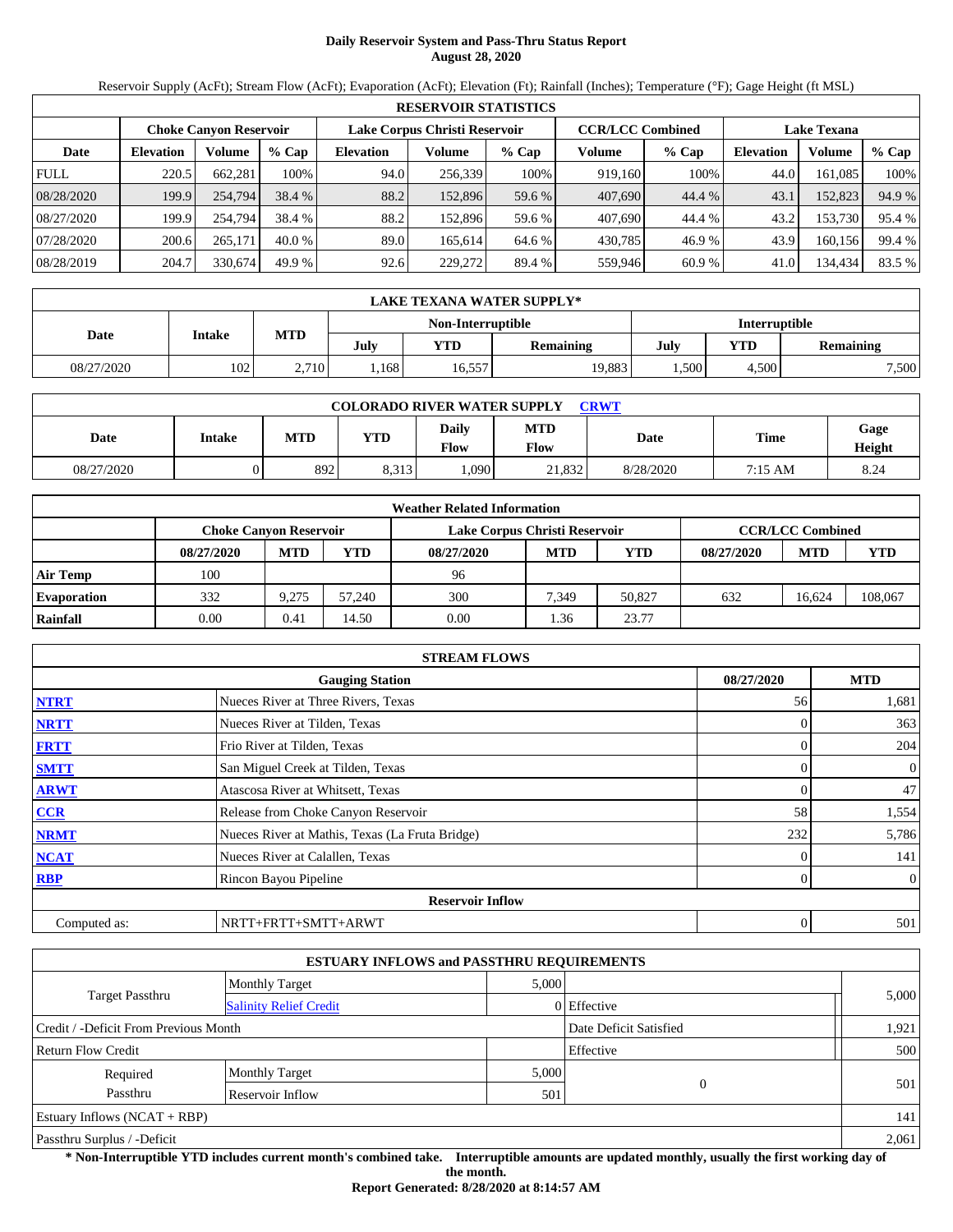# **Daily Reservoir System and Pass-Thru Status Report August 29, 2020**

Reservoir Supply (AcFt); Stream Flow (AcFt); Evaporation (AcFt); Elevation (Ft); Rainfall (Inches); Temperature (°F); Gage Height (ft MSL)

|             | <b>RESERVOIR STATISTICS</b> |                               |          |                               |         |         |                         |         |                    |         |        |  |  |
|-------------|-----------------------------|-------------------------------|----------|-------------------------------|---------|---------|-------------------------|---------|--------------------|---------|--------|--|--|
|             |                             | <b>Choke Canvon Reservoir</b> |          | Lake Corpus Christi Reservoir |         |         | <b>CCR/LCC Combined</b> |         | <b>Lake Texana</b> |         |        |  |  |
| Date        | <b>Elevation</b>            | Volume                        | $%$ Cap  | <b>Elevation</b>              | Volume  | $%$ Cap | Volume                  | $%$ Cap | <b>Elevation</b>   | Volume  | % Cap  |  |  |
| <b>FULL</b> | 220.5                       | 662.281                       | 100%     | 94.0                          | 256,339 | 100%    | 919.160                 | 100%    | 44.0               | 161.085 | 100%   |  |  |
| 08/29/2020  | 199.9                       | 254,794                       | 38.4 %   | 88.1                          | 151,341 | 59.0 %  | 406,135                 | 44.2 %  | 43.1               | 152,823 | 94.9 % |  |  |
| 08/28/2020  | 199.9                       | 254,794                       | 38.4 %   | 88.2                          | 152.896 | 59.6 %  | 407,690                 | 44.4 %  | 43.1               | 152.823 | 94.9 % |  |  |
| 07/29/2020  | 200.6                       | 265,171                       | $40.0\%$ | 89.0                          | 165.614 | 64.6 %  | 430,785                 | 46.9 %  | 44.1               | 161.085 | 100.0% |  |  |
| 08/29/2019  | 204.7                       | 330,674                       | 49.9 %   | 92.6                          | 229,272 | 89.4 %  | 559,946                 | 60.9%   | 41.0               | 134,434 | 83.5 % |  |  |

| LAKE TEXANA WATER SUPPLY* |        |       |      |                   |                  |                        |     |                  |  |  |
|---------------------------|--------|-------|------|-------------------|------------------|------------------------|-----|------------------|--|--|
|                           |        |       |      | Non-Interruptible |                  | Interruptible          |     |                  |  |  |
| Date                      | Intake | MTD   | July | YTD               | <b>Remaining</b> | July                   | YTD | <b>Remaining</b> |  |  |
| 08/28/2020                | 07     | 2,807 | .168 | 16,557            | 19,883           | 7,500<br>,500<br>4.500 |     |                  |  |  |

| <b>COLORADO RIVER WATER SUPPLY</b><br><b>CRWT</b> |               |     |       |               |                           |           |         |                |  |  |  |
|---------------------------------------------------|---------------|-----|-------|---------------|---------------------------|-----------|---------|----------------|--|--|--|
| Date                                              | <b>Intake</b> | MTD | YTD   | Daily<br>Flow | <b>MTD</b><br><b>Flow</b> | Date      | Time    | Gage<br>Height |  |  |  |
| 08/28/2020                                        | 44            | 935 | 8.357 | 905           | 22.737                    | 8/29/2020 | 7:15 AM | 8.04           |  |  |  |

| <b>Weather Related Information</b> |                               |            |        |                               |            |            |                         |            |         |  |  |
|------------------------------------|-------------------------------|------------|--------|-------------------------------|------------|------------|-------------------------|------------|---------|--|--|
|                                    | <b>Choke Canvon Reservoir</b> |            |        | Lake Corpus Christi Reservoir |            |            | <b>CCR/LCC Combined</b> |            |         |  |  |
|                                    | 08/28/2020                    | <b>MTD</b> | YTD    | 08/28/2020                    | <b>MTD</b> | <b>YTD</b> | 08/28/2020              | <b>MTD</b> | YTD     |  |  |
| <b>Air Temp</b>                    | 101                           |            |        | 99                            |            |            |                         |            |         |  |  |
| <b>Evaporation</b>                 | 392                           | 9.667      | 57,632 | 325                           | 7,674      | 51.152     | 717                     | 17.341     | 108,784 |  |  |
| Rainfall                           | 0.00                          | 0.41       | 14.50  | 0.00                          | 1.36       | 23.77      |                         |            |         |  |  |

| <b>STREAM FLOWS</b>                                |                                                 |     |                  |  |  |  |  |  |  |
|----------------------------------------------------|-------------------------------------------------|-----|------------------|--|--|--|--|--|--|
| <b>MTD</b><br>08/28/2020<br><b>Gauging Station</b> |                                                 |     |                  |  |  |  |  |  |  |
| <b>NTRT</b>                                        | Nueces River at Three Rivers, Texas             | 62  | 1,743            |  |  |  |  |  |  |
| <b>NRTT</b>                                        | Nueces River at Tilden, Texas                   |     | 363              |  |  |  |  |  |  |
| <b>FRTT</b>                                        | Frio River at Tilden, Texas                     |     | 204              |  |  |  |  |  |  |
| <b>SMTT</b>                                        | San Miguel Creek at Tilden, Texas               |     | $\mathbf{0}$     |  |  |  |  |  |  |
| <b>ARWT</b>                                        | Atascosa River at Whitsett, Texas               |     | 47               |  |  |  |  |  |  |
| CCR                                                | Release from Choke Canyon Reservoir             | 58  | 1,612            |  |  |  |  |  |  |
| <b>NRMT</b>                                        | Nueces River at Mathis, Texas (La Fruta Bridge) | 268 | 6,054            |  |  |  |  |  |  |
| <b>NCAT</b>                                        | Nueces River at Calallen, Texas                 |     | 141              |  |  |  |  |  |  |
| <b>RBP</b>                                         | Rincon Bayou Pipeline                           |     | $\boldsymbol{0}$ |  |  |  |  |  |  |
|                                                    | <b>Reservoir Inflow</b>                         |     |                  |  |  |  |  |  |  |
| Computed as:                                       | (NTRT+FRTT+SMTT)-Release from Choke Canyon      |     | 506              |  |  |  |  |  |  |

| <b>ESTUARY INFLOWS and PASSTHRU REQUIREMENTS</b> |                               |       |                        |       |  |  |  |  |  |
|--------------------------------------------------|-------------------------------|-------|------------------------|-------|--|--|--|--|--|
|                                                  | <b>Monthly Target</b>         | 5,000 |                        |       |  |  |  |  |  |
| <b>Target Passthru</b>                           | <b>Salinity Relief Credit</b> |       | 0 Effective            | 5,000 |  |  |  |  |  |
| Credit / -Deficit From Previous Month            |                               |       | Date Deficit Satisfied | 1,921 |  |  |  |  |  |
| <b>Return Flow Credit</b>                        |                               |       | Effective              | 500   |  |  |  |  |  |
| Required                                         | <b>Monthly Target</b>         | 5,000 |                        |       |  |  |  |  |  |
| Passthru<br>Reservoir Inflow                     |                               | 506   | $\mathbf{0}$           | 506   |  |  |  |  |  |
| Estuary Inflows $(NCAT + RBP)$                   |                               |       |                        | 141   |  |  |  |  |  |
| Passthru Surplus / -Deficit                      |                               |       |                        | 2,057 |  |  |  |  |  |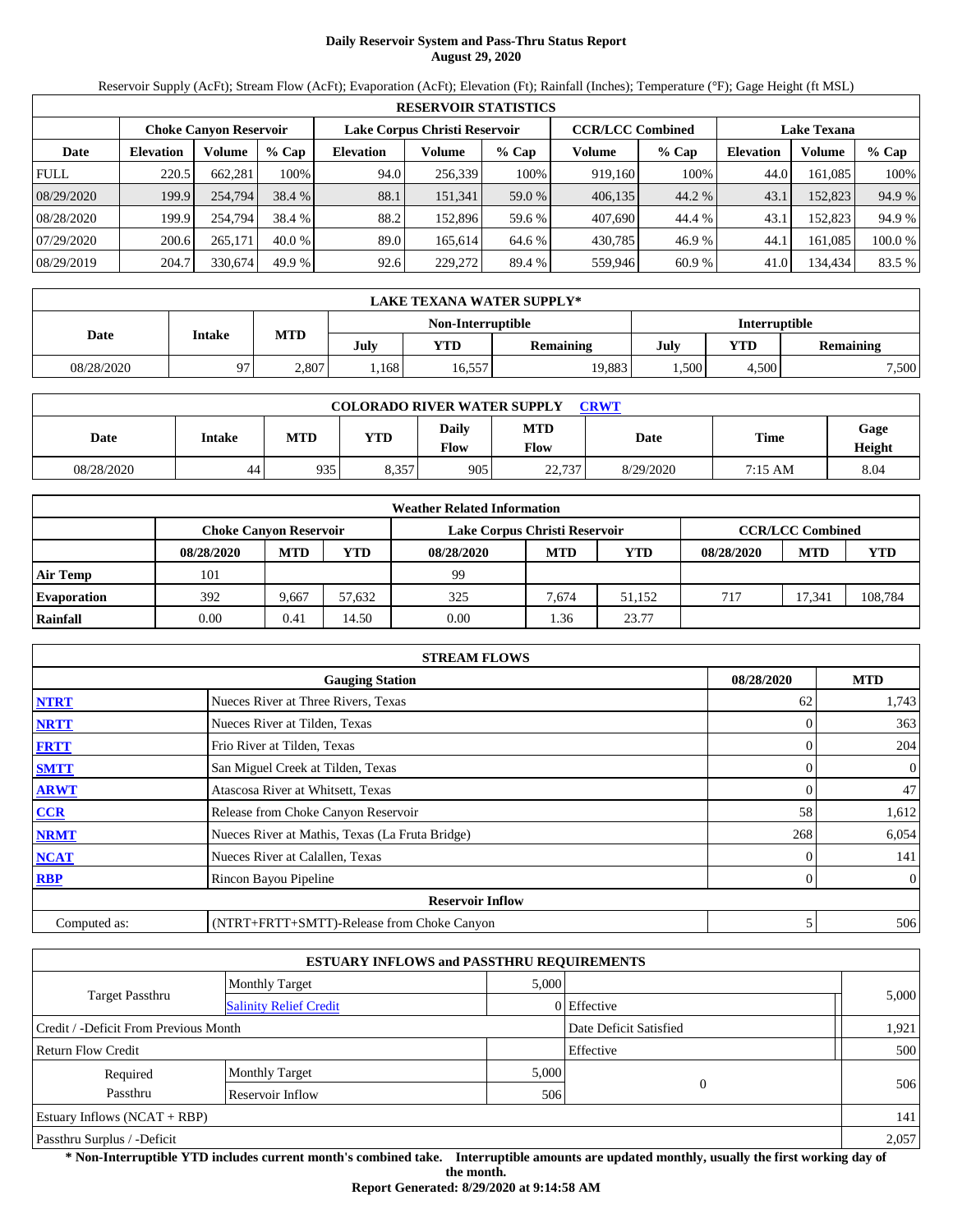# **Daily Reservoir System and Pass-Thru Status Report August 30, 2020**

Reservoir Supply (AcFt); Stream Flow (AcFt); Evaporation (AcFt); Elevation (Ft); Rainfall (Inches); Temperature (°F); Gage Height (ft MSL)

|             | <b>RESERVOIR STATISTICS</b> |                               |          |                               |         |         |                         |         |                    |         |        |  |  |
|-------------|-----------------------------|-------------------------------|----------|-------------------------------|---------|---------|-------------------------|---------|--------------------|---------|--------|--|--|
|             |                             | <b>Choke Canvon Reservoir</b> |          | Lake Corpus Christi Reservoir |         |         | <b>CCR/LCC Combined</b> |         | <b>Lake Texana</b> |         |        |  |  |
| Date        | <b>Elevation</b>            | Volume                        | $%$ Cap  | <b>Elevation</b>              | Volume  | $%$ Cap | Volume                  | $%$ Cap | <b>Elevation</b>   | Volume  | % Cap  |  |  |
| <b>FULL</b> | 220.5                       | 662.281                       | 100%     | 94.0                          | 256,339 | 100%    | 919.160                 | 100%    | 44.0               | 161.085 | 100%   |  |  |
| 08/30/2020  | 199.9                       | 254,794                       | 38.4 %   | 88.1                          | 151,341 | 59.0 %  | 406,135                 | 44.2 %  | 43.0               | 152,823 | 94.9 % |  |  |
| 08/29/2020  | 199.9                       | 254,794                       | 38.4 %   | 88.1                          | 151.341 | 59.0 %  | 406.135                 | 44.2 %  | 43.1               | 152.823 | 94.9 % |  |  |
| 07/30/2020  | 200.6                       | 265,171                       | $40.0\%$ | 89.0                          | 165.614 | 64.6 %  | 430,785                 | 46.9 %  | 44.1               | 161.085 | 100.0% |  |  |
| 08/30/2019  | 204.7                       | 330,674                       | 49.9 %   | 92.6                          | 229,272 | 89.4 %  | 559,946                 | 60.9%   | 41.0               | 134,434 | 83.5 % |  |  |

|            | LAKE TEXANA WATER SUPPLY* |       |      |                   |           |               |       |                  |  |  |  |
|------------|---------------------------|-------|------|-------------------|-----------|---------------|-------|------------------|--|--|--|
|            |                           |       |      | Non-Interruptible |           | Interruptible |       |                  |  |  |  |
| Date       | Intake                    | MTD   | July | <b>YTD</b>        | Remaining | July          | YTD   | <b>Remaining</b> |  |  |  |
| 08/29/2020 | 74                        | 2.881 | .168 | 16,557            | 19,883    | .500          | 4.500 | 7,500            |  |  |  |

| <b>COLORADO RIVER WATER SUPPLY</b><br><b>CRWT</b> |        |            |       |                      |                    |           |         |                |  |  |  |
|---------------------------------------------------|--------|------------|-------|----------------------|--------------------|-----------|---------|----------------|--|--|--|
| Date                                              | Intake | <b>MTD</b> | VTD   | <b>Daily</b><br>Flow | <b>MTD</b><br>Flow | Date      | Time    | Gage<br>Height |  |  |  |
| 08/29/2020                                        | 67     | .003       | 8.424 | 772 <sub>1</sub>     | 23.510             | 8/30/2020 | 7:15 AM | 7.88           |  |  |  |

| <b>Weather Related Information</b> |            |                               |        |                               |            |                         |            |            |         |  |  |
|------------------------------------|------------|-------------------------------|--------|-------------------------------|------------|-------------------------|------------|------------|---------|--|--|
|                                    |            | <b>Choke Canyon Reservoir</b> |        | Lake Corpus Christi Reservoir |            | <b>CCR/LCC Combined</b> |            |            |         |  |  |
|                                    | 08/29/2020 | <b>MTD</b>                    | YTD    | 08/29/2020                    | <b>MTD</b> | <b>YTD</b>              | 08/29/2020 | <b>MTD</b> | YTD     |  |  |
| <b>Air Temp</b>                    | 101        |                               |        | 98                            |            |                         |            |            |         |  |  |
| <b>Evaporation</b>                 | 375        | 10.042                        | 58,007 | 298                           | 7.972      | 51.450                  | 673        | 18.014     | 109,457 |  |  |
| Rainfall                           | 0.00       | 0.41                          | 14.50  | 0.00                          | 1.36       | 23.77                   |            |            |         |  |  |

| <b>STREAM FLOWS</b>                  |                                                 |     |                |  |  |  |  |  |  |
|--------------------------------------|-------------------------------------------------|-----|----------------|--|--|--|--|--|--|
| 08/29/2020<br><b>Gauging Station</b> |                                                 |     |                |  |  |  |  |  |  |
| <b>NTRT</b>                          | Nueces River at Three Rivers, Texas             | 60  | 1,803          |  |  |  |  |  |  |
| <b>NRTT</b>                          | Nueces River at Tilden, Texas                   |     | 363            |  |  |  |  |  |  |
| <b>FRTT</b>                          | Frio River at Tilden, Texas                     | 0   | 204            |  |  |  |  |  |  |
| <b>SMTT</b>                          | San Miguel Creek at Tilden, Texas               | 0   | 0              |  |  |  |  |  |  |
| <b>ARWT</b>                          | Atascosa River at Whitsett, Texas               |     | 47             |  |  |  |  |  |  |
| <b>CCR</b>                           | Release from Choke Canyon Reservoir             | 58  | 1,669          |  |  |  |  |  |  |
| <b>NRMT</b>                          | Nueces River at Mathis, Texas (La Fruta Bridge) | 258 | 6,312          |  |  |  |  |  |  |
| <b>NCAT</b>                          | Nueces River at Calallen, Texas                 |     | 141            |  |  |  |  |  |  |
| <b>RBP</b>                           | Rincon Bayou Pipeline                           |     | $\overline{0}$ |  |  |  |  |  |  |
|                                      | <b>Reservoir Inflow</b>                         |     |                |  |  |  |  |  |  |
| Computed as:                         | (NTRT+FRTT+SMTT)-Release from Choke Canyon      | 3   | 508            |  |  |  |  |  |  |

| <b>ESTUARY INFLOWS and PASSTHRU REQUIREMENTS</b> |                               |       |                        |       |  |  |  |  |  |
|--------------------------------------------------|-------------------------------|-------|------------------------|-------|--|--|--|--|--|
|                                                  | <b>Monthly Target</b>         | 5,000 |                        |       |  |  |  |  |  |
| <b>Target Passthru</b>                           | <b>Salinity Relief Credit</b> |       | 0 Effective            | 5,000 |  |  |  |  |  |
| Credit / -Deficit From Previous Month            |                               |       | Date Deficit Satisfied | 1,921 |  |  |  |  |  |
| <b>Return Flow Credit</b>                        |                               |       | Effective              | 500   |  |  |  |  |  |
| Required                                         | <b>Monthly Target</b>         | 5,000 |                        |       |  |  |  |  |  |
| Passthru<br>Reservoir Inflow                     |                               | 508   | $\mathbf{0}$           | 508   |  |  |  |  |  |
| Estuary Inflows $(NCAT + RBP)$                   |                               |       |                        | 141   |  |  |  |  |  |
| Passthru Surplus / -Deficit                      |                               |       |                        | 2,054 |  |  |  |  |  |